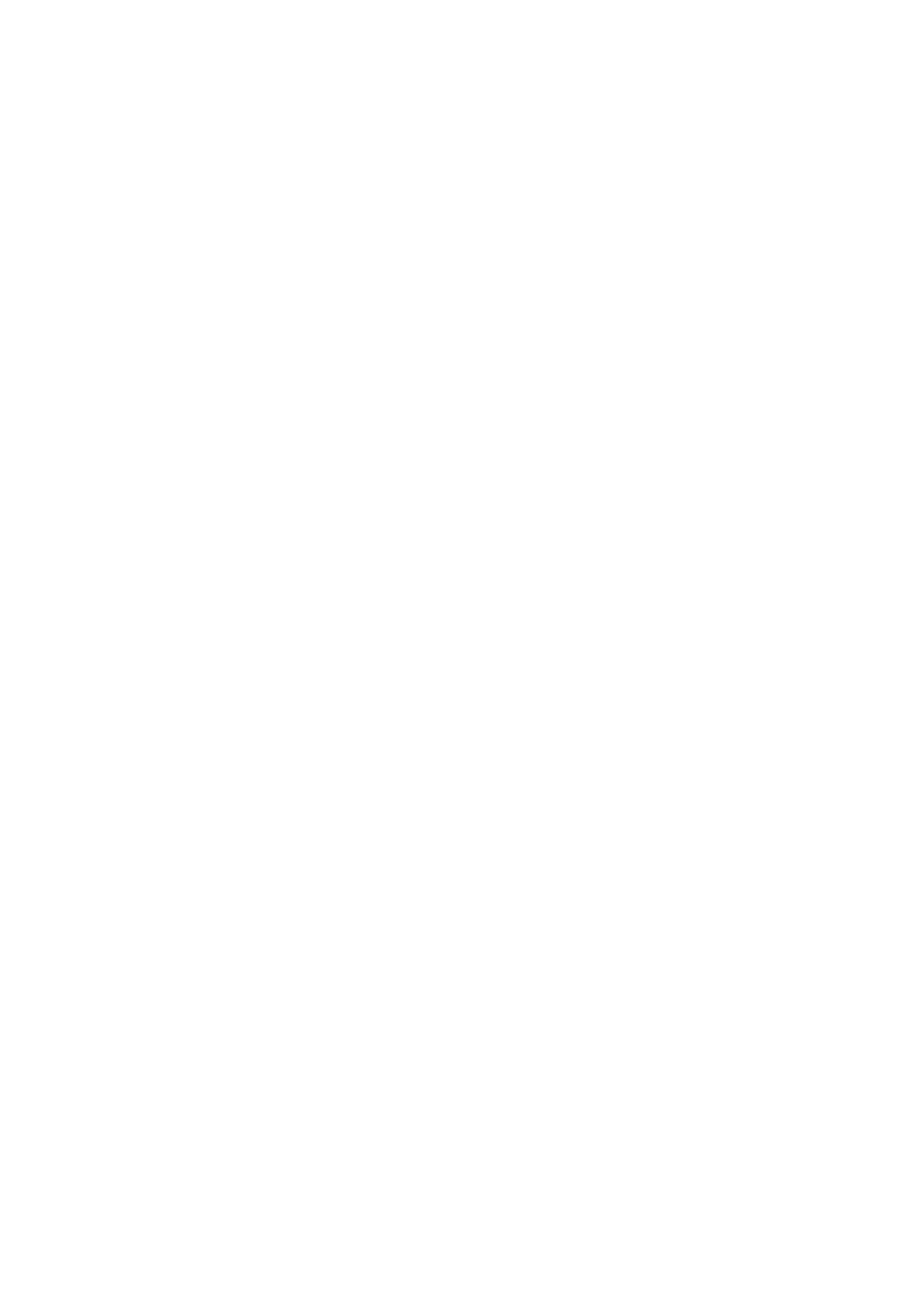# **Contents**

- Directors and Administration
- Report of the Directors of the Managing Agent
- Strategic Report
- Statement of Managing Agent's Responsibilities
- Independent Auditor's Report
- Profit and Loss Account
- Statement of Comprehensive Income
- Balance Sheet
- Statement of Cash Flows
- Statement of Changes in Equity
- Notes to the Financial Statements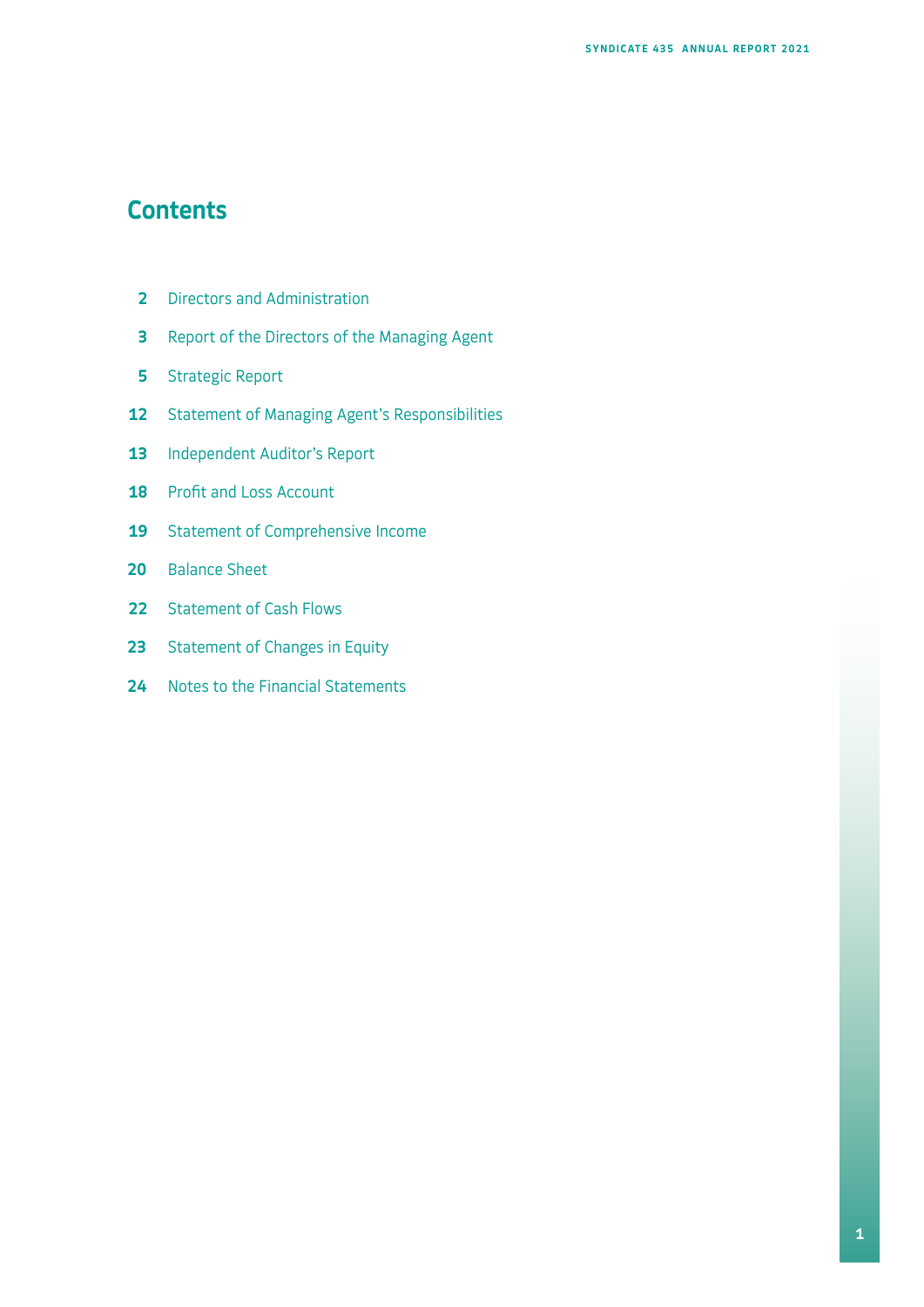# **Directors and Administration**

31 December 2021

# **Managing Agent**

*Managing Agent* Faraday Underwriting Limited

# *Directors*

Martin Pike, *Chairman and non-executive director* Andrew D'Arcy, *non-executive director* Kevin Harker Terry Masters, *Senior non-executive director* Stephen Michael, *non-executive director* Tom Shelley Chris Thorne

# **Syndicate**

*Active Underwriter* Chris Thorne

*Investment Managers* New England Asset Management Limited

## *Registered Auditor*

Deloitte LLP Statutory Auditor London United Kingdom

# *Company Secretary*

Elisabeth Richardson

## *Managing Agent's registered office*

Corn Exchange 55 Mark Lane London EC3R 7NE

*Managing Agent's registered number* 1682486

*Website* www.faraday.com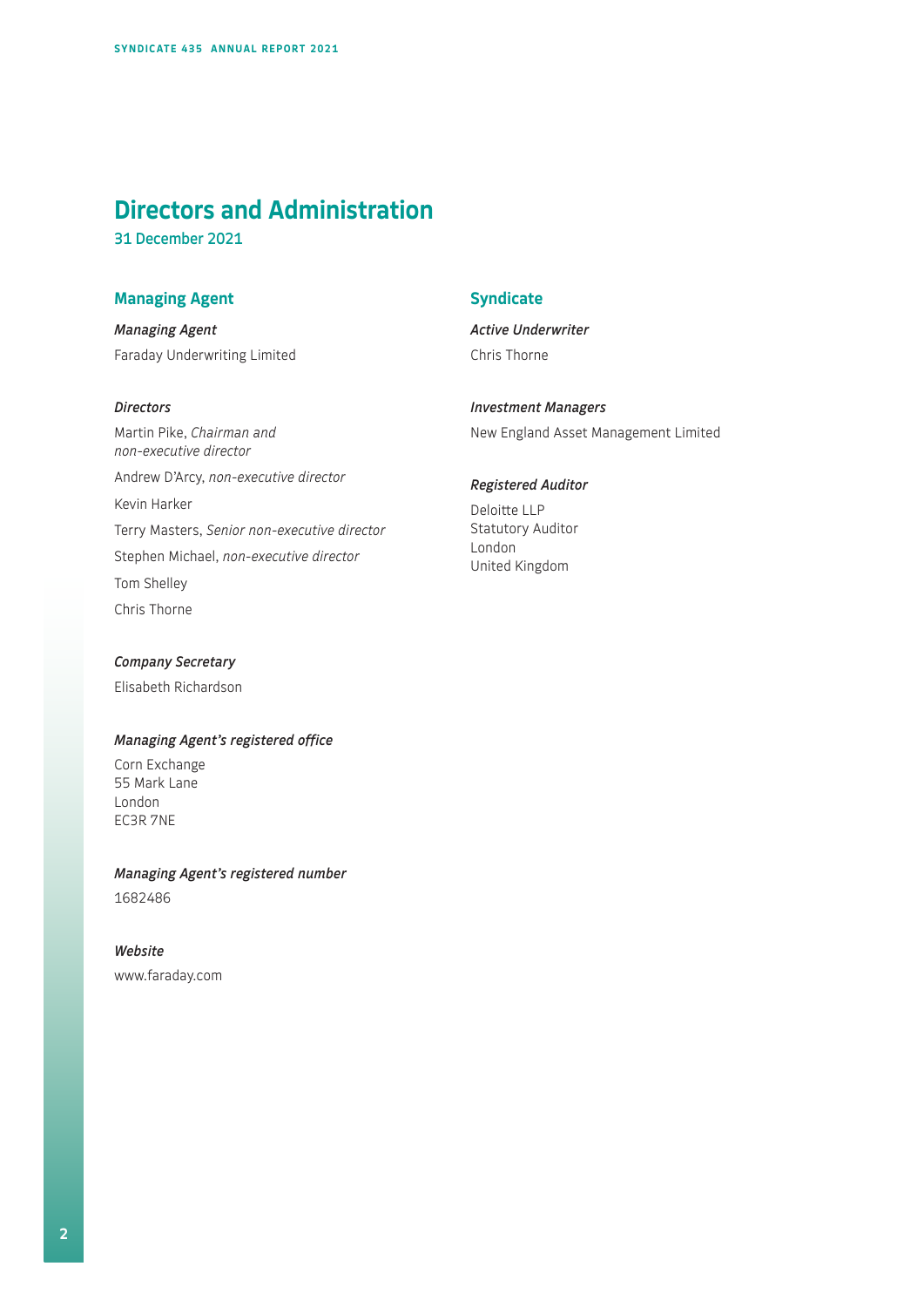# **Report of the Directors of the Managing Agent** 31 December 2021

The directors of Faraday Underwriting Limited ('the managing agent') present their report for the year ended 31 December 2021.

This Annual Report is prepared using the annual basis of accounting as required by Statutory Instrument No 1950 of 2008, the Insurance Accounts Directive (Lloyd's Syndicate and Aggregate Accounts) Regulations 2008 and applicable United Kingdom Accounting Standards, including Financial Reporting Standard 102: The Financial Reporting Standard applicable in the United Kingdom and Republic of Ireland ('FRS102') and Financial Reporting Standard 103: Insurance Contracts ('FRS103'). The Strategic Report on page 5 contains the information required to be disclosed under the Companies Act 2006 (Strategic Report and Directors' Report) Regulations 2013.

# **Results**

The result for the 2021 calendar year is a profit of £51,048,000 (2020: £49,930,000).

# **Going concern**

After making enquiries, the directors have a reasonable expectation that Syndicate 435 ('the syndicate) has adequate resources to continue in operational existence for the foreseeable future. Moreover, the directors expect that continued capital support will be in place in order to do so. Accordingly, the going concern basis continues to be adopted in preparing the Annual Report.

## **Directors**

The directors of the managing agent who served during the year ended 31 December 2021 and to the date of signing this report were as follows:

Andrew D'Arcy, *non-executive director*  Kevin Harker, *Finance Director* Terry Masters, *Senior non-executive director*  Stephen Michael, *non-executive director* Martin Pike, *Chairman and non-executive director*  Tom Shelley, *Chief Executive*  Chris Thorne, *Active Underwriter*

## **Expansion of the Faraday business**

Although Syndicate 435 is Faraday's main platform, its capabilities have been enhanced by the formation of Faraday MGA Limited ('the MGA'). This vehicle provides a means to accommodate our clients' needs when the Lloyd's platform does not. The MGA has a binding authority to write business on behalf of Berkshire Hathaway International Insurance Limited (BHIIL) and with General Reinsurance AG (GRAG), both are related companies.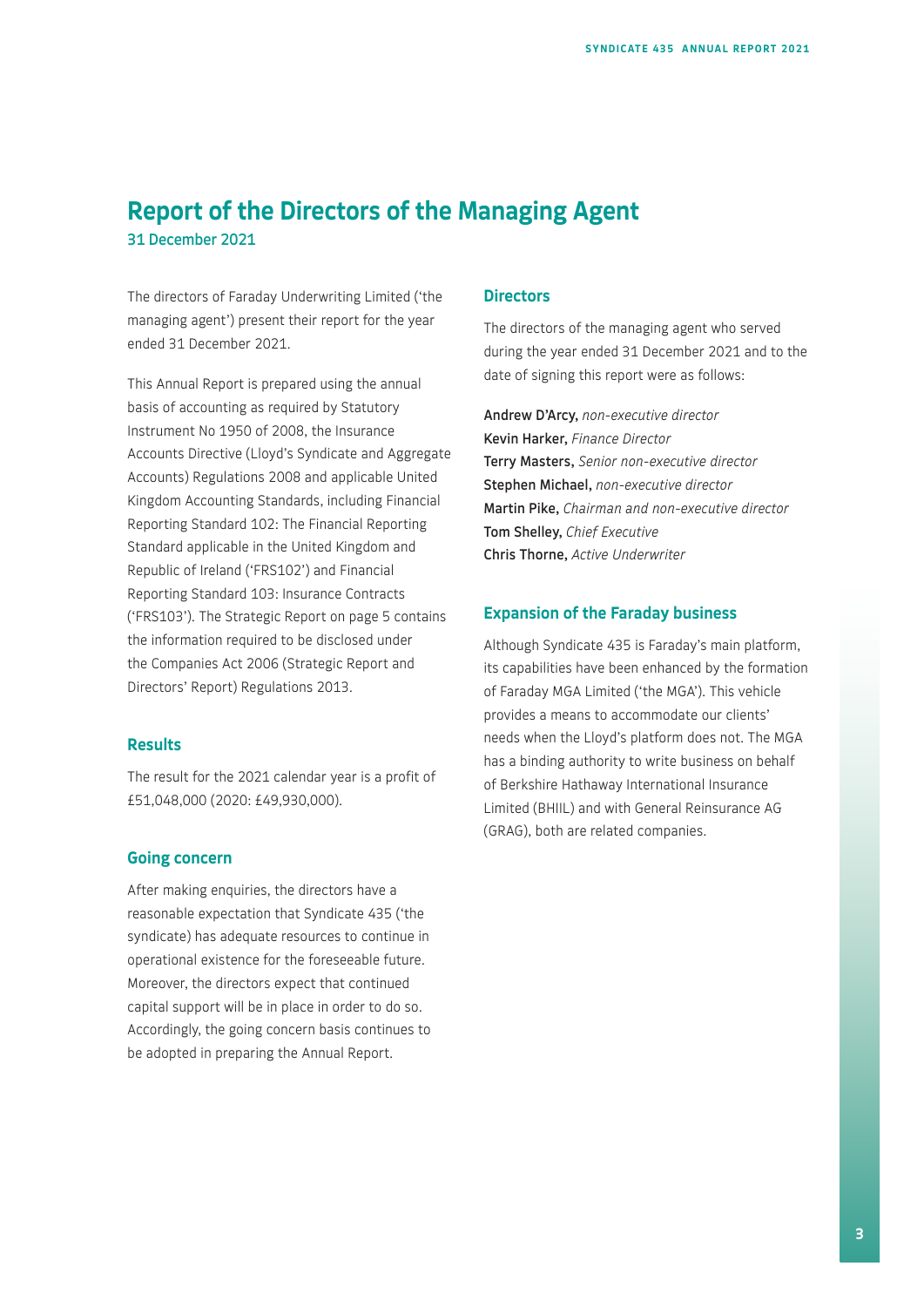# **Report of the Directors of the Managing Agent** (continued)

31 December 2021

# **Statement of disclosure of information to auditors**

Each of the directors at the date of this report confirms that:

- (a) so far as each of them is aware, there is no information relevant to the audit of the syndicate's financial statements for the year ended 31 December 2021 of which the auditors are unaware; and
- (b) the director has taken all the steps that he ought to have taken in his duty as a director to make him aware of any relevant audit information and to establish that the syndicate's auditors are aware of that information.

# **Management and capacity**

Faraday Underwriting Limited is the managing agent for Syndicate 435. Faraday Holdings Limited, the immediate parent company of the managing agent, is itself owned by General Re Corporation which is a subsidiary of Berkshire Hathaway Inc. The ultimate holding company of the Faraday group of companies is therefore Berkshire Hathaway Inc.

Syndicate capacity for the 2019 to 2022 years of account has been provided in full by Faraday Capital Limited, a wholly owned subsidiary of Faraday Holdings Limited. The capacity in recent years is as follows 2019: £400m, 2020 and 2021: £435m.

Capacity for 2022 has been set at £480m.

Faraday Capital Limited has exercised its right to waive the requirement to prepare separate accounts for the 2019 closed year of account.

Faraday is composed of Faraday Holdings Limited and its subsidiaries Faraday Underwriting Limited, Faraday Capital Limited, Faraday MGA Limited and GRF Services Limited.

## **Future developments**

Future developments at the syndicate are described in the Strategic Report on page 5. The managing agent continues to monitor the implications of Brexit and has been using Lloyd's Europe for EU business written since January 2019. Lloyd's completed a Part VII transfer on 30 December 2020 covering European business written through Lloyd's from 1993 to 2018. Whilst less than 5% of the premium income was derived from EU territories in 2021, a robust review of the likely impact of Brexit indicates that the business will not be adversely affected. More detail is provided in note 20.

# **Auditors and syndicate meeting**

The managing agent hereby gives formal notification of a proposal to re-appoint Deloitte LLP as auditor of Syndicate 435 for a further year. In addition, the managing agent confirms that it does not propose to hold an annual general meeting of the syndicate.

By order of the board

# Elisabeth Richardson *Company Secretary* London 1 March 2022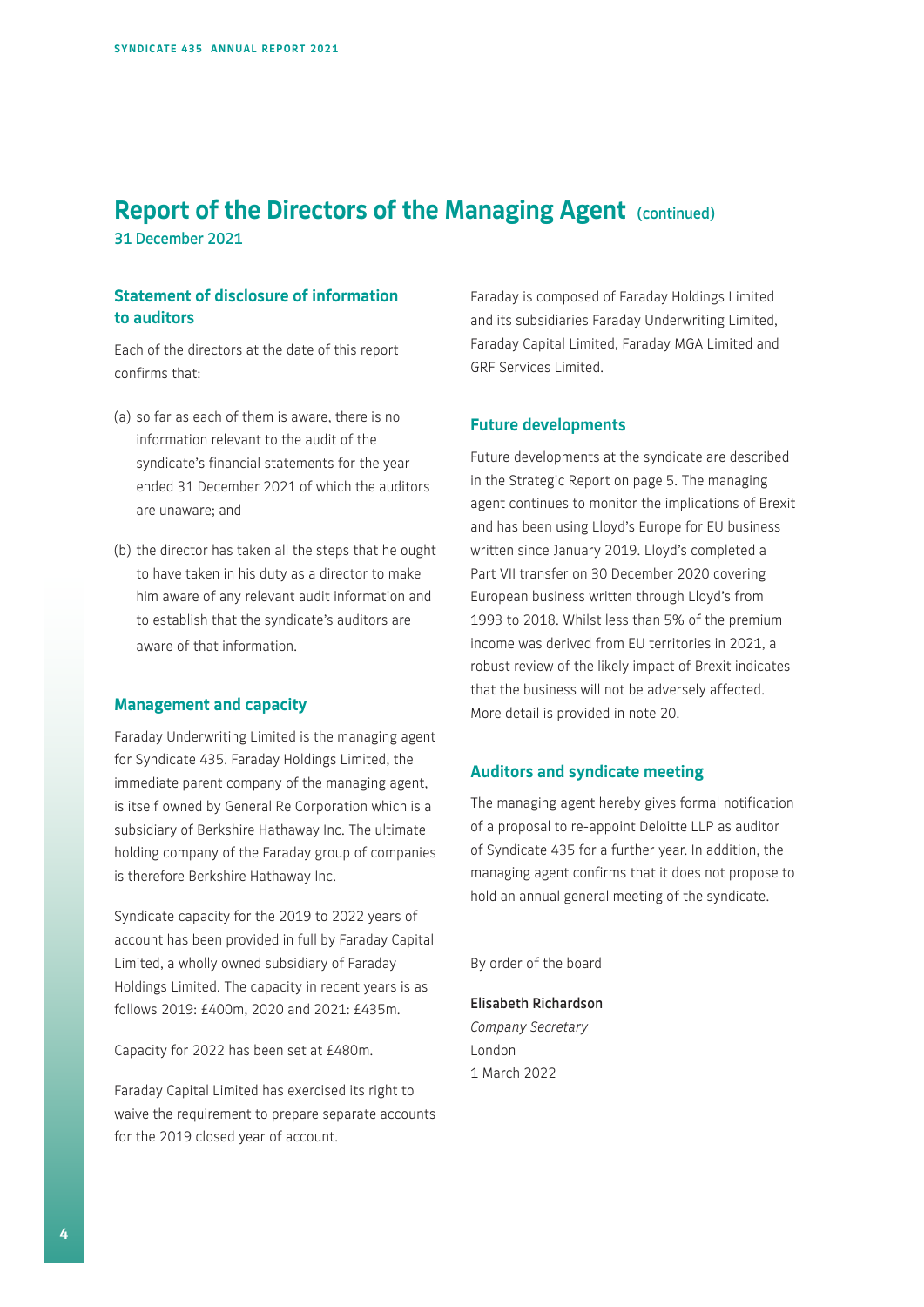# **Strategic Report**

31 December 2021

The Strategic Report as required under the Companies Act 2006 (Strategic Report and Directors' Report) Regulations 2013 contains a review of the business including an analysis of its performance during the year ended 31 December 2021, as well as the principal risks and uncertainties facing the business and future developments.

# **Principal activity and review of the business**

The principal activity of the business remains the transaction of general insurance and reinsurance business as part of the Lloyd's market in London.

Although COVID-19 continued to impact Faraday throughout 2021 this was predominantly from an operational perspective with staff working from home for much of the year. Reserves established at the end of 2020 in relation to losses directly attributable to the pandemic increased a modest amount in 2021. There remains considerable uncertainty in the ultimate cost of these losses but we believe we have currently reserved prudently in line with Faraday's standard reserving philosophy.

Underlying gross written premium income for Syndicate 435 increased by 11.2% in 2021 notably due to the addition of the Financial Lines team and continued growth in our Commercial Lines business tempered by depressed premiums in our Travel and Airlines accounts due to COVID-19 and Property Treaty business being poorly priced against increasing climate change risk.

During much of 2021 the syndicate achieved rate increases slightly in excess of the initial business plan. Of particular note was the continuing improved rating environment for the Commercial Lines

portfolio. Mid-year the managing agent requested and obtained an increase in the approved volumes from Lloyd's for Commercial Lines and for the new Financial Lines business. Rate increases for certain areas slowed in the last quarter of 2021; the overall rate increase was consequently marginally below the plan for the year.

Faraday continues to be a market leading provider of (re)insurance in windstorm and earthquake prone areas and therefore expects to incur losses from such events when they occur. 2021 was impacted by a greater incidence of natural catastrophes compared with priced expectations. The syndicate was affected by Winterstorm Uri in Texas, the Bernd Floods in Europe and Hurricane Ida which made landfall in Louisiana.

Our reserving process and philosophy for such events is well established having developed significant expertise over many years in this market. Reserves are established following a review of all available information and after taking a conservative view of the potential for development of losses. The loss reserves therefore reflect Faraday's minimal appetite for any deterioration in its reported loss position. Reserves established in recent years in respect of other natural catastrophe events have, in aggregate, proved to be adequate. The syndicate's whole account catastrophe excess of loss reinsurance is not expected to be triggered by any of the 2021 events although some team-specific reinsurances are expected to respond.

The Property Treaty team was loss making due to the above average natural catastrophe activity in 2021 tempered by reductions in prior years' loss estimates. The team maintains some potential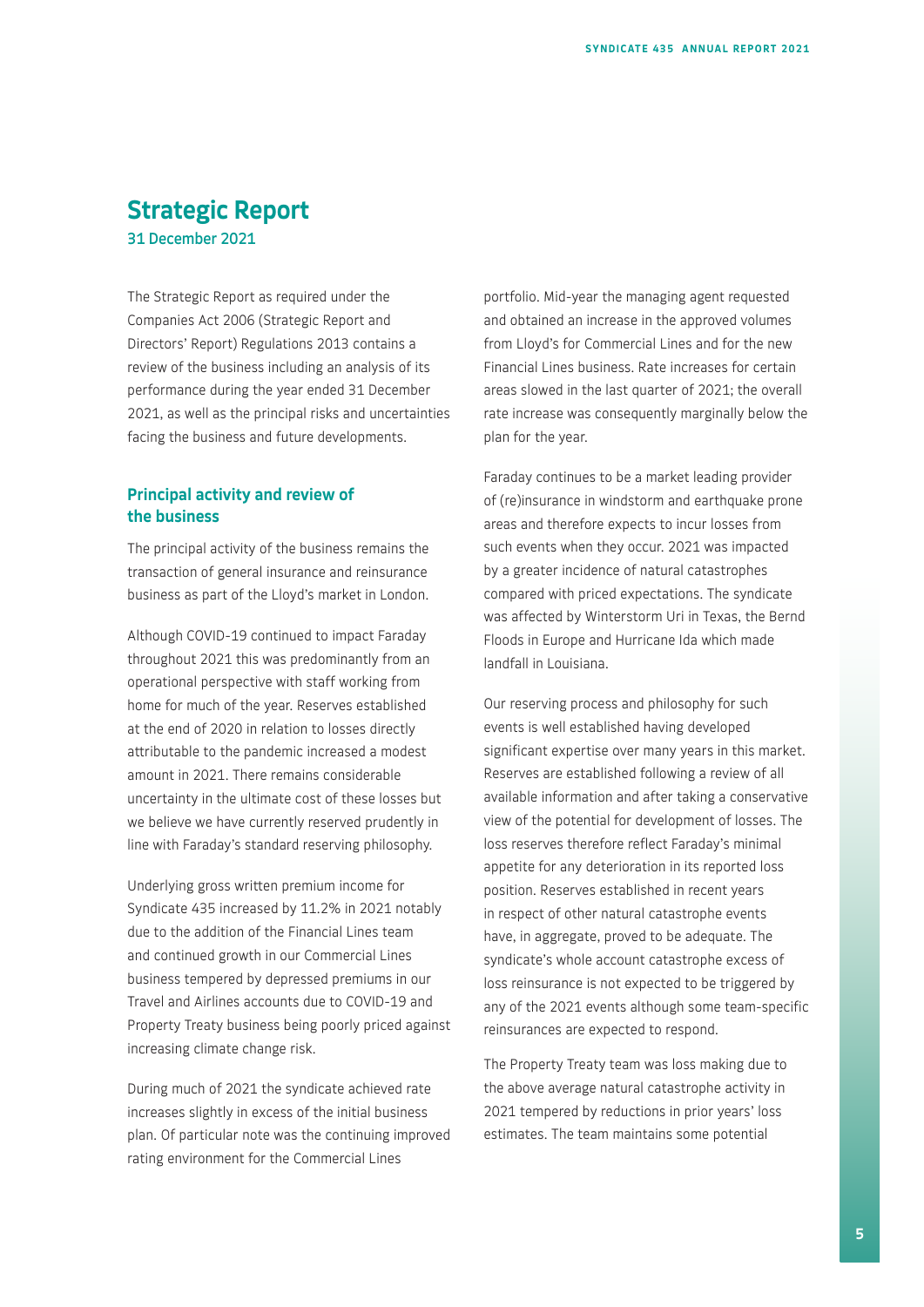exposure to COVID-19 business interruption losses. Rates were less positive than in some other areas and being mindful of the inherent underwriting discipline, the 2021 income forecast for this book was not achieved.

The Commercial Lines portfolio has continued to perform well in 2021 due to further rate increases as well as generally favourable experience net of the team's catastrophe excess of loss reinsurance. We continue to grow the direct and facultative areas of this business, given the current profitability levels, and further opportunities in the class are being explored. The market is, however, attracting additional capacity which is expected to slow further rate increases.

Actions to strengthen the pricing and reserving of the US Casualty business taken in recent years appear to have been adequate during 2021. Rates for this business are increasing although claims costs in part due to general and social inflationary pressures are also increasing. Workers' Compensation business continues to perform well.

The Aviation market had seen on-going rate increases since 2018 following several years of overcapacity and poor rating, however there is now some evidence of a slowdown in rates. The book generated a profit in 2021 aided by minimum premium clauses being triggered for certain 2020 year of account arrangements due to a lack of flying activity.

The EL/PL book was profitable in 2021, it continues to benefit from re-underwriting of the book implemented over the past few years and favourable loss activity over the year.

The International Casualty and Motor books were profitable in the year due to favourable claims run-off.

The Accident & Health and the Agriculture teams, new to Faraday in 2019 and 2020 respectively, are building up portfolios of business. In 2021 a Financial Lines team joined Faraday, it has performed well writing £30m of premium in its first year.

Over the past few years action has been taken to improve and, where necessary, limit areas of the business not delivering to target. This continued in 2021 with Property Treaty writing below planned volumes due to poor market pricing. Volumes remained low in some areas, most notably Travel and UK EL/PL as COVID-19 continued to impact the risk environment.

We continued to grow into new and existing lines where rates are sufficient for the risk being taken on, most notably in Commercial Lines and the new Financial Lines team. Faraday will continue to optimise the portfolio to those areas which are now delivering good returns whilst maintaining strict underwriting discipline.

## **Principal risks and uncertainties**

A formal risk strategy and set of risk policies have been put in place, which are consistent with our business strategy. The risk policies are supported by a series of risk appetites which set out our overall appetite for risk. The business strategy and risk appetites are subject to frequent review to ensure Faraday is able to respond to any changes in market conditions. The board retains responsibility for the design of the risk management framework and approval of the risk appetites. It has delegated other aspects of risk management to the Risk & Capital Committee and the Audit & Risk Committee; the latter reports to the board.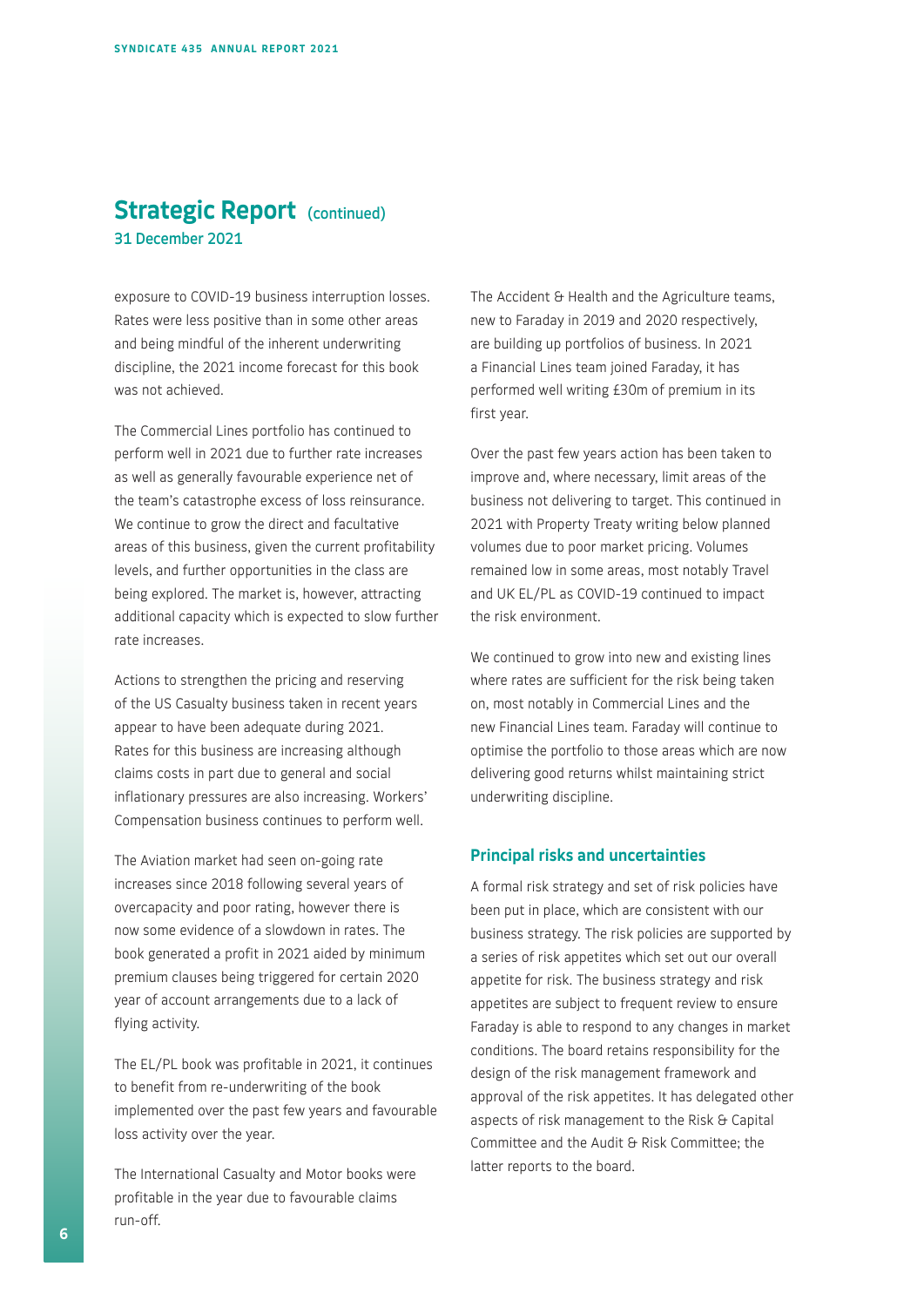The Executive Management Committee is responsible for the execution of the business strategy and manages the business from an operational perspective. It is supported by formal groups responsible for day-to-day underwriting, investment review, overseeing the larger transactions, management of the syndicate's counterparty exposures, data analytics and information technology; these groups report directly to the Executive Management Committee. During 2021 an additional Group was established specifically to address matters relating to climate change.

The Risk & Capital Committee, reporting to the Audit & Risk Committee, oversees the risk profile of the syndicate.

The Audit & Risk Committee is composed entirely of non-executive directors; this body provides independent oversight and challenge to the way in which risk is managed, monitored and reported within the syndicate. It considers any changes to risk appetite ensuring consistency with the syndicate's risk strategy. In addition, this Committee reviews, amongst other matters, the risk management framework, the operation of the internal model and the internal control system. The Risk Management and Compliance functions provide input to the Audit & Risk Committee.

From an operational perspective, the Chief Executive Officer is responsible for strategic risk, risk related to personnel and group risk. The Chief Underwriting Officer monitors underwriting risk, including the oversight of catastrophe exposures and reinsurance protections. The Head of Claims is responsible for claims management and the Chief Actuary, in conjunction with the Finance Director, is responsible

for reserve risk. The Finance Director manages all aspects of market risk and credit risk. The Chief Operating Officer is responsible for the oversight of operational risks, as they relate to processes and systems.

The Chief Risk Officer is responsible for risk management and regulatory compliance. Risk and control owners are responsible for assessing and managing the risks for which they are held accountable using a series of key performance and key risk indicators. The former are reported on at the Executive Management Committee and the latter are the responsibility of the Risk & Capital Committee. Where an indicator triggers pre-set criteria, an escalation to the board is implemented to support effective management of the syndicate's risk profile.

The principal risks and uncertainties facing the syndicate are as follows:

# **Insurance risk**

There are three different elements to insurance risk, being the risk of losses from catastrophe events (catastrophe risk), the risk that business will prove to be inadequately priced given the coverage being provided (premium risk), and the risk that claims reserves prove to be insufficient (reserve risk). The board manages insurance risk by agreeing its underwriting appetite at least annually. This includes catastrophe appetites, combined ratio targets and line size guidelines. Underwriting performance is monitored against the business plan throughout the year by the Executive Management Committee. Licensed catastrophe models are used to model maximum probable losses from natural catastrophe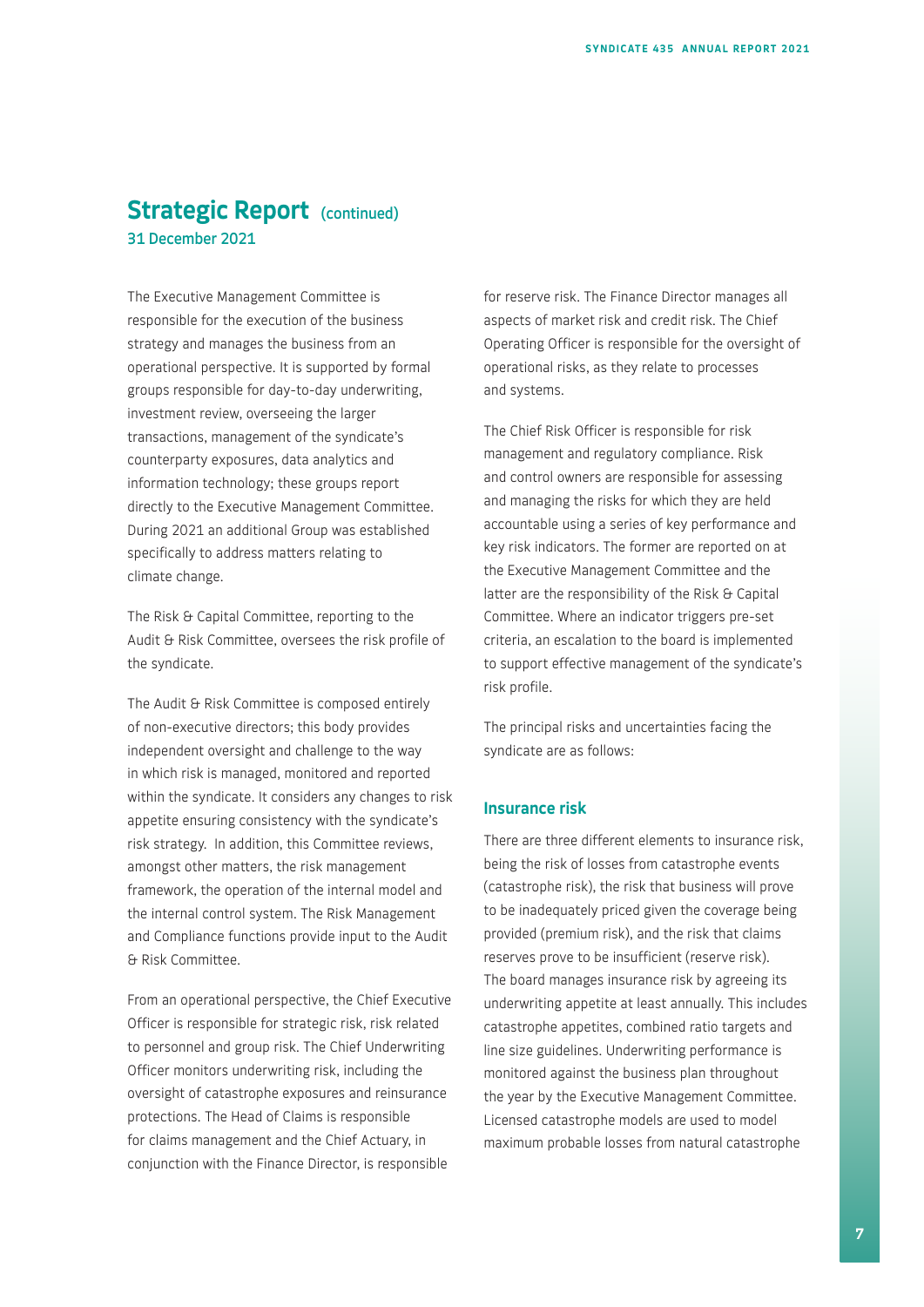exposed business for significant perils in key areas and to monitor exposures against pre-determined appetites. Reserve adequacy is monitored through a regular review of loss development and reserving analyses carried out by the Actuarial department.

# **Credit risk**

This represents the risk of default by one or more of the syndicate's counterparties, be they brokers, coverholders or reinsurers. The risk of default by issuers of investment holdings is captured in market risk. The syndicate conducts business only with brokers and coverholders that have been approved by the security group, which reviews the financial position and other information in respect of these entities on at least an annual basis. A similar process is followed with respect to the use of reinsurers on the syndicate's reinsurance programmes.

# **Market risk**

Market risk relates primarily to the exposures faced by the syndicate in respect of movements in key economic variables such as interest rates and foreign exchange rates and their potential impact on the valuation of the investment portfolio and other balance sheet items, such as claims reserves. These risks are managed through the adoption of a prudent investment strategy with respect to the duration and credit quality of the investment portfolio, as well as through the regular re-balancing of the foreign exchange position and exposures to match closely the liability currency profile.

In relation to investment holdings, the investment group recommends to the board the syndicate's investment strategy, having due regard to investment results, economic conditions and developments in financial markets. Benchmarks

are set each year with reference to this strategy in order to monitor the performance of the syndicate's investment managers. Credit quality and asset concentration parameters are set which properly control the syndicate's exposure to investment risk. The syndicate makes no use of financial derivatives in the management of its risk exposures.

#### **Liquidity risk**

This is the risk that the syndicate will not be able to meet its liabilities as they fall due, because of a shortfall of liquid assets. To mitigate this risk, the level of short-term investment holdings is monitored by the Finance Director and the Executive Management and Risk & Capital Committees. The syndicate's conservative investment guidelines also help to ensure that its portfolio has the necessary liquidity to respond quickly to short-term funding needs.

## **Operational risk**

Operational risk arises from errors caused by people, processes or systems, to include cyber issues, that could lead to losses to the syndicate. It includes the impact from external bodies, such as outsourced service providers and related companies. A specific workstream has now been added to address operational resilience. Operational risk is managed through a combination of robust service level agreements with external service providers, the implementation of detailed procedures and controls in all areas of its business and a structured programme of testing of processes and systems by the Risk, Compliance and Internal Audit departments. This is overseen by the Executive Management and Risk & Capital Committees.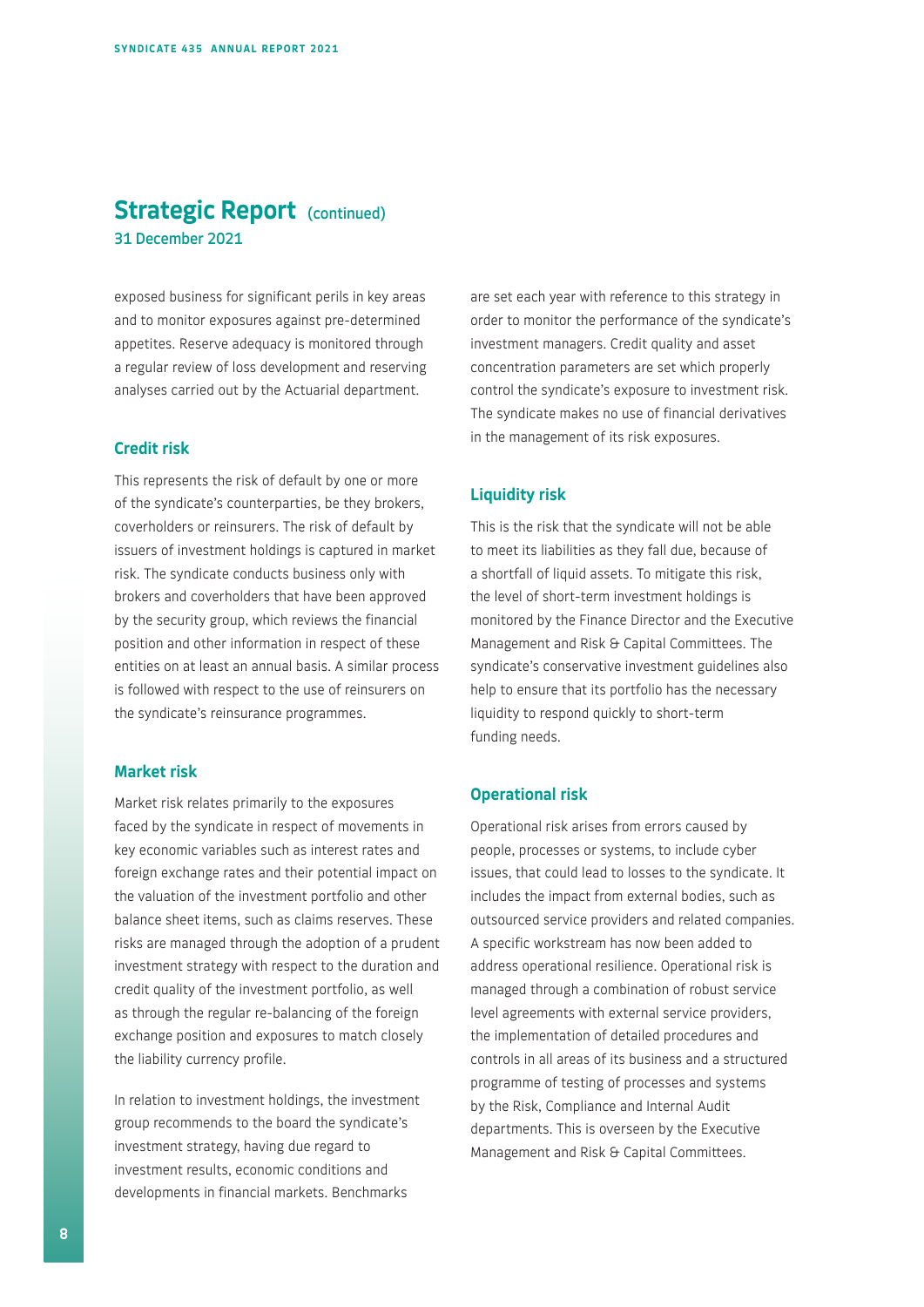# **Strategic Report** (continued)

31 December 2021

# **Financial key performance indicators**

The syndicate's underwriting strategy is focused on the profitability of business, a key performance indicator being the level of absolute profit achieved. In 2021, which saw several significant catastrophe events and COVID-19, the syndicate generated a profit of £51,048,000 (2020: £49,930,000) at a combined ratio of 86.5% (2020: 93.7%).

The other key financial performance indicator is the investment return achieved compared with the benchmark set by the board. Given the nature of the syndicate's business, 70% of its investment portfolio is denominated in US dollars. The 2021 calendar year investment return on this portfolio was 0% (2020: 2.54%), compared with a benchmark of -0.56% (2020: 2.58%).

The managing agent is establishing metrics in relation to climate change being mindful of the diverse areas that this matter covers.

## **Key stakeholders and responsibilities**

The managing agent is fully aware of on-going responsibilities. Accordingly, attention is given to key stakeholders. These include clients, regulators, staff employed by the group, third party suppliers, local communities, the environment and Berkshire Hathaway Inc. the ultimate parent company.

The managing agent acts in good faith to promote the success of the syndicate for the benefit of the member as a whole. Decision making is made in an informed manner, having regard to the impact on stakeholders and matters set out in s.172 of the Companies Act 2006.

Of particular note:

- The directors, in making decisions have considered the long term prospects of Syndicate 435. A review of the business is given above.
- The managing agent takes pride in all business relationships. The organisation looks to engage with clients, outsourcers, professional advisers, staff and other stakeholders in a straightforward and professional manner. Treating all stakeholders fairly is of paramount importance.
- Employees are fundamental to the success of the business. The managing agent strives to make Faraday an enjoyable and rewarding place to work. Regular meetings are held to update staff on the performance and operational aspects of the syndicate. The open style of management adopted by the directors encourages employees to raise any issues and appropriate steps can be taken. The directors regard this style as one of the core strengths; it assists with staff retention. Training and development of staff is another important factor of the board's focus; a skilled and content workforce is crucial to the success of the business.
- The directors monitor developments in the wider business and financial arenas. In particular these include regulatory requirements and guidelines as well as legal frameworks and Risk and Compliance aspects of the (re)insurance industry. Faraday would adapt to any revisions to these having regard to our diverse stakeholders. Market conditions underpin the ever-changing needs of key stakeholders. The directors endeavour to react to the circumstances in a timely manner.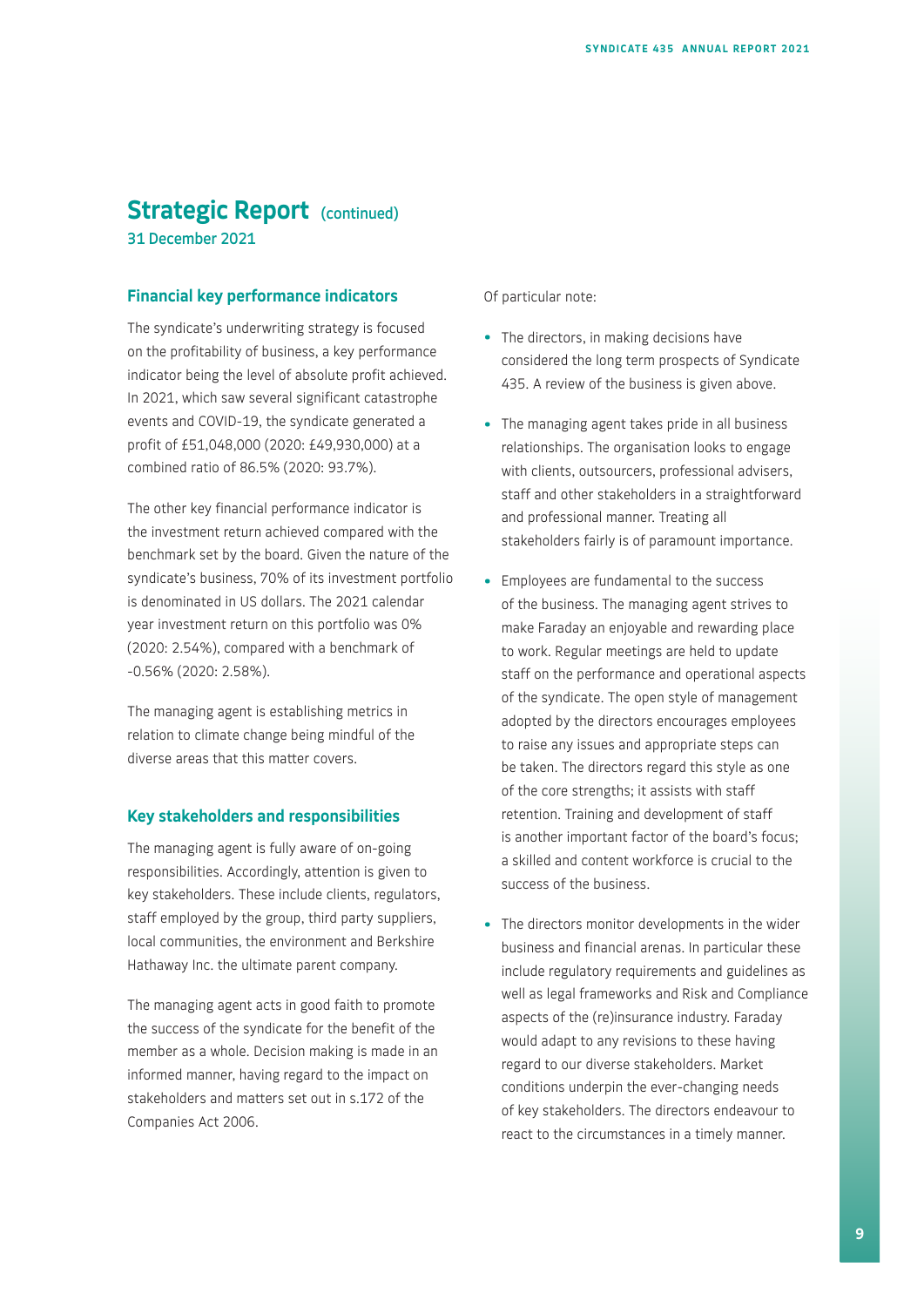High business standards are promoted throughout the organisation. The board revisits the overall strategy at a formal meeting each year. Work continues on an on-going basis to increase the quality of business being underwritten. As necessary, difficult decisions will be taken.

- The robust client focus assists with maintaining and improving relationships with clients, outsourcers and suppliers. Every effort is made by the directors, following recommendations from the Underwriters, to meet the changing needs of our customers. Products are regularly reviewed to ensure they meet the requirements and are acceptable to all parties in the distribution chain; revisions are made as necessary.
- The directors value market perception. Every effort is made to meet the wide range of financial responsibilities. Payment terms will be met and enquiries are always made where service levels are queried by any of the stakeholders.
- Finally, the managing agent is conscious of its environmental and social responsibilities. Care is taken to minimise any adverse impact the business might have on the wider environment. Working from home was in operation for much of 2021, following Government guidance. Whilst a staggered return to the office was in place when possible last year and the office has now reopened, there has been a significant reduction in the use of general office consumables since March 2020. Specific attention is now being given to the broad reach of climate change from both a business and operational perspective.

# **COVID-19**

The directors continue to consider the impact of COVID-19 on the syndicate's financial strength, taking into account a number of factors including the ability to access and transact business being mindful of our robust underwriting criteria. The organisation has adapted well to the changes and staff are operating efficiently whether office based or following Government advice and working from home. Management maintains contact with staff with regular updates on all business and operational matters.

The managing agent has concluded that Syndicate 435 continues to operate effectively and does not anticipate any change to the ability to continue operating on a going concern basis.

# **Environment, Social & Governance: Climate change**

The impact on the business from climate change continues to be assessed; all relevant data is considered and action taken as appropriate. The managing agent is mindful of its corporate and social responsibilities in the global market place in which the syndicate is active. Specific resource has been dedicated to evaluating climate change with an on-going review of the risk factors from a financial and an operational perspective.

# **Future developments**

Rate increases continue to be seen across various lines of business in 2022. There are on-going challenges with surplus capacity in particular areas. Faraday continues to work with Lloyd's to ensure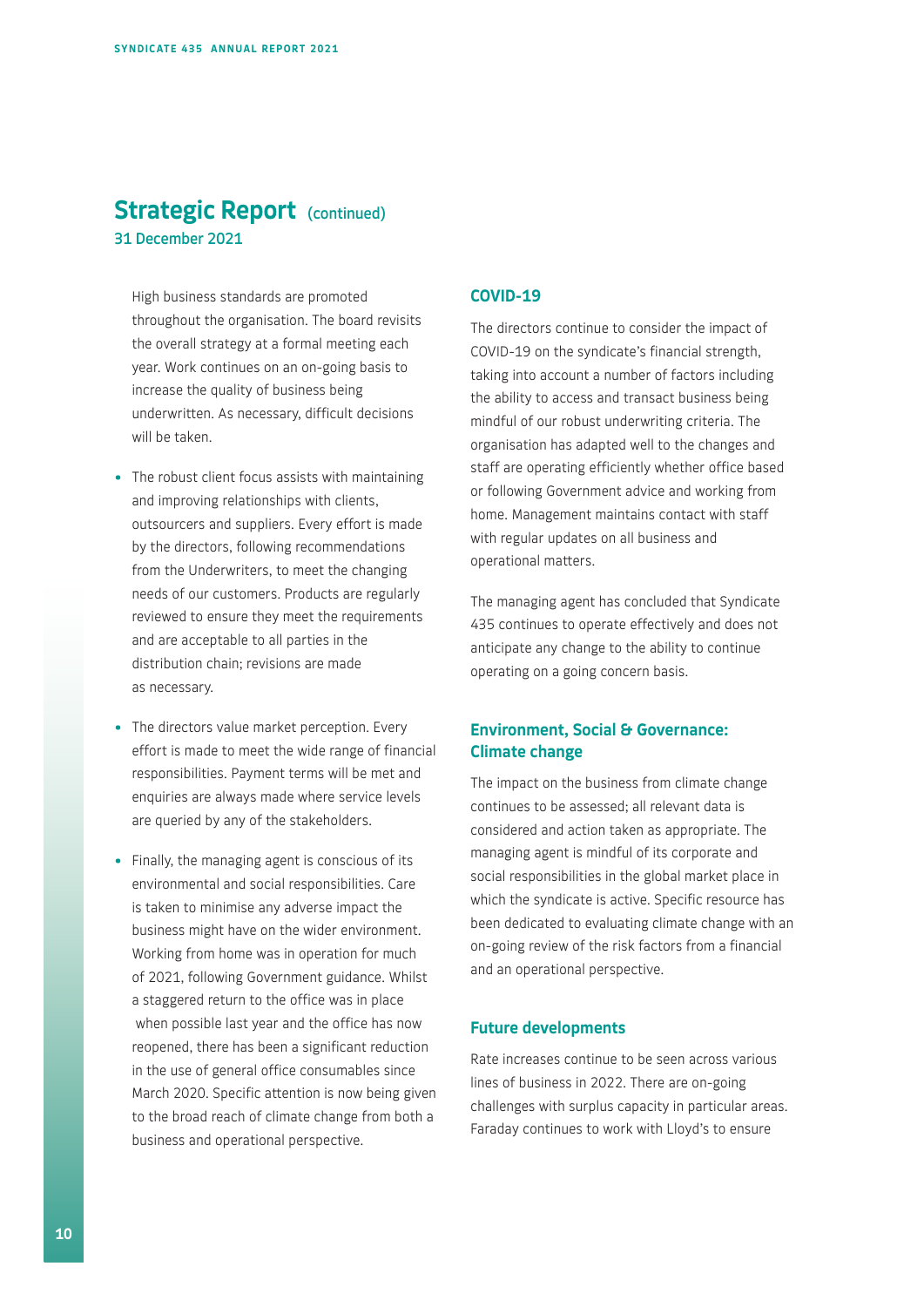we are positioned for long term success as well as supporting the Lloyd's franchise with engagement in the roll-out of The Future at Lloyd's, Blueprint 2. The managing agent remains mindful that Faraday's primary platform continues to be the syndicate. However, in certain circumstances this may not be suitable and Faraday MGA Limited, our second platform, would provide a means to accommodate Faraday's clients' needs. Our MGA binds business on behalf of Berkshire Hathaway International Insurance Limited and General Reinsurance AG, both are related group companies.

Faraday continues to review its vision and overall strategy. We strive to ensure the optimum outcome for policyholders as well as adding strength to the Faraday brand. We will investigate other classes of business where appropriate. An example of our proactive attitude are our new teams: Accident & Health and Agricultural, the latter writing business from 2020 and Financial Lines writing business from 2021. Energy business has been added for 2022. Faraday maintains its strong underwriting discipline across all lines of business and is prepared to take tough decisions should the underlying risk not pass strict criteria. Underwriters remain focused on the profitability of the business being written. We are actively looking to enhance our market presence during the coming year through participation in further new lines of business and large individual arrangements.

By order of the board

## Elisabeth Richardson

*Company Secretary* London 1 March 2022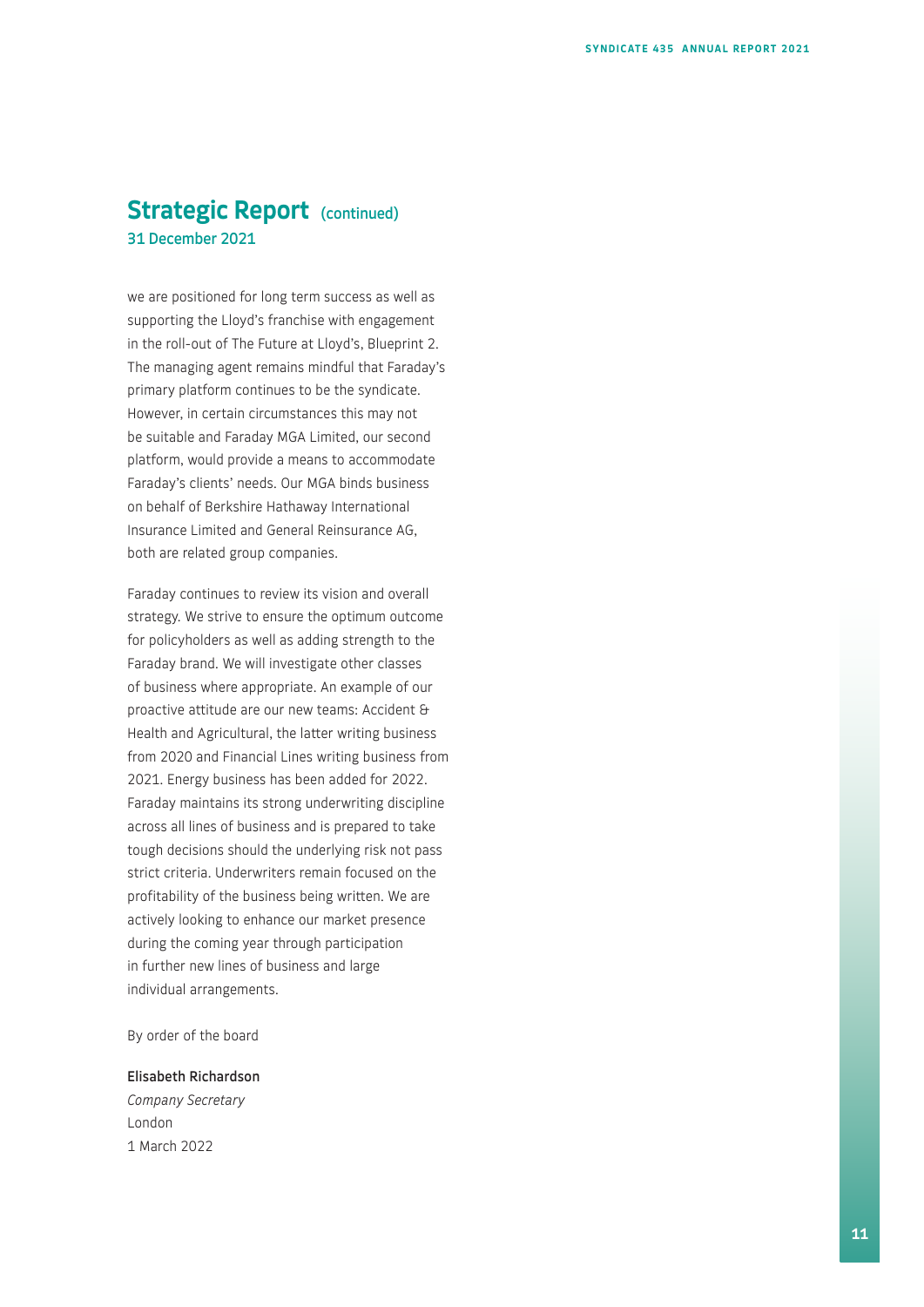# **Statement of Managing Agent's Responsibilities**

31 December 2021

The managing agent is responsible for preparing the annual report and the syndicate financial statements in accordance with applicable law and regulations.

The Insurance Accounts Directive (Lloyd's syndicate and Aggregate Accounts) Regulations 2008 ('the 2008 Regulations') require the managing agent to prepare syndicate financial statements for each financial year. Under that law the managing agent has elected to prepare the financial statements in accordance with United Kingdom Generally Accepted Accounting Practice (United Kingdom Accounting Standards and applicable law). Under company law the managing agent must not approve the financial statements unless they are satisfied that they give a true and fair view of the state of affairs of the syndicate and of the profit or loss of the syndicate for that period.

In preparing these syndicate financial statements, the managing agent is required to:

- (a) select suitable accounting policies and then apply them consistently;
- (b) make judgments and accounting estimates that are reasonable and prudent;
- (c) state whether applicable UK Accounting Standards have been followed, subject to any material departures disclosed and explained in the financial statements; and
- (d) prepare the syndicate financial statements on the going concern basis unless it is inappropriate to presume that the syndicate will continue to write business.

The managing agent is responsible for keeping adequate accounting records that are sufficient to show and explain the syndicate's transactions and disclose with reasonable accuracy at any time the financial position of the syndicate and enable it to ensure that the financial statements comply with 2008 Regulations. It is also responsible for safeguarding the assets of the syndicate and hence for taking reasonable steps for the prevention and detection of fraud and other irregularities.

The managing agent is responsible for the maintenance and integrity of the corporate and financial information included on the business' website. Legislation in the United Kingdom governing the preparation and dissemination of financial statements may differ from legislation in other jurisdictions.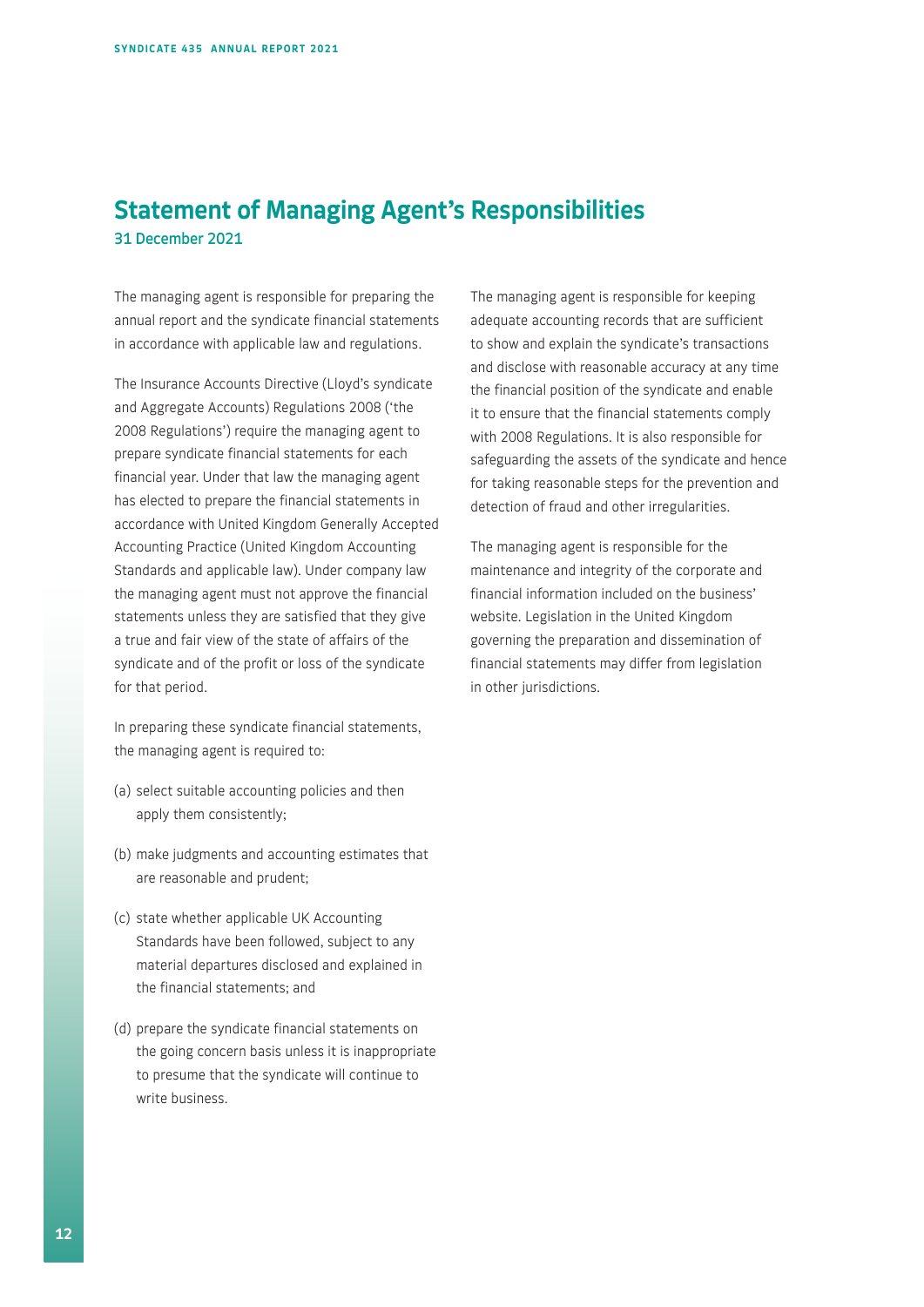# **Independent Auditor's Report to the Member of Syndicate 435**

# **Report on the audit of the syndicate annual financial statements**

## **Opinion**

In our opinion the syndicate annual financial statements of Syndicate 435 (the 'syndicate'):

- give a true and fair view of the state of the syndicate's affairs as at 31 December 2021 and of its profit for the year then ended;
- have been properly prepared in accordance with United Kingdom Generally Accepted Accounting Practice, including Financial Reporting Standard 102 "The Financial Reporting Standard applicable in the UK and Republic of Ireland"; and
- have been prepared in accordance with the requirements of The Insurance Accounts Directive (Lloyd's Syndicate and Aggregate Accounts) Regulations 2008.

We have audited the syndicate annual financial statements which comprise:

- the profit and loss account:
- the statement of comprehensive income;
- the balance sheet:
- the cash flow statement:
- the statement of changes in equity; and
- the related notes 1 to 20.

The financial reporting framework that has been applied in their preparation is applicable law and United Kingdom Accounting Standards, including Financial Reporting Standard 102 "The Financial Reporting Standard applicable in the UK and Republic of Ireland" (United Kingdom Generally Accepted Accounting Practice).

# **Basis for opinion**

We conducted our audit in accordance with International Standards on Auditing (UK) (ISAs (UK)) and applicable law. Our responsibilities under those standards are further described in the auditor's responsibilities for the audit of the syndicate annual financial statements section of our report.

We are independent of the syndicate in accordance with the ethical requirements that are relevant to our audit of the syndicate annual financial statements in the UK, including the Financial Reporting Council's (the 'FRC's') Ethical Standard, and we have fulfilled our other ethical responsibilities in accordance with these requirements. We believe that the audit evidence we have obtained is sufficient and appropriate to provide a basis for our opinion.

# **Conclusions relating to going concern**

In auditing the financial statements, we have concluded that the managing agent's use of the going concern basis of accounting in the preparation of the financial statements is appropriate.

Based on the work we have performed, we have not identified any material uncertainties relating to events or conditions that, individually or collectively, may cast significant doubt on the syndicate's ability to continue in operations for a period of at least twelve months from when the syndicate financial statements are authorised for issue.

Our responsibilities and the responsibilities of the managing agent with respect to going concern are described in the relevant sections of this report.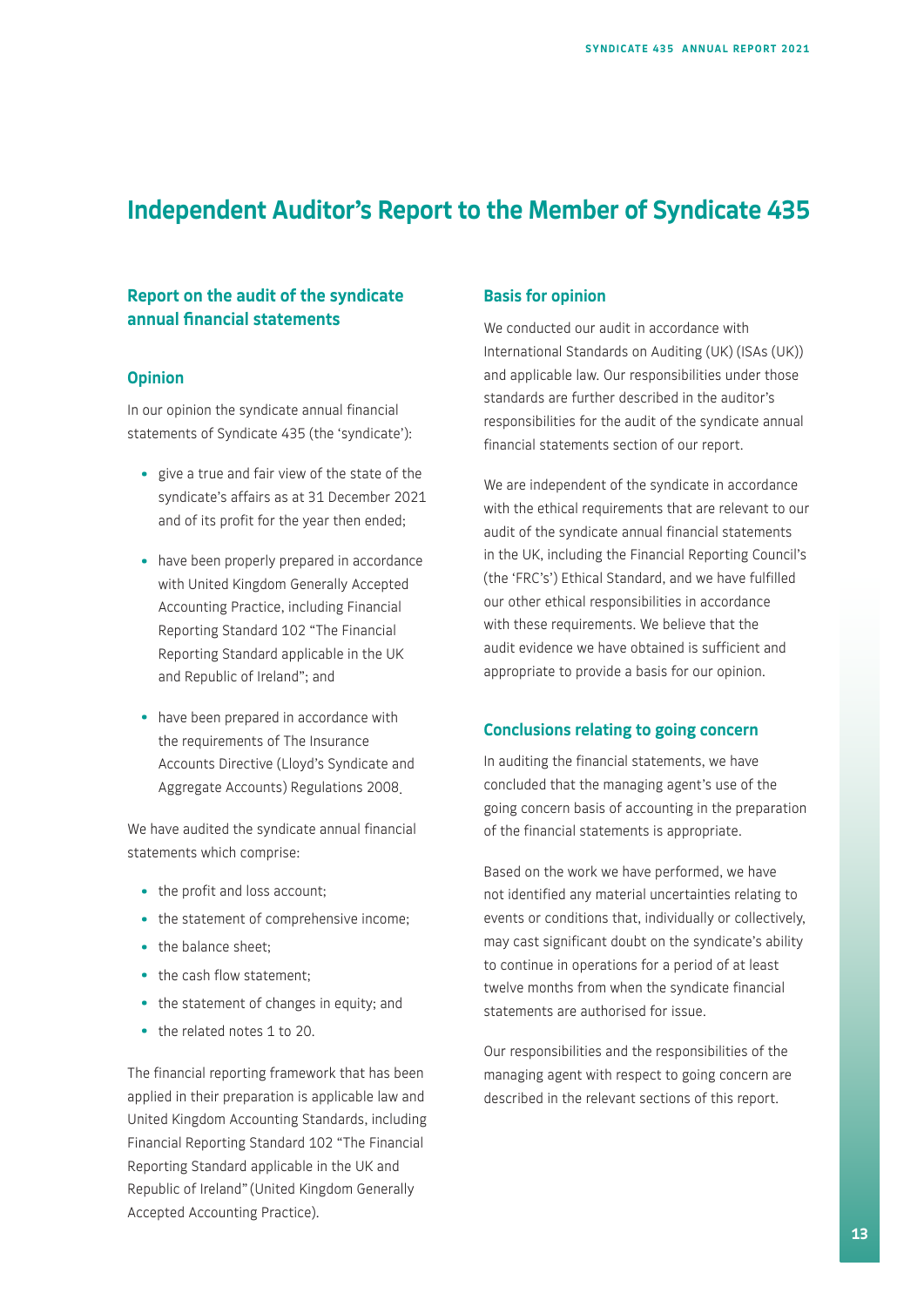# **Other information**

The other information comprises the information included in the annual report, other than the syndicate annual financial statements and our auditor's report thereon. The managing agent is responsible for the other information contained within the annual report. Our opinion on the syndicate annual financial statements does not cover the other information and, except to the extent otherwise explicitly stated in our report, we do not express any form of assurance conclusion thereon.

Our responsibility is to read the other information and, in doing so, consider whether the other information is materially inconsistent with the syndicate annual financial statements or our knowledge obtained in the course of the audit, or otherwise appears to be materially misstated. If we identify such material inconsistencies or apparent material misstatements, we are required to determine whether this gives rise to a material misstatement themselves. If, based on the work we have performed, we conclude that there is a material misstatement of this other information, we are required to report that fact.

We have nothing to report in this regard.

# **Responsibilities of managing agent**

As explained more fully in the managing agent's responsibilities statement, the managing agent is responsible for the preparation of the syndicate annual financial statements and for being satisfied that they give a true and fair view, and for such internal control as the managing agent determines is necessary to enable the preparation of syndicate

annual financial statements that are free from material misstatement, whether due to fraud or error.

In preparing the syndicate annual financial statements, the managing agent is responsible for assessing the syndicate's ability to continue in operation, disclosing, as applicable, matters related to the syndicate's ability to continue in operation and to use the going concern basis of accounting unless the managing agent intends to cease the syndicate's operations, or has no realistic alternative but to do so.

# **Auditor's responsibilities for the audit of the syndicate annual financial statements**

Our objectives are to obtain reasonable assurance about whether the syndicate annual financial statements as a whole are free from material misstatement, whether due to fraud or error, and to issue an auditor's report that includes our opinion. Reasonable assurance is a high level of assurance but is not a guarantee that an audit conducted in accordance with ISAs (UK) will always detect a material misstatement when it exists. Misstatements can arise from fraud or error and are considered material if, individually or in the aggregate, they could reasonably be expected to influence the economic decisions of users taken on the basis of these syndicate annual financial statements.

A further description of our responsibilities for the audit of the syndicate annual financial statements is located on the FRC's website at: www.frc.org.uk/ auditorsresponsibilities. This description forms part of our auditor's report.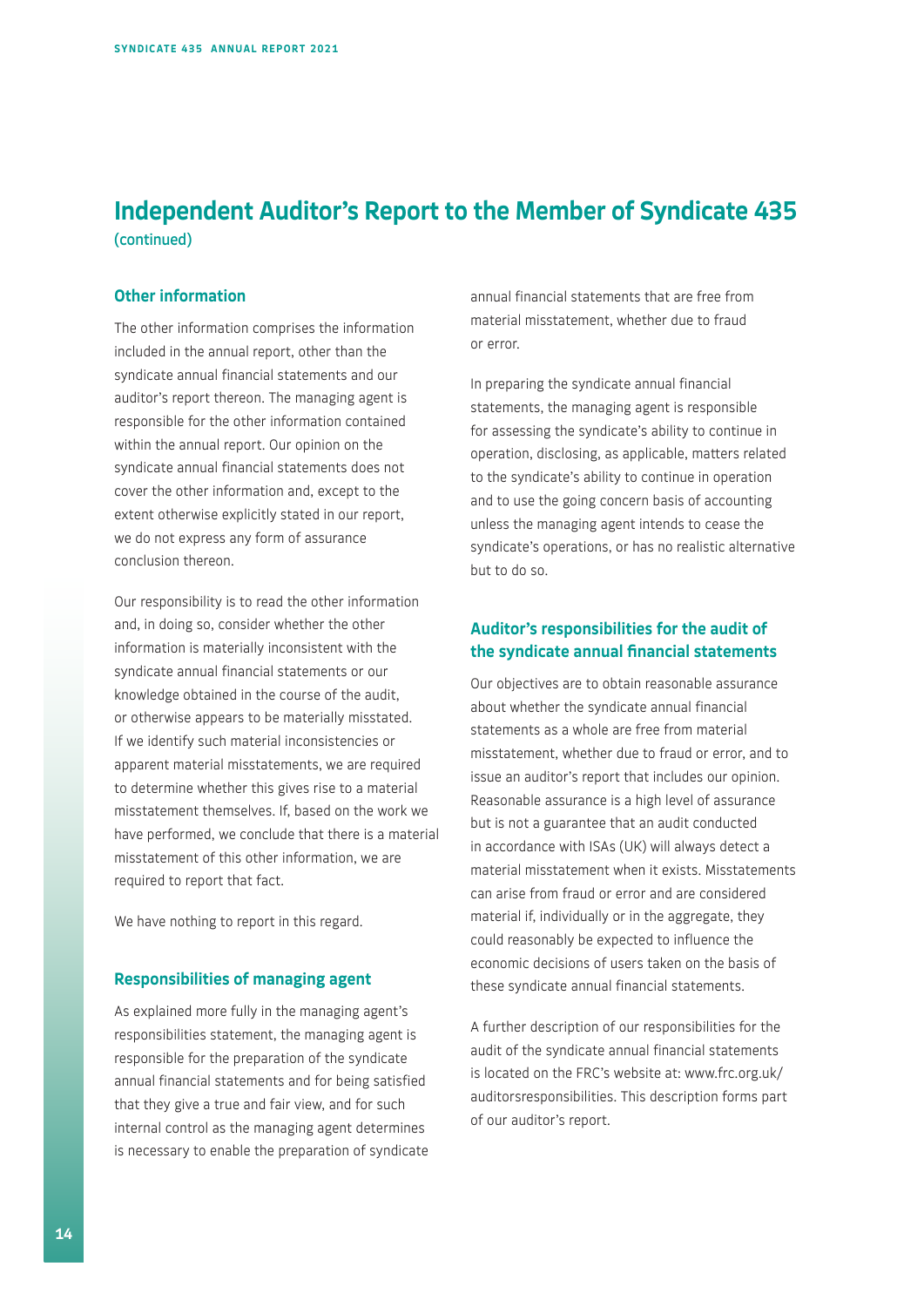# **Extent to which the audit was considered capable of detecting irregularities, including fraud**

Irregularities, including fraud, are instances of non-compliance with laws and regulations. We design procedures in line with our responsibilities, outlined above, to detect material misstatements in respect of irregularities, including fraud. The extent to which our procedures are capable of detecting irregularities, including fraud is detailed below.

We considered the nature of the syndicate and its control environment, and reviewed the syndicate's documentation of their policies and procedures relating to fraud and compliance with laws and regulations. We also enquired of management, about their own identification and assessment of the risks of irregularities.

We obtained an understanding of the legal and regulatory frameworks that the syndicate operates in, and identified the key laws and regulations that:

- had a direct effect on the determination of material amounts and disclosures in the financial statements. These included the Insurance Accounts Directive (Lloyd's Syndicate and Aggregate Accounts) Regulations 2008 and the Lloyd's Syndicate Accounting Byelaw (no. 8 of 2005); and
- do not have a direct effect on the financial statements but compliance with which may be fundamental to the syndicate's ability to operate or to avoid a material penalty. These included the requirements of Solvency II.

We discussed among the audit engagement team including relevant internal specialists such as actuarial and IT regarding the opportunities and incentives that may exist within the organisation for fraud and how and where fraud might occur in the financial statements.

As a result of performing the above, we identified the greatest potential for fraud in the following areas, and our specific procedures performed to address them are described below:

- Estimation of pipeline premiums requires significant management judgement and therefore there is potential for management bias through manipulation of core assumptions. In response our testing included, on a sample basis, comparing management's estimates on prior year contracts against actual premiums received as well as to historical experience on similar contracts.
- Valuation of technical provisions includes assumptions and methodology requiring significant management judgement and involves complex calculations, and therefore there is potential for management bias. There is also a risk of overriding controls by making late adjustments to the technical provisions. In response to these risks we involved our actuarial specialists to develop independent estimates of the technical provisions and we tested the late journal entries to technical provisions.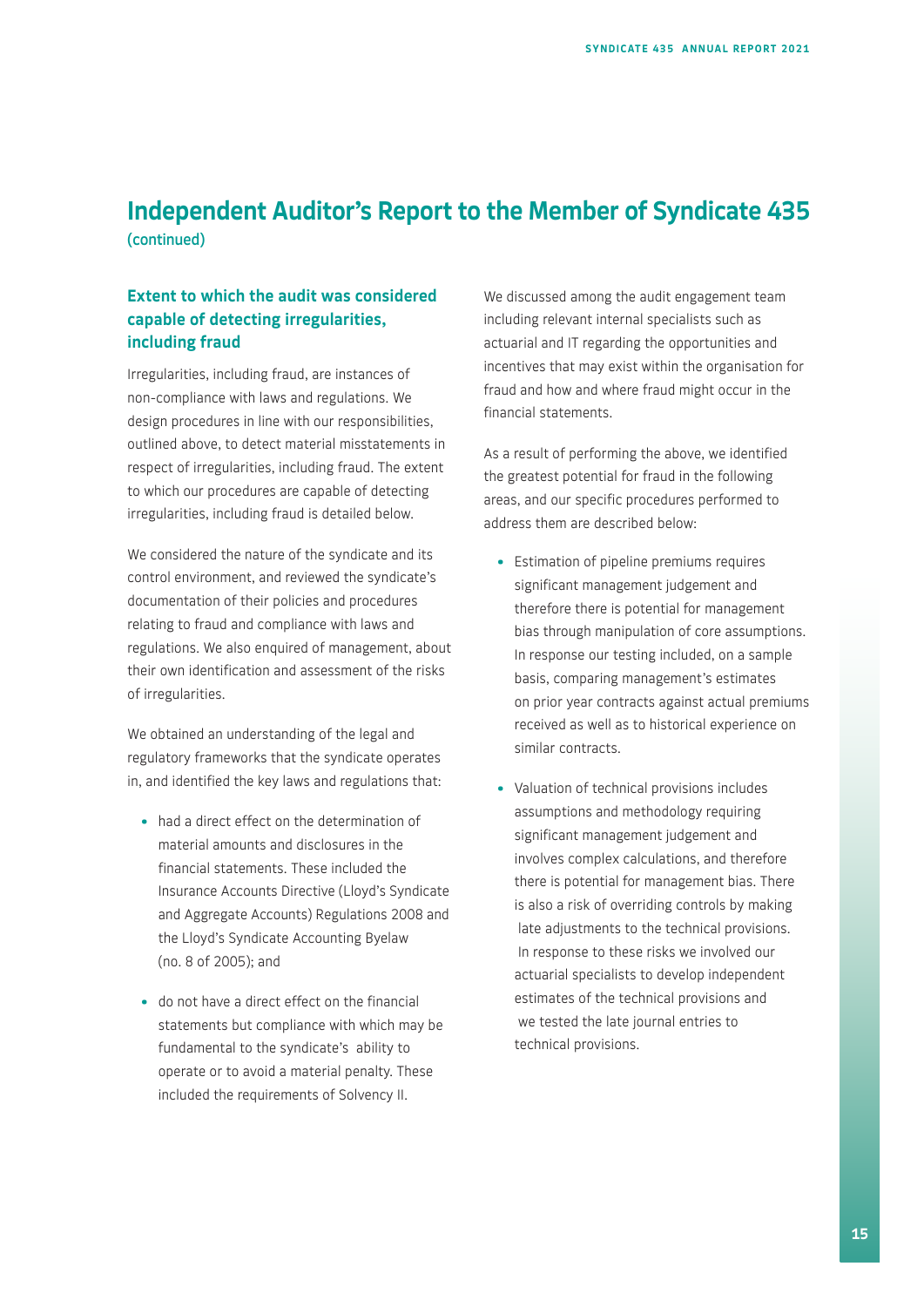In common with all audits under ISAs (UK), we are also required to perform specific procedures to respond to the risk of management override. In addressing the risk of fraud through management override of controls, we tested the appropriateness of journal entries and other adjustments; assessed whether the judgements made in making accounting estimates are indicative of a potential bias; and evaluated the business rationale of any significant transactions that are unusual or outside the normal course of business.

In addition to the above, our procedures to respond to the risks identified included the following:

- reviewing financial statement disclosures by testing to supporting documentation to assess compliance with provisions of relevant laws and regulations described as having a direct effect on the financial statements;
- performing analytical procedures to identify any unusual or unexpected relationships that may indicate risks of material misstatement due to fraud;
- enquiring of management, internal audit and legal counsel concerning actual and potential litigation and claims, and instances of non-compliance with laws and regulations; and
- reading minutes of meetings of those charged with governance, reviewing internal audit reports and reviewing correspondence with Lloyd's.

# **Report on other legal and regulatory requirements**

# **Opinions on other matters prescribed by The Insurance Accounts Directive (Lloyd's Syndicate and Aggregate Accounts) Regulations 2008**

In our opinion, based on the work undertaken in the course of the audit:

- the information given in the strategic report and the managing agent's report for the financial year for which the financial statements are prepared is consistent with the financial statements; and
- the strategic report and the managing agent's report have been prepared in accordance with applicable legal requirements.

In the light of the knowledge and understanding of the syndicate and its environment obtained in the course of the audit, we have not identified any material misstatements in the strategic report or the managing agent's report.

# **Matters on which we are required to report by exception**

Under The Insurance Accounts Directive (Lloyd's Syndicate and Aggregate Accounts) Regulations 2008 we are required to report in respect of the following matters if, in our opinion:

• the managing agent in respect of the syndicate has not kept adequate accounting records; or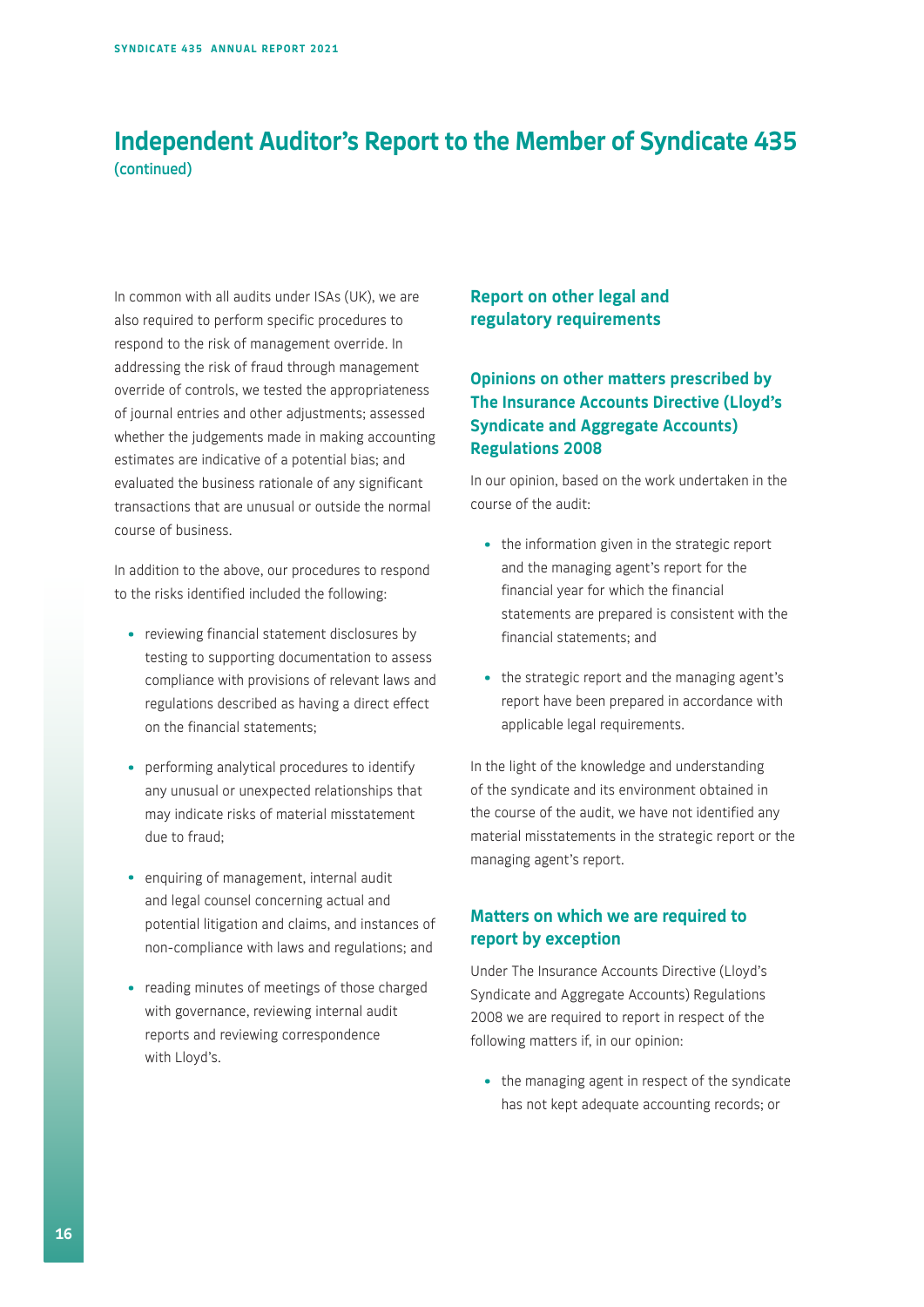- the syndicate annual financial statements are not in agreement with the accounting records; or
- we have not received all the information and explanations we require for our audit.

We have nothing to report in respect of these matters.

# **Use of our report**

This report is made solely to the syndicate's members, as a body, in accordance with regulation 10 of The Insurance Accounts Directive (Lloyd's Syndicate and Aggregate Accounts) Regulations 2008. Our audit work has been undertaken so that we might state to the syndicate's members those matters we are required to state to them in an auditor's report and for no other purpose. To the fullest extent permitted by law, we do not accept or assume responsibility to anyone other than the syndicate's members as a body, for our audit work, for this report, or for the opinions we have formed.

Adam Ely FCA *(Senior statutory auditor) For and on behalf of Deloitte LLP Statutory Auditor* London, United Kingdom 1 March 2022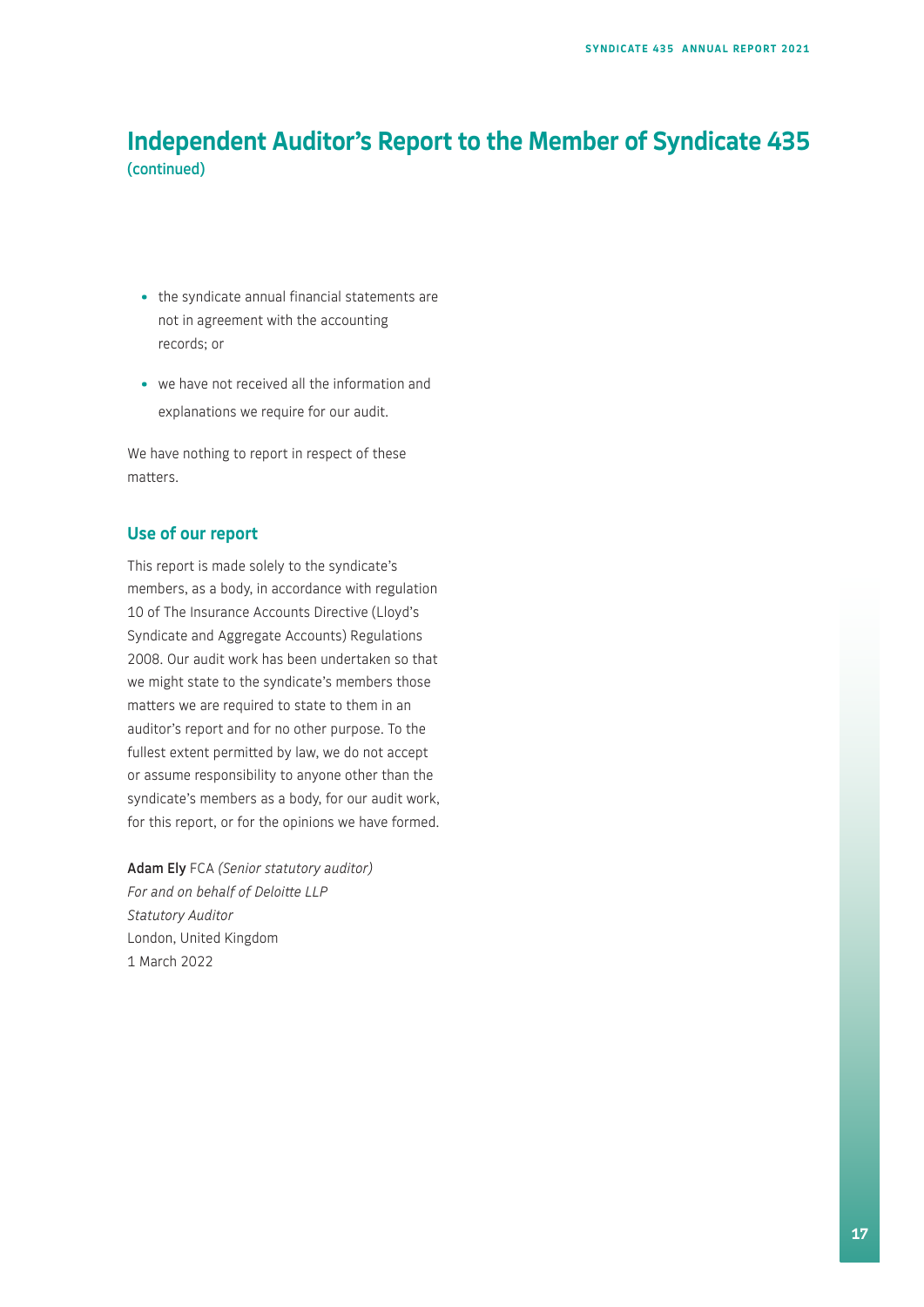# **Profit and Loss Account**

for the year ended 31 December 2021

| Note<br>4 | £'000                                        | £'000                             | £'000     | £'000                             |
|-----------|----------------------------------------------|-----------------------------------|-----------|-----------------------------------|
|           |                                              |                                   |           |                                   |
|           |                                              |                                   |           |                                   |
|           |                                              |                                   |           |                                   |
|           |                                              | 449,639                           |           | 404,358                           |
|           |                                              | (37, 967)                         |           | (49, 347)                         |
|           |                                              | 411,672                           |           | 355,011                           |
|           |                                              |                                   |           |                                   |
|           |                                              |                                   |           |                                   |
|           |                                              | (32, 844)                         |           | 3,808                             |
|           |                                              | 1,530                             |           | (272)                             |
|           |                                              |                                   |           |                                   |
|           |                                              | (31, 314)                         |           | 3,536                             |
|           |                                              | 380,358                           |           | 358,547                           |
|           |                                              |                                   |           |                                   |
|           |                                              |                                   |           | 24,221                            |
|           |                                              |                                   |           |                                   |
|           |                                              |                                   |           |                                   |
|           |                                              |                                   |           |                                   |
|           |                                              |                                   |           |                                   |
|           |                                              |                                   |           |                                   |
|           |                                              |                                   |           |                                   |
|           | (8,411)                                      |                                   | 17,348    |                                   |
|           | (15,991)                                     |                                   | (37, 293) |                                   |
|           | (24, 402)                                    |                                   | (19, 945) |                                   |
|           |                                              | (219, 786)                        |           | (221,100)                         |
| 4.6       |                                              | (109, 231)                        |           | (114, 971)                        |
|           |                                              | 51,322                            |           | 46,697                            |
|           | Allocated investment return transferred from | (214, 206)<br>18,822<br>(195,384) | (19)      | (229,753)<br>28,598<br>(201, 155) |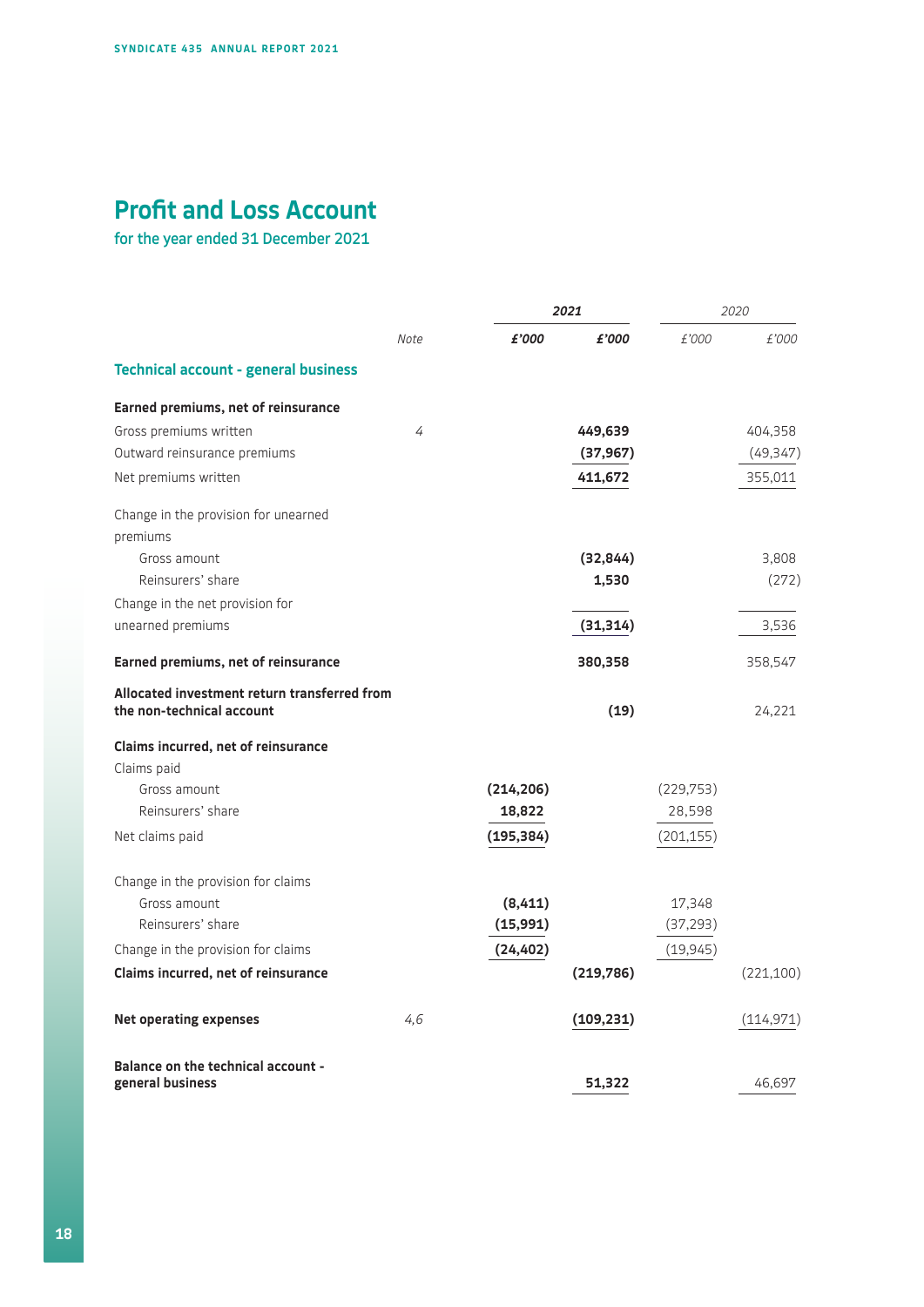# **Profit and Loss Account** (continued)

for the year ended 31 December 2021

|                                                                                         |        | 2021             | 2020           |
|-----------------------------------------------------------------------------------------|--------|------------------|----------------|
|                                                                                         | Note   | £'000            | £'000          |
| <b>Non-technical account</b>                                                            |        |                  |                |
| <b>Balance on the technical account -</b><br>general income                             |        | 51,322           | 46,697         |
| Investment income                                                                       | 9      | 10,239           | 19,356         |
| Movement in unrealised (losses)/gains on investments<br>Investment expenses and charges | 9<br>9 | (9,706)<br>(552) | 5,343<br>(478) |
| Allocated investment return transferred to<br>the tehnical account - general business   |        | 19               | (24, 221)      |
| Foreign exchange                                                                        |        | (274)            | 3,233          |
| Profit for the financial year                                                           |        | 51,048           | 49,930         |

The result for the financial year was derived solely from continuing operations.

# **Statement of Comprehensive Income**

for the year ended 31 December 2021

| Profit for the financial year                       | 51,048 | 49.930  |
|-----------------------------------------------------|--------|---------|
| Foreign currency translation                        | 1.741  | (3,740) |
| Total recognised gains since the last annual report | 52,789 | 46.190  |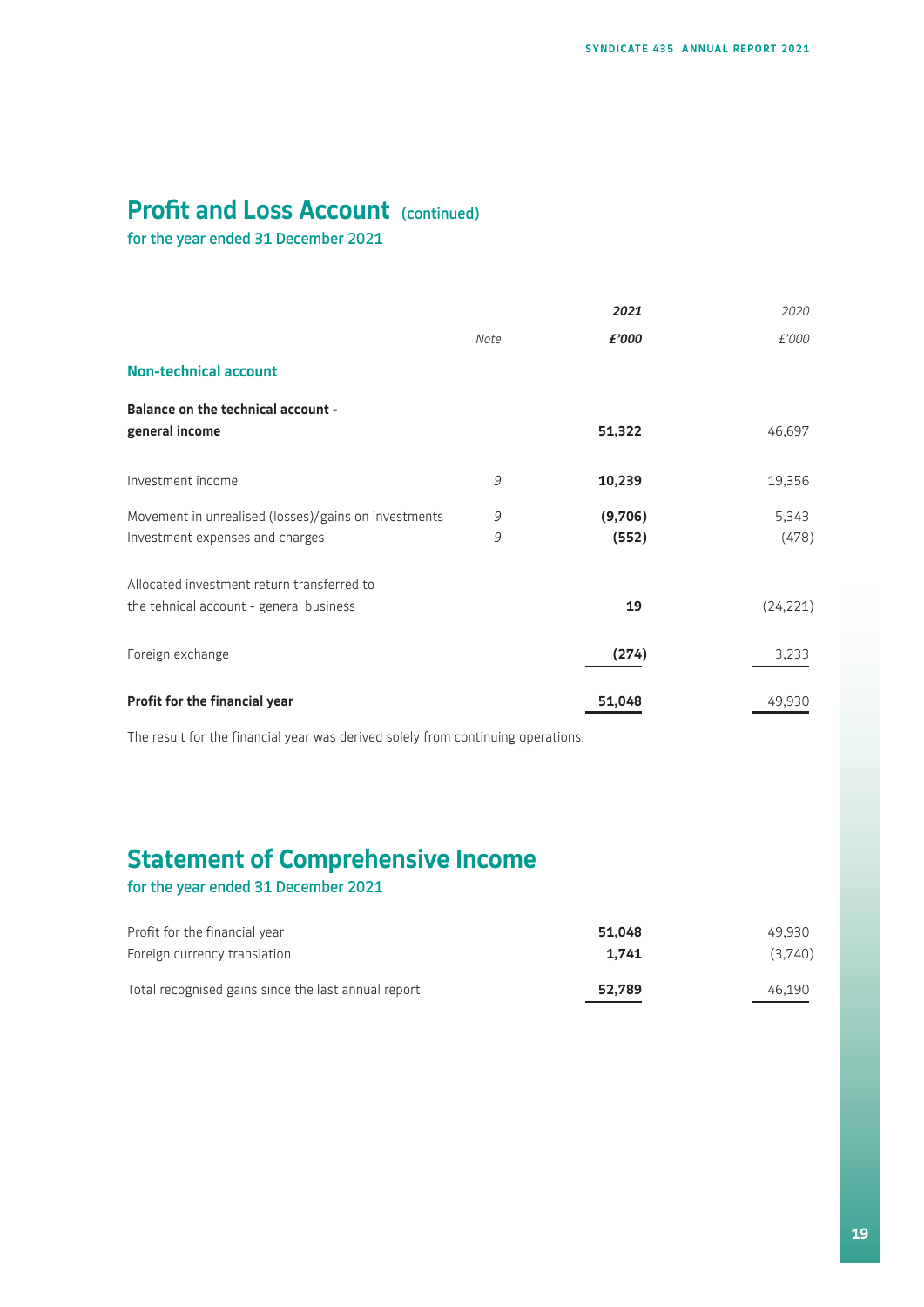# **Balance Sheet**

at 31 December 2021

|                                                    |      |         | 2021      |         | 2020      |
|----------------------------------------------------|------|---------|-----------|---------|-----------|
|                                                    | Note | £'000   | £'000     | £'000   | £'000     |
| <b>Assets</b>                                      |      |         |           |         |           |
| Investments                                        |      |         |           |         |           |
| Financial investments                              | 10   |         | 963,757   |         | 924,293   |
| Deposits with ceding undertakings                  |      |         | 1,824     |         |           |
| Reinsurers' share of technical provisions          |      |         |           |         |           |
| Provision for unearned premiums                    |      | 5,738   |           | 4,165   |           |
| Claims outstanding                                 |      | 238,141 |           | 253,154 |           |
|                                                    |      |         | 243,879   |         | 257,319   |
| <b>Debtors</b>                                     |      |         |           |         |           |
| Debtors arising out of direct insurance operations | 11   | 65,245  |           | 46,367  |           |
| Debtors arising out of reinsurance operations      |      | 76,431  |           | 76,705  |           |
| Other debtors                                      |      |         |           |         |           |
|                                                    |      |         | 141,676   |         | 123,072   |
| Other assets                                       |      |         |           |         |           |
| Cash at bank and in hand                           |      |         | 33,023    |         | 16,379    |
| <b>Prepayments and accrued income</b>              |      |         |           |         |           |
| Accrued interest                                   |      | 3,222   |           | 4,637   |           |
| Deferred acquisition costs                         |      | 36,447  |           | 30,899  |           |
|                                                    |      |         | 39,669    |         | 35,536    |
| <b>Total assets</b>                                |      |         | 1,423,828 |         | 1,356,599 |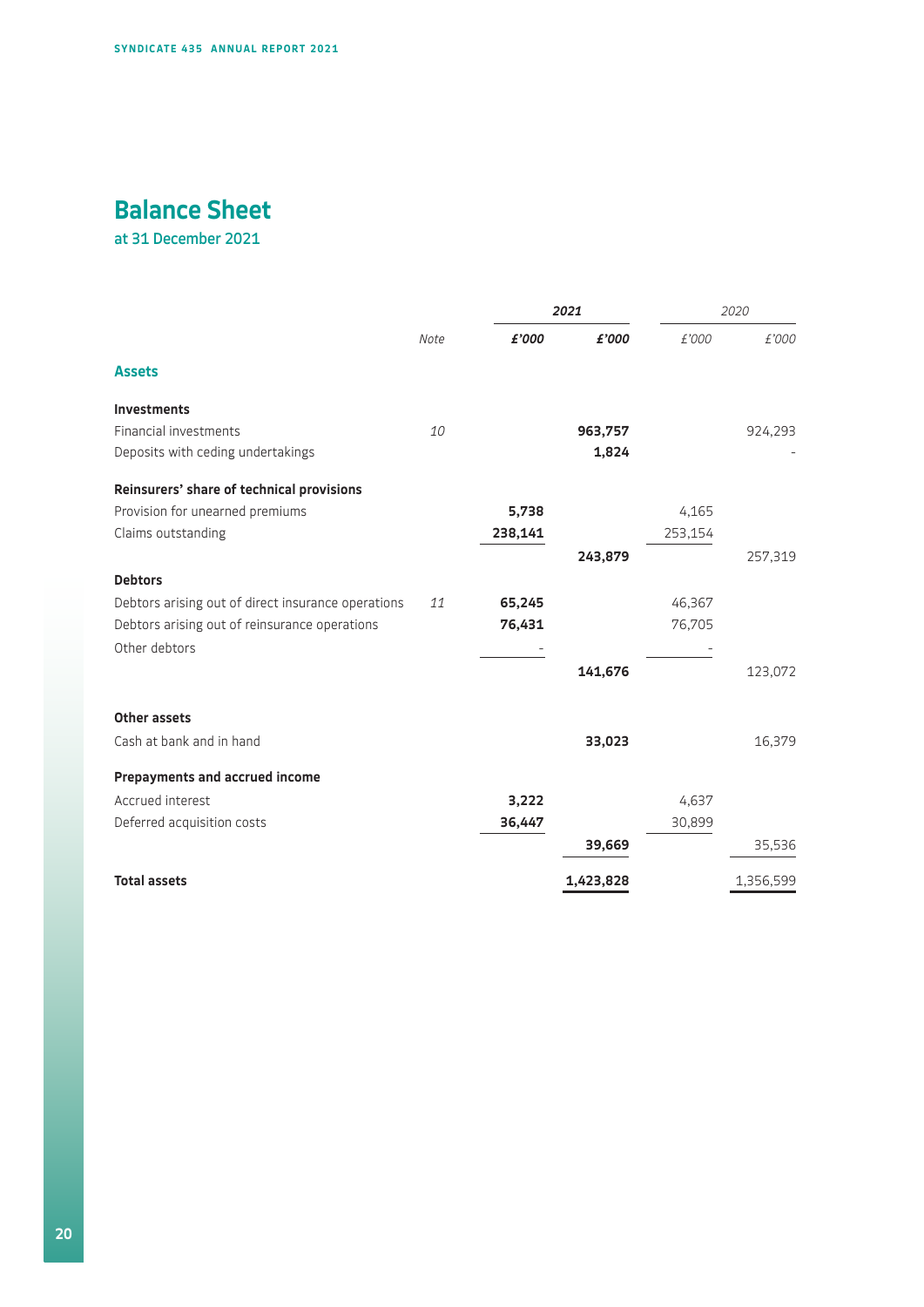# **Balance Sheet** (continued)

at 31 December 2021

|                                                      |      |           | 2021      |           | 2020      |
|------------------------------------------------------|------|-----------|-----------|-----------|-----------|
|                                                      | Note | £'000     | £'000     | £'000     | £'000     |
| <b>Liabilities</b>                                   |      |           |           |           |           |
| <b>Capital and reserves</b>                          |      |           |           |           |           |
| Member's balances                                    | 19   |           | (45, 875) |           | (61, 655) |
| <b>Technical provisions</b>                          |      |           |           |           |           |
| Provision for unearned premiums                      |      | 188,132   |           | 154,199   |           |
| Claims outstanding                                   | 5    | 1,217,437 |           | 1,203,196 |           |
|                                                      |      |           | 1,405,569 |           | 1,357,395 |
| Creditors due within one year                        |      |           |           |           |           |
| Creditors arising out of direct insurance operations | 13   | 7,946     |           | 10,735    |           |
| Creditors arising out of reinsurance operations      |      | 30,522    |           | 25,193    |           |
| Other creditors                                      |      | 249       |           | 1,547     |           |
|                                                      |      |           | 38,717    |           | 37,475    |
| Creditors due after one year                         |      |           |           |           |           |
| Creditors arising out of reinsurance operations      |      |           | 20,351    |           | 20,137    |
| <b>Accruals and deferred income</b>                  | 17   |           | 5,066     |           | 3,247     |
| <b>Total liabilities</b>                             |      |           | 1,423,828 |           | 1,356,599 |

The financial statements on pages 18 to 39 were approved by the board of Faraday Underwriting Limited on 1 March 2022 and were signed on its behalf by

# Kevin Harker

*Director Faraday Underwriting Limited*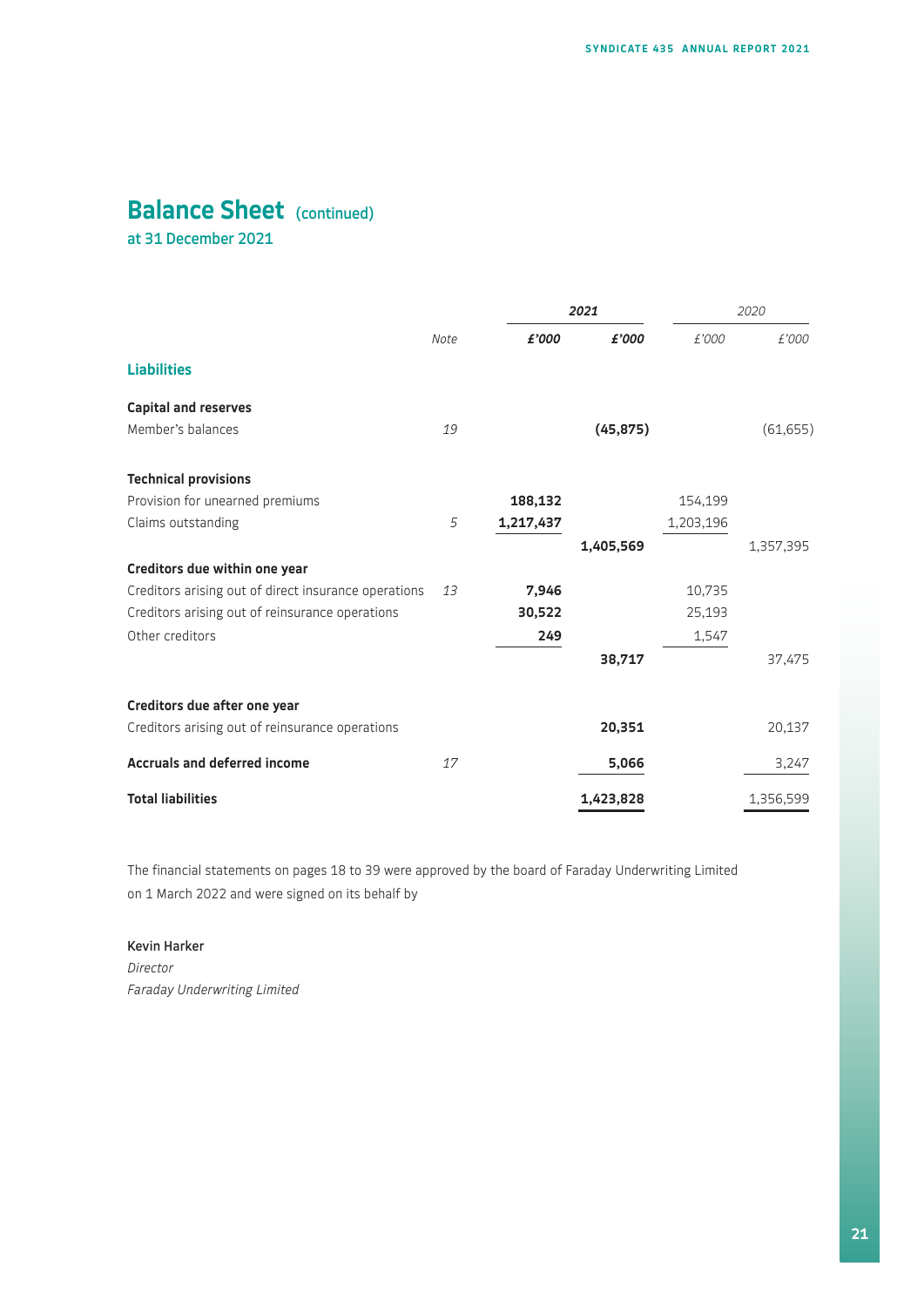# **Statement of Cash Flows**

for the year ended 31 December 2021

|                                                             | 2021       | 2020       |
|-------------------------------------------------------------|------------|------------|
|                                                             | £'000      | £'000      |
| Net cash flows from operating activities                    |            |            |
| Operating profit<br>Adjustment for:                         | 51,048     | 49,930     |
| Increase/(decrease) in gross technical provisions           | 48,174     | (46,067)   |
| Decrease in reinsurers' share of gross technical provisions | 13,440     | 42,596     |
| Investment return                                           | 19         | (24, 221)  |
| Foreign exchange loss                                       | 1,844      | 14,701     |
| Operating cash flow before movement in working capital      | 114,525    | 36,939     |
| (Increase)/decrease in debtors                              | (18,604)   | 4,440      |
| Increase/(decrease) in creditors                            | 1,456      | (9,074)    |
| Movement in other assets/liabilities                        | (2,314)    | 7,367      |
| Net cash flows from operating activities                    | 95,063     | 39,672     |
| Cash flows from investing activities                        |            |            |
| Purchase of equity and debt instruments                     | (431, 236) | (377, 411) |
| Proceeds from sale of equity and debt instruments           | 377,058    | 344,275    |
| Investment income received                                  | 10,239     | 19,356     |
| Other                                                       | 2,023      | 1,375      |
| Net cash flows from investing activities                    | (41, 916)  | (12,405)   |
| Cash flows from financing activities                        |            |            |
| Distribution                                                | (37,068)   | (62, 691)  |
| Other                                                       | 59         | 130        |
| Net cash flows from financing activities                    | (37,009)   | (62, 561)  |
| Net increase/(decrease) in cash and cash equivalents        | 16,138     | (35, 294)  |
|                                                             |            |            |
| Cash and cash equivalents at beginning of year              | 18,125     | 51,773     |
| Net increase/(decrease) in cash and cash equivalents        | 16,138     | (35, 294)  |
| Effect of foreign exchange rate changes                     | (264)      | 1,646      |
| Cash and cash equivalents at end of year                    | 33,999     | 18,125     |
| Reconciliation to cash at bank and in hand                  |            |            |
| Cash at bank and in hand                                    | 33,023     | 16,379     |
| Cash equivalents                                            | 976        | 1,746      |
| <b>Cash and cash equivalents</b>                            | 33,999     | 18,125     |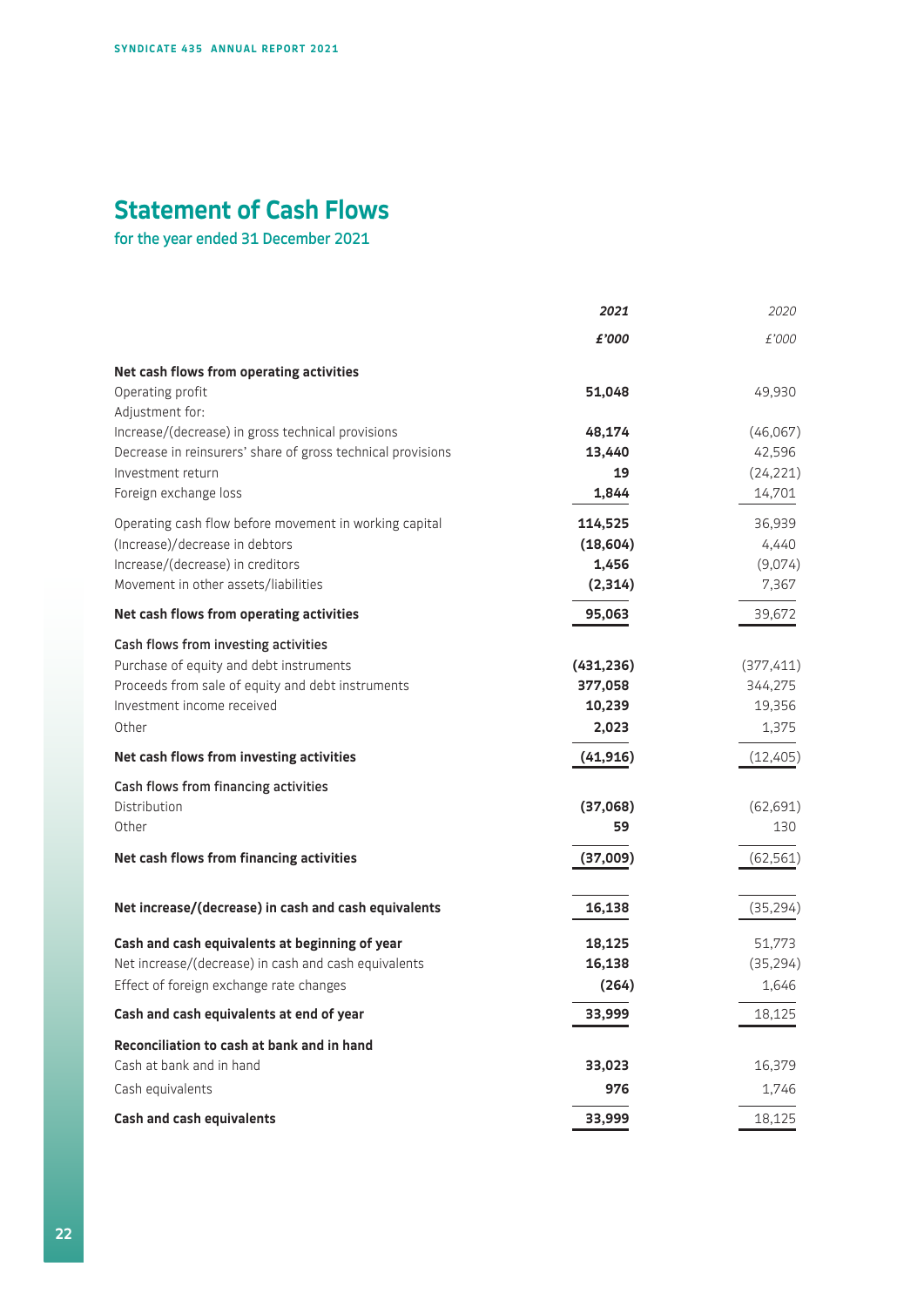# **Statement of Changes in Equity**

for the year ended 31 December 2021

|                                                 | 2021      | 2020      |
|-------------------------------------------------|-----------|-----------|
|                                                 | £'000     | £'000     |
| Member's balances brought forward at 1 January  | (61, 655) | (45, 284) |
| Profit for the financial year                   | 51,048    | 49,930    |
| Foreign currency translation                    | 1,741     | (3,740)   |
| Payment of profit to member's personal reserves | (37,068)  | (62, 691) |
| Increase in member's non-cash balances          | 59        | 130       |
| Member's balances carried forward               | (45, 875) | (61, 655) |

The member participates on the syndicate by reference to years of account and their ultimate result.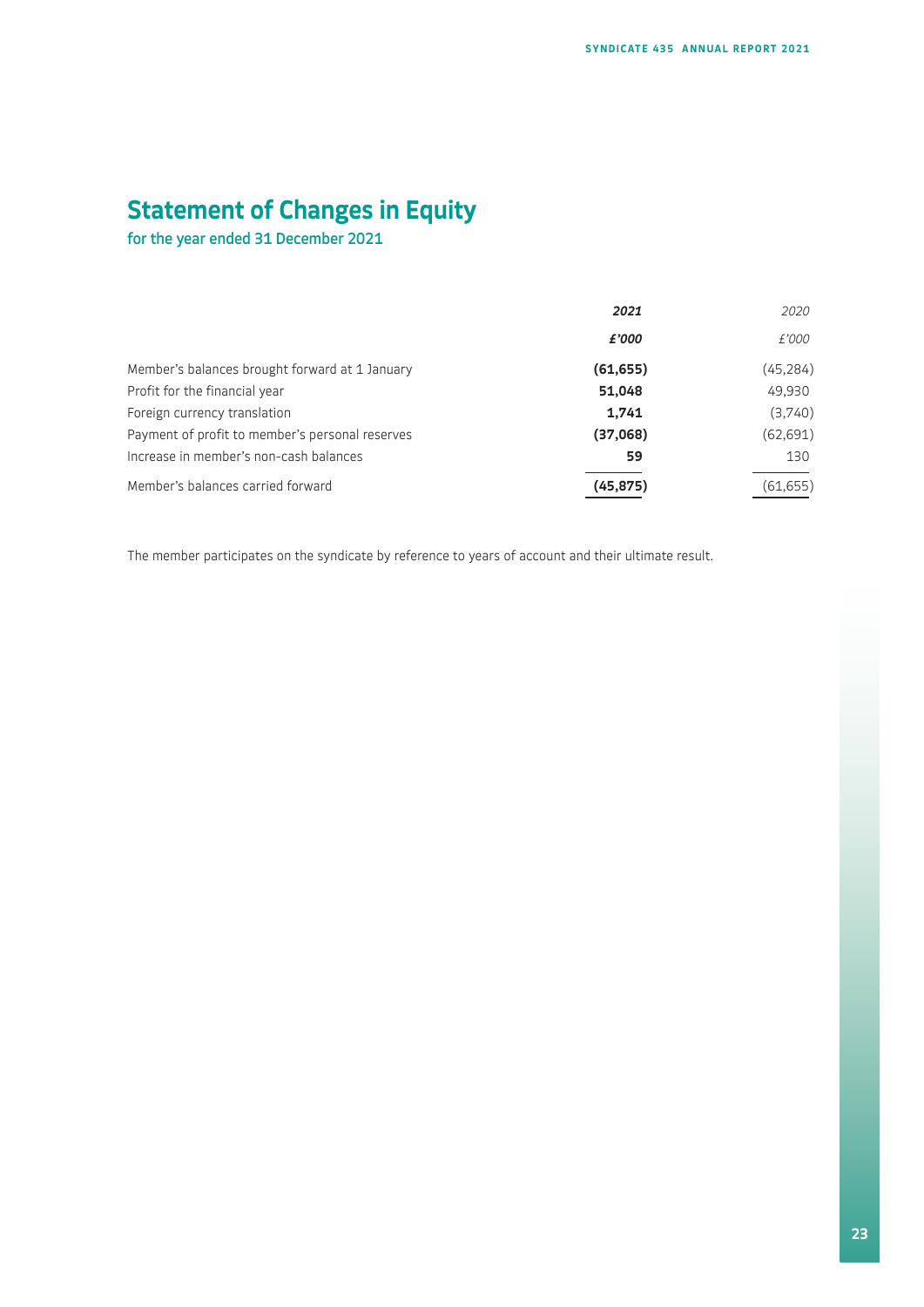# **Notes to the Financial Statements**

for the year ended 31 December 2021

#### *1* **Basis of preparation**

The financial statements have been prepared in accordance with the Insurance Accounts Directive (Lloyd's Syndicate and Aggregate Accounts) Regulations 2008 ('the 2008 Regulations') and applicable Accounting Standards in the United Kingdom and applicable United Kingdom Accounting Standards, including Financial Reporting Standard 102: The Financial Reporting Standard applicable in the United Kingdom and Republic of Ireland ('FRS102') and Financial Reporting Standard 103: Insurance Contracts ('FRS103').

Having taken into account the risks and uncertainties and the performance of the syndicate as disclosed in the strategic report and making inquiries, the managing agent has a reasonable expectation that the syndicate will continue to write business for the foreseeable future. Moreover, the managing agent expects that continued capital support will be in place in order to do so. Accordingly, the financial statements have been prepared on the going concern basis.

The financial statements have been prepared under the historical cost convention, modified to include certain items at fair value as specified in the accounting polices below.

#### *2* **Accounting policies**

#### **Premiums written**

Premiums written comprise premiums on policies incepted during the financial year as well as adjustments made in the year to premiums Premiums written comprise premiums on policies incepted during the financial year as well as adjustments made in the year to premiums written in prior financial years. Premiums written are shown gross of acquisition costs payable and exclude taxes and duties levied on them. Premiums include estimates for pipeline premiums, representing amounts due to the syndicate not yet notified.

#### **Unearned premiums**

Unearned premiums represent the proportion of premiums written in the financial year that relate to unexpired terms of policies in force at the balance sheet date, calculated on the basis of established earnings patterns or time apportionment as appropriate.

#### **Reinsurance premium ceded**

Outwards reinsurance premiums are accounted for in the same year as the premiums for the related inwards business being reinsured.

#### **Claims provisions and related recoveries**

Gross claims incurred comprise the estimated cost of all claims occurring during the financial year, whether reported or not, including related direct and indirect claims handling costs and adjustments to claims outstanding established in previous years.

The provision for claims outstanding is assessed on an individual case basis and is based on the estimated ultimate cost of all claims notified but not settled by the balance sheet date, together with the provision for related claims handling costs. The provision also includes the estimated cost of claims incurred but not reported ('IBNR') at the balance sheet date based on statistical methods.

These methods generally involve the projection from past experience of the development of claims over time to form a view of the likely ultimate claims to be incurred, having regard to variations in the business accepted and the underlying terms and conditions. For the most recent years, where a high degree of volatility can arise from projections, estimates may be based in part on output from rating and other models of the business accepted and assessments of underwriting conditions.

The reinsurers' share of claims outstanding is based on the amounts of gross case reserves and IBNR, net of estimated irrecoverable amounts, having regard to the reinsurance programme in place for the class of business, the claims experience for the financial year and the current security rating of the reinsurance companies involved. A number of statistical methods are used to assist in making these estimates.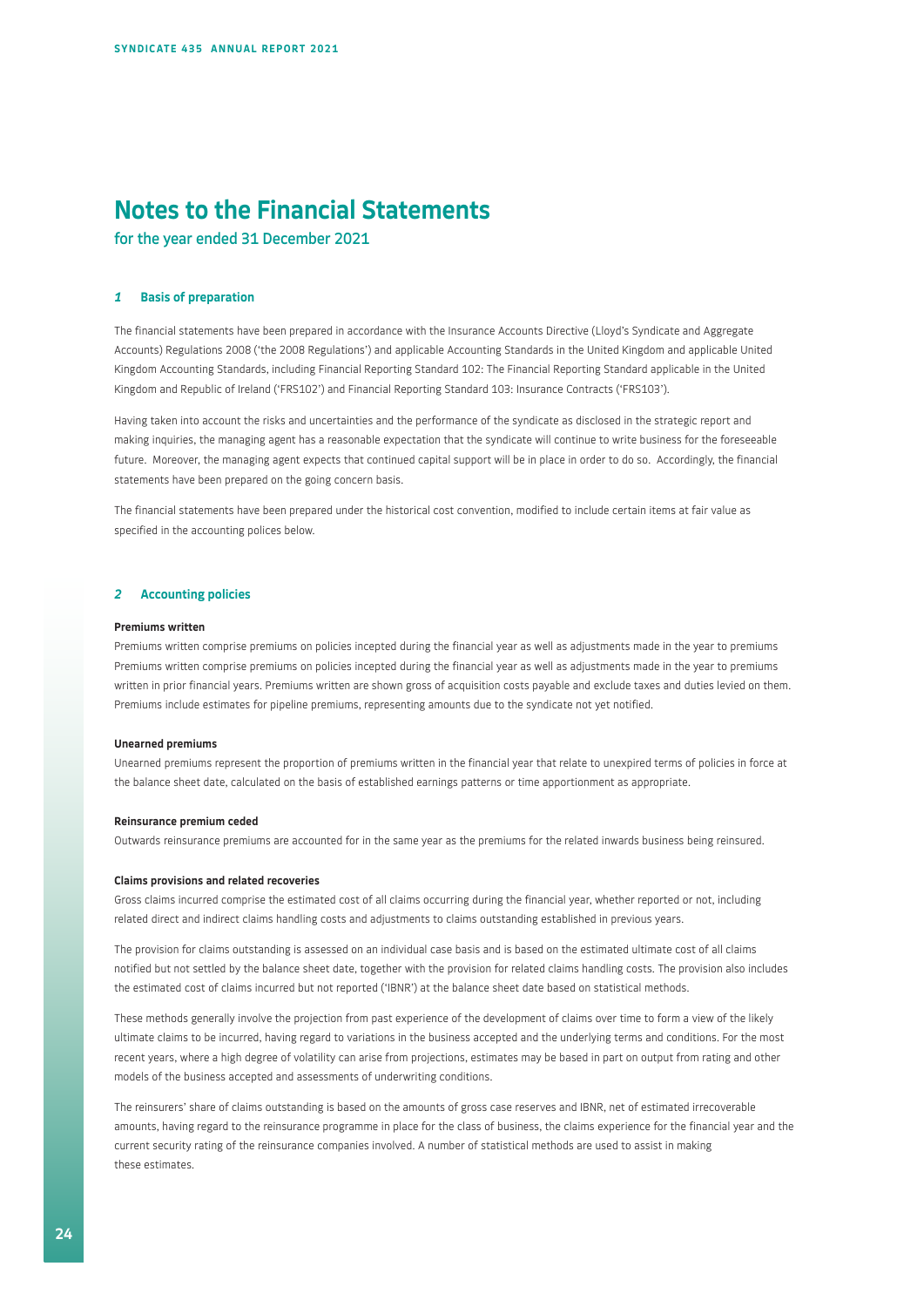#### *2* **Accounting policies** (continued)

The two most critical assumptions with regard to claims provisions are firstly that the past is, in general terms, a reasonable predictor of the likely level of claims development but subject always to unpredictable changes and secondly that the rating and other models used for current business are fair reflections of the likely level of ultimate claims to be incurred.

The directors consider that the provisions for gross claims and related reinsurance recoveries are fairly stated on the basis of the information currently available to them. However, the ultimate liability will vary as a result of subsequent information and events and this may result in significant adjustments to the amounts provided. Adjustments to the amounts of claims provisions established in prior financial years are reflected in the financial statements for the period in which the adjustments are made. The methods used, and the estimates made, are reviewed regularly.

#### **Unexpired risks provision**

A provision for unexpired risks is made where anticipated claims and related expenses arising after the end of the financial year in respect of contracts concluded before that date, are expected to exceed the unearned premiums under these contracts, after the deduction of any deferred acquisition costs.

The provision for unexpired risks is calculated by reference to classes of business which are managed together, after taking into account the relevant investment return.

#### **Deferred acquisition costs**

Acquisition costs, comprising commission and other costs related to the acquisition of insurance and reinsurance policies as well as reinsurance polices ceded, are deferred to the extent that they are attributable to premiums unearned at the balance sheet date.

#### **Foreign currencies**

The syndicate's functional currency is considered to be US dollar (USD) because that is the currency of the primary economic environment in which the syndicate operates. The syndicate's chosen presentational currency is sterling (GBP).

Underwriting transactions denominated in currencies other than USD, GBP or Canadian dollars (CAD) are predominantly converted to GBP at the rate of exchange ruling at the date the transaction is processed. Thereafter, GBP and CAD transactions are converted to the functional currency using the USD exchange rates prevailing at the respective month end.

Under FRS 102 and FRS 103, monetary assets and liabilities (which include unearned premiums and deferred acquisition costs) denominated in foreign currencies are retranslated into the functional currency at the exchange rate ruling on the reporting date. Non-monetary items denominated in foreign currencies, measured at fair value, are translated into the functional currency using the exchange rate ruling at the date when the fair value was determined.

Exchange differences arising from translation to functional currency are recorded in the Profit and Loss Account, non-technical account. Exchange differences arising from translation from functional currency to presentational currency are shown in the Statement of Comprehensive Income.

#### **Investments**

Investments are stated at current value at the balance sheet date. For this purpose, listed investments are stated at market value and deposits with credit institutions and overseas deposits are stated at cost. Unlisted investments for which a market exists are stated at the average price at which they are traded on the balance sheet date or the last trading day before that date. Unlisted investments for which a market does not exist, where the investment is held to maturity, are stated at cost.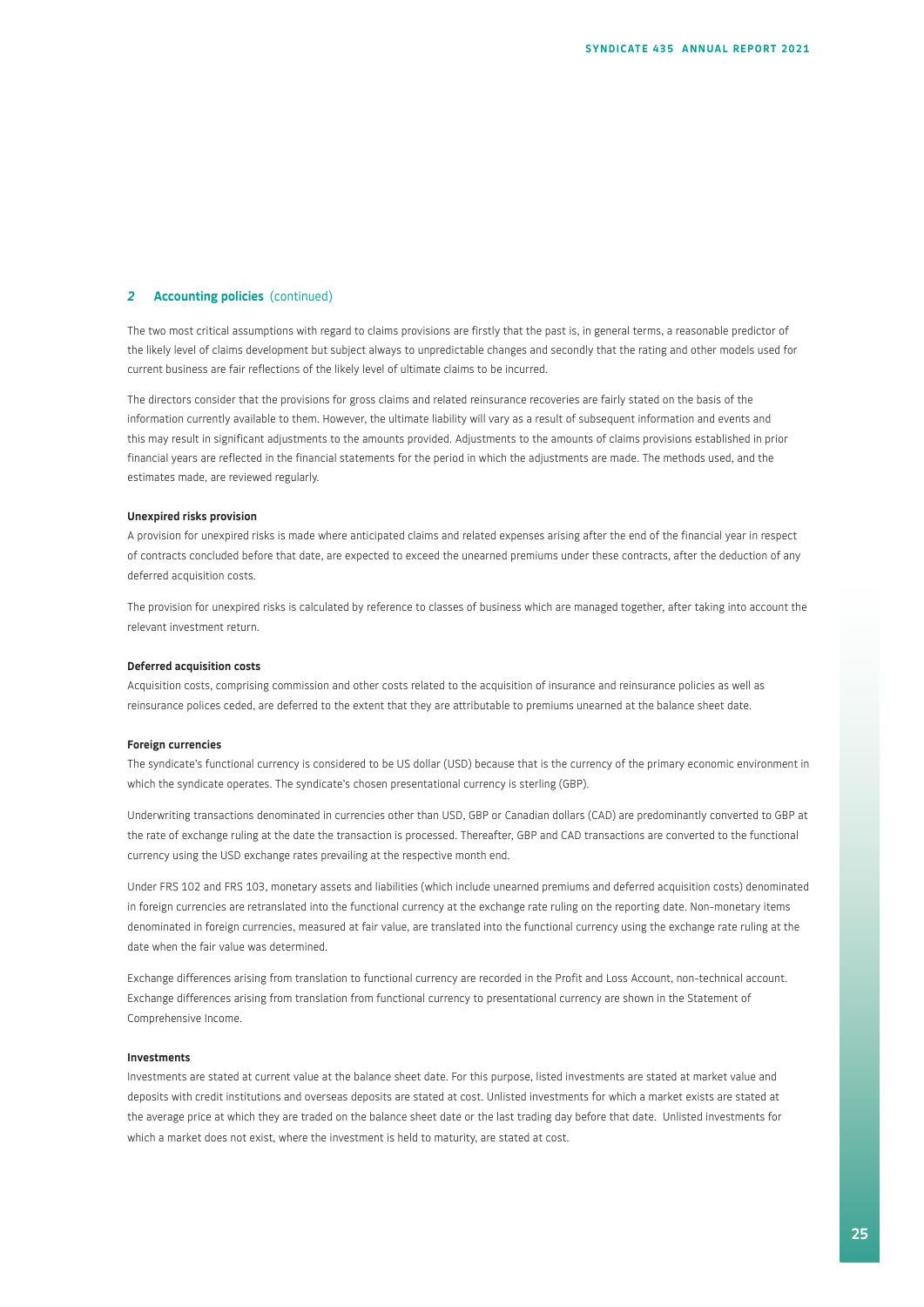#### *2* **Accounting policies** (continued)

The directors use their judgement in selecting an appropriate valuation technique. Where possible, financial instruments are marked at prices quoted in active markets. In certain instances, such price information is not available for all instruments and the syndicate uses valuation techniques to measure such instruments. These techniques use 'market observable inputs' where available, derived from similar assets in similar and active markets, from recent transaction prices for comparable items or from other observable market data. For positions where observable reference data are not available for some or all parameters the syndicate estimates the non-market observable inputs used in its valuation models.

#### **Investment fair value hierarchy**

We have adopted FRS 102 section 11.27 which establishes a fair value hierarchy that prioritises the inputs to valuation techniques used to measure fair value. The hierarchy gives the highest priority to unadjusted quoted prices in active markets for identical assets or liabilities (Level 1) and the lowest priority to unobservable inputs (Level 3). The three levels of the fair value hierarchy are as follows:

Level 1 - Quoted prices for an identical asset in an active market. Quoted in an active market in this context means quoted prices are readily and regularly available and those prices represent actual and regularly occurring market transactions on an arm's length basis.

Level 2 - When quoted prices are unavailable, the price of a recent transaction for an identical asset provides evidence of fair value as long as there has not been a significant change in economic circumstances or a significant lapse of time since the transaction took place. If it can be demonstrated that the last transaction price is not a good estimate of fair value (e.g. because it reflects the amount that an entity would receive or pay in a forced transaction, involuntary liquidation or distress sale), that price is adjusted.

Level 3 - If the market for the asset is not active and recent transactions of an identical asset on their own are not a good estimate of fair value, the fair value is estimated by using a valuation technique. The objective of using a valuation technique is to estimate what the transaction price would have been on the measurement date in an arm's length exchange motivated by normal business considerations.

#### **Investment return**

Investment return comprises all investment income, realised investment gains and losses and movements in unrealised gains and losses, net of investment expenses, charges and interest.

Realised gains and losses on investments are calculated as the difference between sale proceeds and purchase price. Unrealised gains and losses on investments represent the difference between the valuation at the balance sheet date and their valuation at the previous balance sheet date, or purchase price, if acquired during the financial year, together with the reversal of unrealised gains and losses recognised in earlier financial years in respect of investment disposals in the current financial year.

Investment return is initially recorded in the non-technical account. A transfer is made from the non-technical account to the technical account - general business. Investment return has been wholly allocated to the technical account since all investments relate to the technical account.

#### **Taxation**

Under Schedule 19 of the Finance Act 1993 managing agents are not required to deduct basic rate income tax from trading income. In addition, all UK basic rate income tax deducted from syndicate investment income is recoverable by managing agents and consequently the distribution made to the member is gross of tax. Capital appreciation falls within trading income and is also distributed gross of tax.

No provision has been made for any United States Federal Income Tax payable on underwriting results or investment earnings. Any payments on account made by the syndicate during the year are included in the balance sheet under the heading 'Other debtors'.

No provision has been made for any overseas tax payable by members on underwriting results.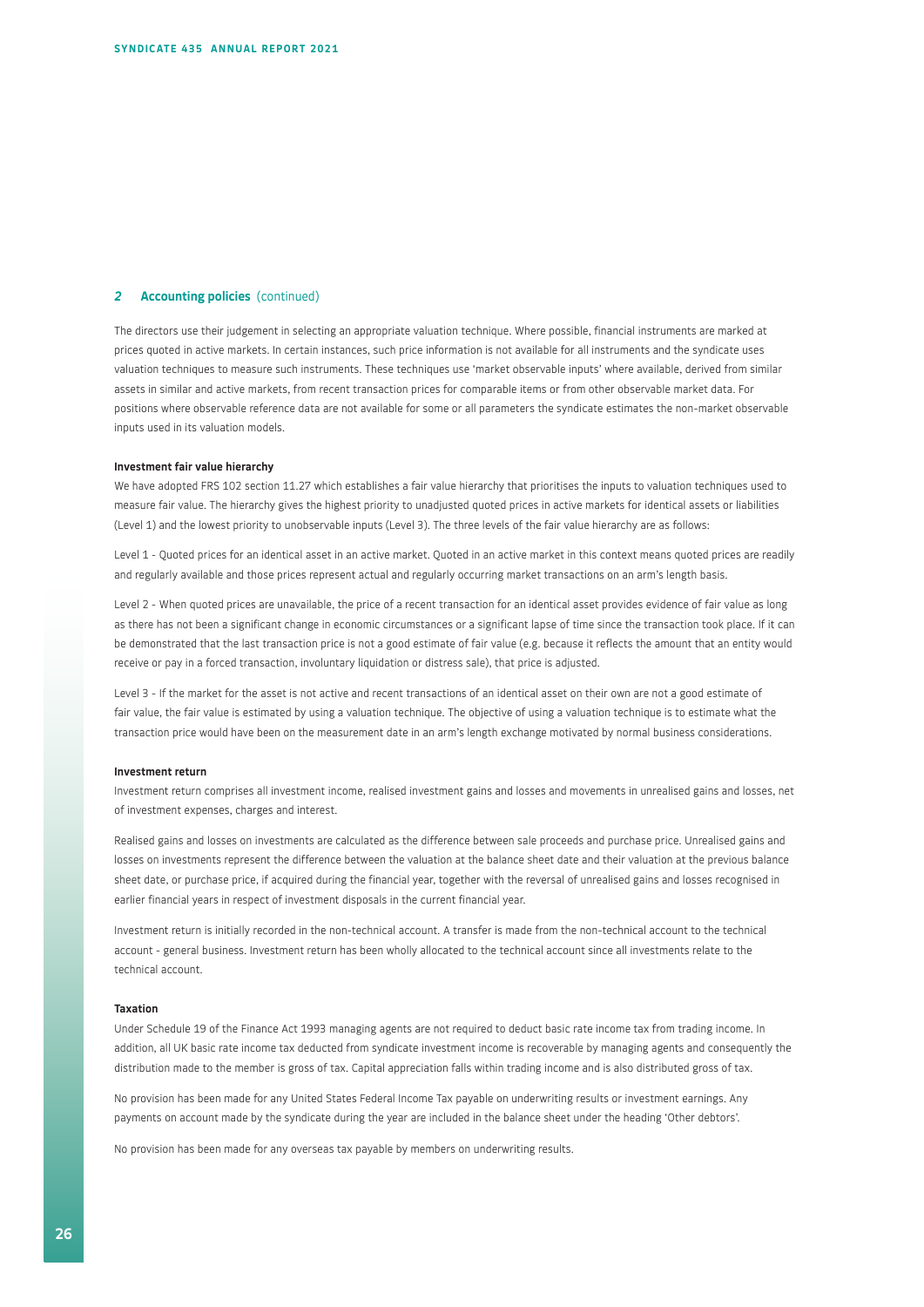#### *2* **Accounting policies** (continued)

#### **Pension costs**

Staff who provide services to the syndicate are employed by GRF Services Limited, a wholly owned subsidiary of Faraday Holdings Limited. GRF Services Limited operates a defined contribution pension scheme. Pension contributions relating to syndicate staff are charged to the syndicate and included within net operating expenses.

#### **Profit commission**

Profit commission is not being charged by the managing agent.

#### *3* **Critical accounting judgments and key sources of estimation uncertainty**

In the application of the syndicate's accounting policies, which are described in note 2, the directors are required to make judgments, estimates and assumptions about the carrying amounts of assets and liabilities that are not readily apparent from other sources.The estimates and associated assumptions are based on historical experience and other factors that are considered to be relevant. Actual results may differ from these estimates.

The estimates and underlying assumptions are reviewed on an ongoing basis. Revisions to accounting estimates are recognised in the period in which the estimate is revised if the revision affects only that period, or in the period of the revision and future periods if the revision affects both current and future periods.

#### **Critical judgements in applying the syndicate's accounting policies**

There are no critical judgements, apart from those involving estimations (which are dealt with separately below), in the process of applying the syndicate's accounting policies.

#### **Key sources of estimation uncertainty**

The key assumptions concerning the future, and other key sources of estimation uncertainty at the balance sheet date, that have a significant risk of causing a material adjustment to the carrying amounts of assets and liabilities within the next financial year, are d iscussed below.

#### **Gross premiums written**

Gross premiums written includes estimates for pipeline premiums together with adjustments to premiums written in prior accounting periods; these are key estimates. Gross premiums written include pipeline premiums calculated using actuarial projection techniques on the key assumption that historical development is representative of future development. In the syndicate, premiums written is initially based on the estimated premium income ('EPI') of each contract, adjusted by actuarial projection techniques where appropriate. EPI is adjusted as the year of account matures. Gross premiums written are disclosed in note 4.

#### **Valuation of assets and liabilities of non-life insurance contracts**

Estimates are made for both the expected ultimate cost of claims reported and claims IBNR at the balance sheet date. The estimate of IBNR is generally subject to a greater degree of uncertainty than that for reported claims. In calculating the estimated liability, the syndicate uses a variety of estimation techniques based upon statistical analyses of historical experience which assumes past trends can be used to project future developments. The estimation of the reinsurer's share of technical provisions, particularly IBNR, is subject to the same estimation uncertainty since its valuation is dependent on the gross estimate. Technical provisions are disclosed in note 12.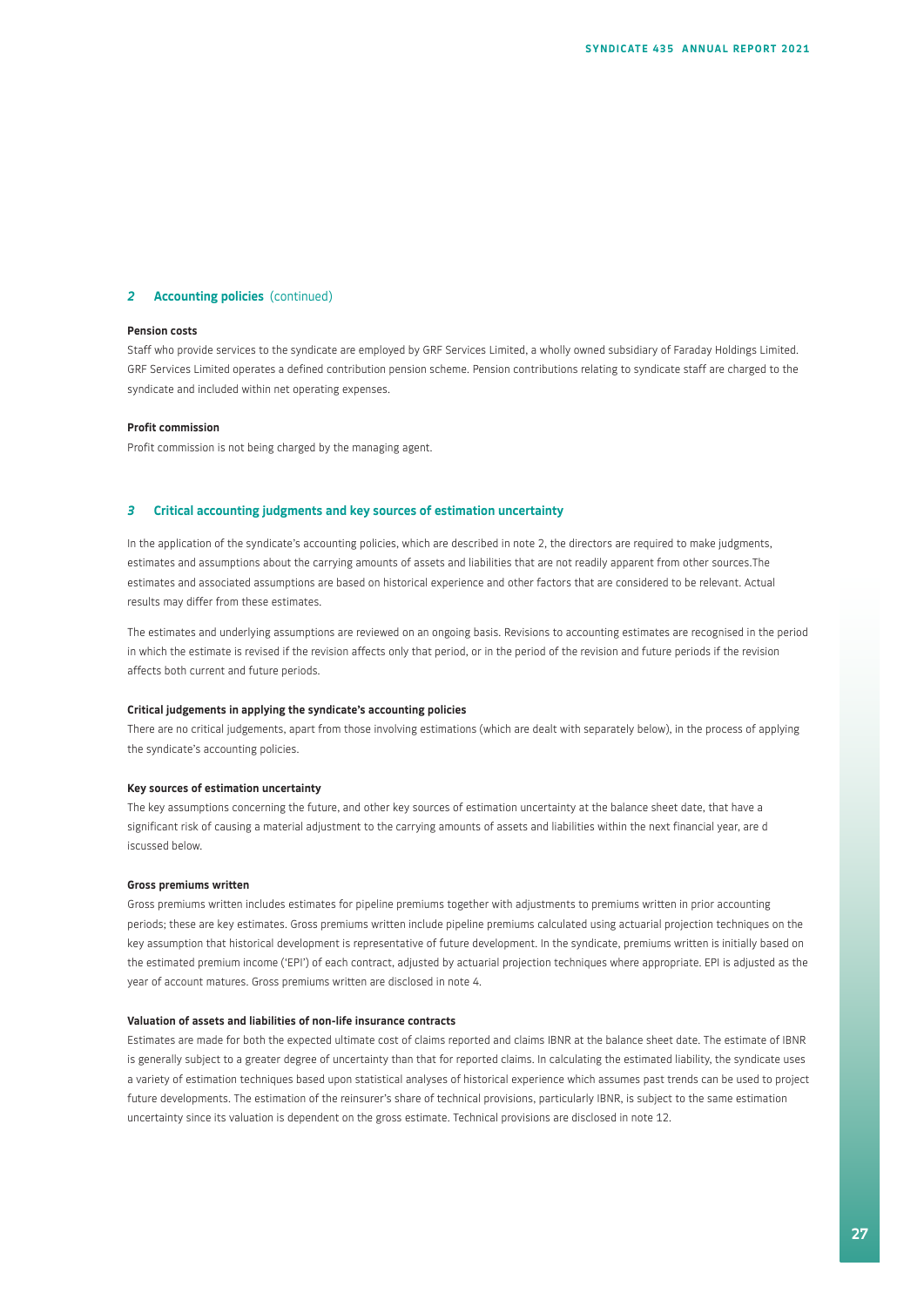# *4* **Segmental analysis**

An analysis of the underwriting result before investment return is set out below:

|                                   | Gross<br>premiums<br>written | Gross<br>premiums<br>earned | Gross<br>claims<br>incurred | Net<br>operating<br>expenses | Reinsurance<br>balance | Total     |
|-----------------------------------|------------------------------|-----------------------------|-----------------------------|------------------------------|------------------------|-----------|
|                                   | £'000                        | £'000                       | £'000                       | £'000                        | £'000                  | £'000     |
| 2021                              |                              |                             |                             |                              |                        |           |
| <b>Direct insurance</b>           |                              |                             |                             |                              |                        |           |
| Accident and Health               | 3,158                        | 5,946                       | (5,097)                     | (2,666)                      | 159                    | (1,658)   |
| Motor (third party liability)     | 1,767                        | 2,853                       | 1,654                       | (586)                        | (2,371)                | 1,550     |
| Motor (other classes)             | 25,247                       | 21,110                      | (12,077)                    | (8, 164)                     | (2,414)                | (1, 545)  |
| Marine, aviation and transport    | 14,178                       | 13,409                      | (8,035)                     | (3,103)                      | (1,196)                | 1,075     |
| Fire and other damage to property | 114,795                      | 98,641                      | (60, 220)                   | (21, 341)                    | 9,525                  | 26,605    |
| Third party liability             | 71,285                       | 60,558                      | (29, 343)                   | (21, 979)                    | (3,461)                | 5,775     |
| Other direct                      | 3,505                        | 3,643                       | (5,893)                     | (817)                        | 1,649                  | (1,418)   |
| Total direct                      | 233,935                      | 206,160                     | (119,011)                   | (58, 656)                    | 1,891                  | 30,384    |
| Reinsurance                       | 215,704                      | 210,635                     | (103,606)                   | (50, 575)                    | (35, 497)              | 20,957    |
|                                   | 449,639                      | 416,795                     | (222, 617)                  | (109, 231)                   | (33,606)               | 51,341    |
| 2020                              |                              |                             |                             |                              |                        |           |
| <b>Direct insurance</b>           |                              |                             |                             |                              |                        |           |
| Accident and Health               | 1,660                        | 8,539                       | (3,635)                     | (5, 156)                     | (583)                  | (835)     |
| Motor (third party liability)     | 2,974                        | 1,316                       | (4,616)                     | (998)                        | 4,603                  | 305       |
| Motor (other classes)             | 22,727                       | 23,354                      | (10,998)                    | (9,180)                      | (1,541)                | 1,635     |
| Marine, aviation and transport    | 12,194                       | 12,058                      | (7, 115)                    | (3,573)                      | (876)                  | 494       |
| Fire and other damage to property | 88,082                       | 77,344                      | (66, 507)                   | (15, 923)                    | 3,934                  | (1, 152)  |
| Third party liability             | 51,536                       | 53,348                      | (51,388)                    | (18,208)                     | 5,653                  | (10, 595) |
| Other direct                      | 2,841                        | 1,850                       | 8,572                       | (464)                        | (1,894)                | 8,064     |
| Total direct                      | 182,014                      | 177,809                     | (135,687)                   | (53, 502)                    | 9,296                  | (2,084)   |
| Reinsurance                       | 222,344                      | 230,357                     | (76, 718)                   | (61, 469)                    | (67,610)               | 24,560    |
|                                   | 404,358                      | 408,166                     | (212, 405)                  | (114, 971)                   | (58, 314)              | 22,476    |

Acquisition costs on direct insurance gross premiums written during 2021 were £51,855,000 (2020: £45,818,000). All premiums were concluded in the UK.

The geographical analysis of premiums by reference to the situs of the risk is as follows:

|                           | 2021     | 2020     |
|---------------------------|----------|----------|
|                           | Gross    | Gross    |
|                           | premiums | premiums |
|                           | written  | written  |
|                           | £'000    | £'000    |
| UK                        | 31,754   | 25,327   |
| EU countries              | 19,533   | 16,559   |
| US                        | 275,719  | 276,772  |
| Australia and New Zealand | 21,646   | 12,158   |
| Other                     | 100,987  | 73,542   |
| Total                     | 449,639  | 404,358  |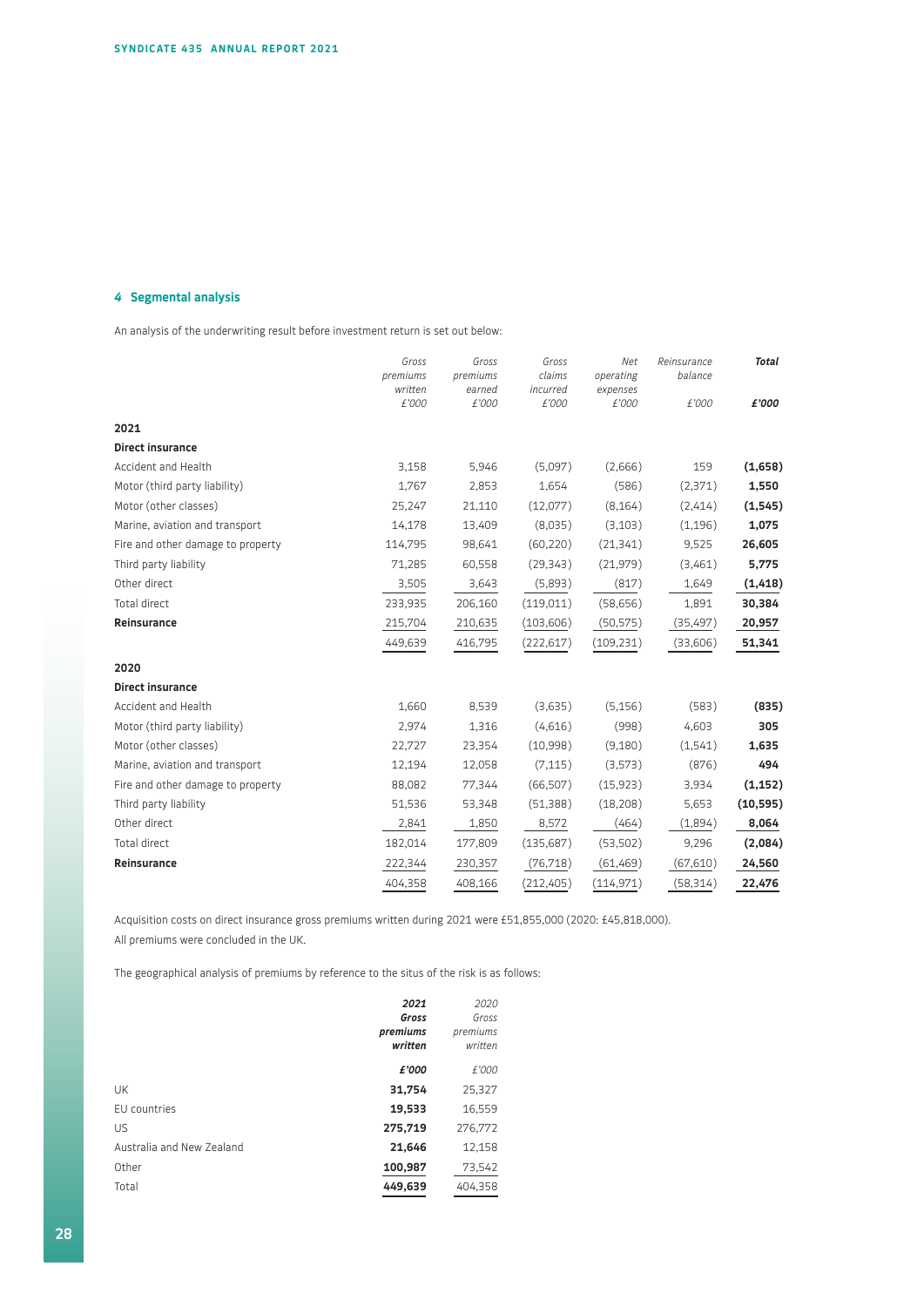#### *5* **Claims outstanding**

There has been no material change to the method of reserving during the year under review.

Overall loss development was lower than anticipated across the majority of years and business classes. In particular there were reserve releases of £48,807,000 arising from Property business, as well as releases of £29,825,000 from Casualty business. In total there was a net release of £78,632,000 during 2021 in respect of claims outstanding at 31 December 2020 (2020: a net release of £85,828,000).

#### *6* **Net operating expenses**

|                                                       | 2021<br>£'000 | 2020<br>£'000 |
|-------------------------------------------------------|---------------|---------------|
| Acquisition costs                                     | 85,040        | 81,264        |
| Reinsurance commissions and profit participations     | (1,329)       | (435)         |
| Change in deferred acquisition costs                  | (4,906)       | 4,117         |
| Administrative expenses                               | 30,426        | 30,025        |
|                                                       | 109,231       | 114,971       |
| Administrative expenses include:                      |               |               |
| Fees payable to the syndicate's auditor for the audit |               |               |
| of the syndicate's annual financial statements        | 288           | 277           |
| Audit related assurance services                      | 78            | 78            |
| Member's standard personal expenses are included      |               |               |
| within administrative expenses                        | 5,848         | 5.735         |

Fees payable to Deloitte LLP for the audit of the annual financial statements of the managing agent, Faraday Underwriting Limited, are £67,000 (2020: £65,000). Fees payable for audit related assurance services provided to the managing agent are £5,000 (2020: £5,000). There were no other fees payable for the provision of other non audit services.

#### *7* **Staff numbers and costs**

All staff who provide services to the syndicate are employed by GRF Services Limited, a related company of the Managing Agent. The following amounts were recharged to the syndicate in respect of salary costs:

|                       | 2021<br>£'000 | 2020<br>£'000 |
|-----------------------|---------------|---------------|
| Wages and salaries    | 13,468        | 12,541        |
| Social security costs | 2,253         | 2,167         |
| Other pension costs   | 906           | 706           |
|                       | 16,627        | 15.414        |

The average number of employees employed by GRF Services Limited and working for the syndicate during the year was as follows:

|                            | 2021<br><b>Number</b> | 2020<br>Number |
|----------------------------|-----------------------|----------------|
| Administration and finance | 61                    | 52             |
| Underwriting               | 33                    | 28             |
| Claims                     | 11                    | 12             |
|                            | 105                   | 92             |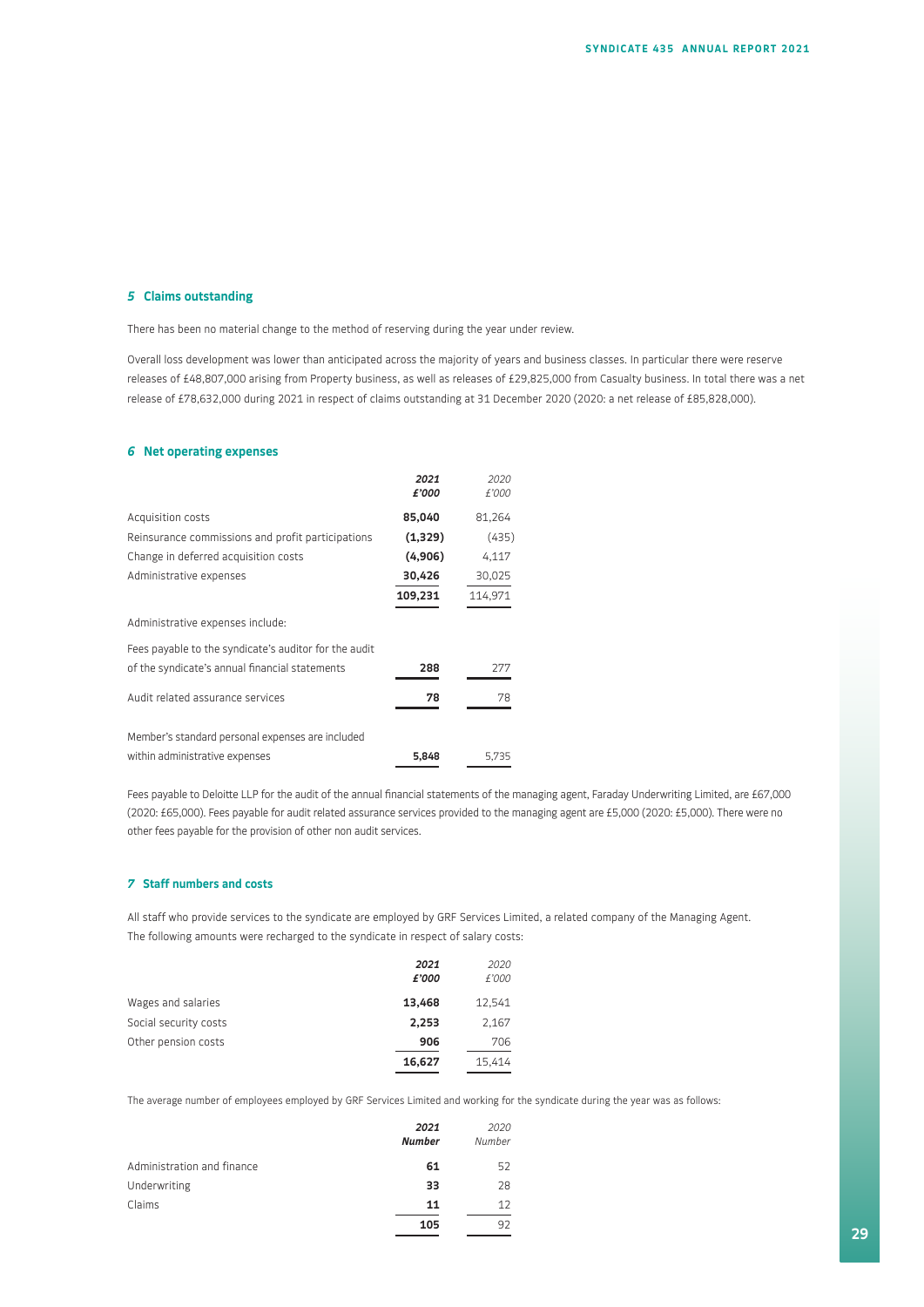#### *8* **Emoluments of the directors of Faraday Underwriting Limited**

The directors of Faraday Underwriting Limited received the following aggregate emoluments which are included within net operating expenses:

|            | 2021<br>£'000 | 2020<br>£'000 |
|------------|---------------|---------------|
| Emoluments | 1,579         | 1.270         |

The role of Active Underwriter received the following emoluments charged as a syndicate expense.

| <b>Emoluments</b> | 643 | 519 |
|-------------------|-----|-----|
|                   |     |     |

Emoluments includes salaries, fees and bonuses and the estimated monetary value of any other benefits received by the directors other than in cash.

Sums paid by way of pension contributions for the directors amounted to £19,000 (2020 - £9,000). Of this £nil (2020 - £nil) related to the position of Active Underwriter.

#### *9* **Investment return**

|                                                  | 2021<br>£'000 | 2020<br>£'000 |
|--------------------------------------------------|---------------|---------------|
| Net investment income                            | 14,615        | 18,009        |
| Net investment expenses                          | (552)         | (478)         |
| (Losses)/gains on the realisation of investments | (4,376)       | 1,347         |
| Change in carried value                          | (9,706)       | 5,343         |
| Impairment                                       | ۰             |               |
|                                                  | (19)          | 24,221        |

Investment return is generated by bonds.

## *10* **Financial investments**

|                                                   | Carried value |               | Cost          |               |
|---------------------------------------------------|---------------|---------------|---------------|---------------|
|                                                   | 2021<br>£'000 | 2020<br>£'000 | 2021<br>£'000 | 2020<br>£'000 |
| Debt securities and other fixed income securities | 920,227       | 874,768       | 930.181       | 869.904       |
| Deposits with credit institutions                 | 976           | 1.746         | 976           | 1.746         |
| Overseas deposits                                 | 35,604        | 40.829        | 35,604        | 40,829        |
| Shares and other variable yield securities        | 6,950         | 6,950         | 6,950         | 6,950         |
|                                                   | 963,757       | 924,293       | 973.711       | 919.429       |

Debt securities and other fixed income securities which are listed total £867,084,000 (2020: £834,584,000). Where a valuation is used, the syndicate's investment advisers select the most reliable source of data, including observable market data where possible.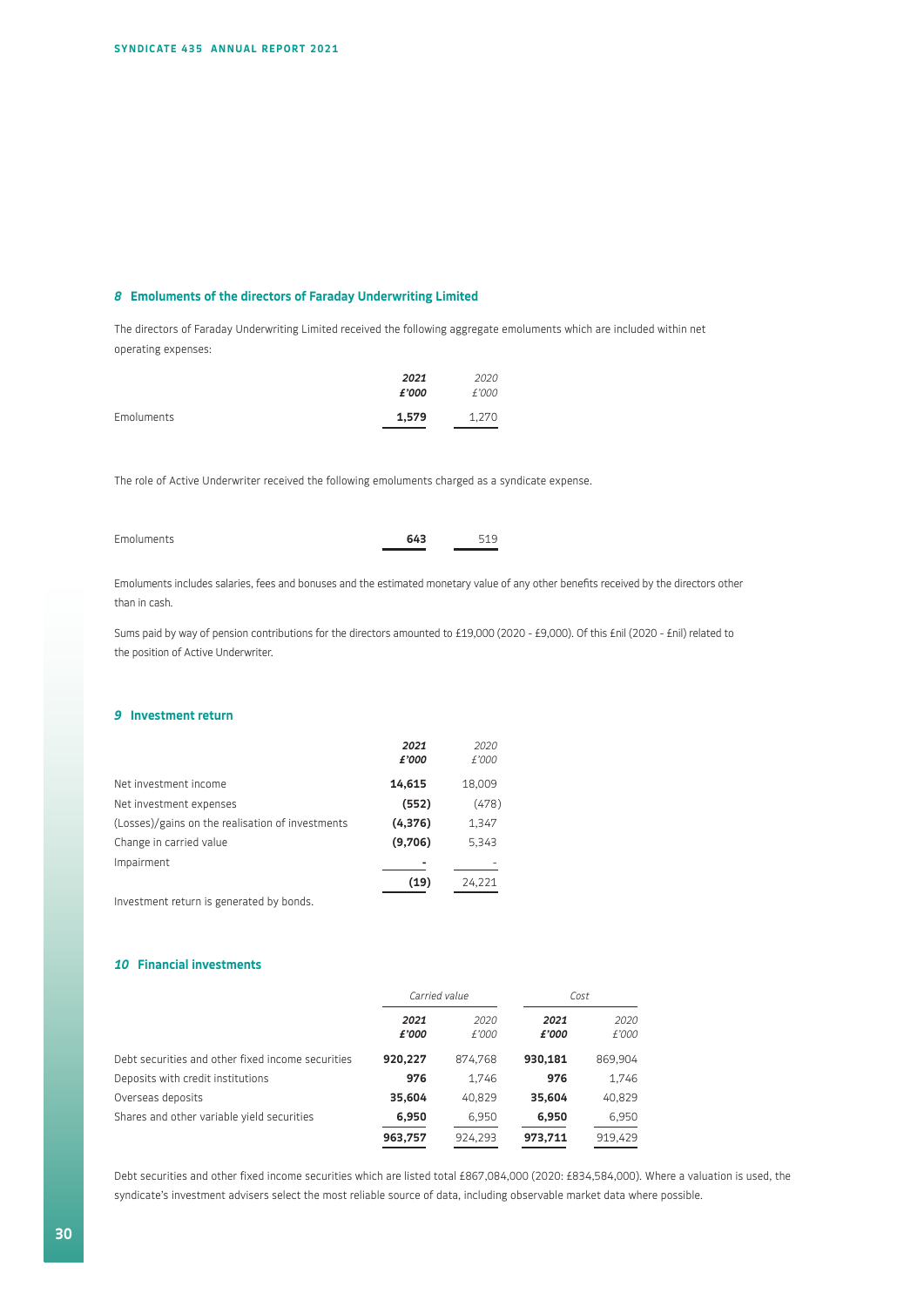## *11* **Debtors arising out of direct insurance operations**

|                         | 2021<br>£'000 | 2020<br>£'000 |
|-------------------------|---------------|---------------|
| Due from intermediaries | 65.245        | 46,367        |

# *12* **Technical provisions**

|                          | Provision       |             |           |
|--------------------------|-----------------|-------------|-----------|
|                          | for<br>unearned | Claims      |           |
|                          | premium         | outstanding | Total     |
|                          | £'000           | £'000       | £'000     |
| Gross amount             |                 |             |           |
| As at beginning of year  | 154,199         | 1,203,196   | 1,357,395 |
| Movement in provision    | 32,844          | 8,411       | 41,255    |
| Foreign exchange         | 1,089           | 5,830       | 6,919     |
| As at end of year        | 188,132         | 1,217,437   | 1,405,569 |
|                          |                 |             |           |
| Reinsurance amount       |                 |             |           |
| As at beginning of year  | 4,165           | 253,154     | 257,319   |
| Movement in provision    | (1,530)         | (15,991)    | (17, 521) |
| Foreign exchange         | 3,103           | 978         | 4,081     |
| As at end of year        | 5,738           | 238,141     | 243,879   |
| Net technical provisions |                 |             |           |
| As at 31 December 2021   | 182,394         | 979,296     | 1,161,690 |
| As at 31 December 2020   | 150.034         | 950.042     | 1,100,076 |
|                          |                 |             |           |

#### *13* **Creditors arising out of direct insurance operations**

|                       | 2021<br>£'000 | 2020<br>£'000 |
|-----------------------|---------------|---------------|
| Due to intermediaries | 7.946         | 10.735        |

#### *14* **Capital management**

The objective of the syndicate in managing its member's balance is to ensure that it will be able to continue as a going concern and comply with regulators' requirements of the markets in which the syndicate operates. The capital structure of the syndicate consists of retained profit or loss for each underwriting year. Reinsurance is used in the management of the syndicate's risk and capital.

The syndicate was in compliance with capital requirements imposed by Lloyd's of London throughout the financial year. The syndicate is capitalised by its sole corporate member, Faraday Capital Limited.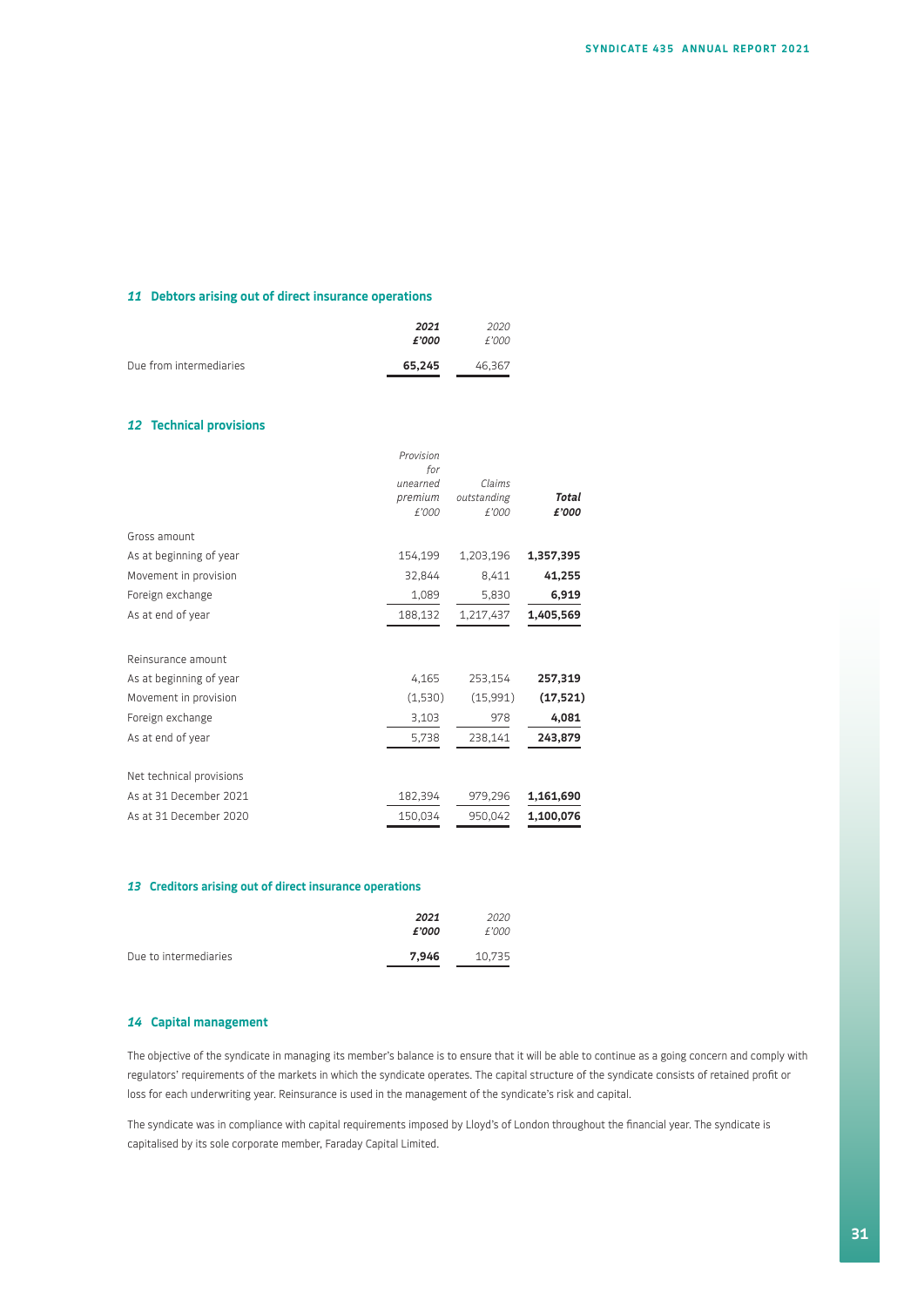## *15* **Financial risk management**

The syndicate monitors and manages the financial risks relating to the operations of the syndicate through internal risk reports which analyse exposures by degree and magnitude of risks. These risks include market risk (currency risk, interest rate risk and price risk), credit risk and liquidity risk.

#### *15 (a)* **Fair value**

Fair value is the amount for which an asset or liability could be exchanged between willing parties in an arm's length transaction. Fair values are determined at prices quoted in active markets. In some instances, such price information is not available for all instruments and the managing agent applies valuation techniques to measure such instruments. These valuation techniques make maximum use of market observable data but in some cases management estimates as well as observable market inputs are used within the valuation model. There is no standard model and different assumptions would generate different results.

Fair values are subject to a control framework designed to ensure that input variables and output are assessed independent of the risk taker. These inputs and outputs are provided to us by our investment managers who derive them through a formal valuation committee.

The table below shows financial assets and liabilities carried at fair value through profit or loss (as disclosed in note 10) grouped into the level in the fair value hierarchy into which each fair value measurement is categorised.

|                                                   | Fair value hierarchy |         |         |                         |
|---------------------------------------------------|----------------------|---------|---------|-------------------------|
|                                                   | Level 1              | Level 2 | Level 3 | Sub-total<br>fair value |
|                                                   | £'000                | £'000   | £'000   | £'000                   |
| 2021                                              |                      |         |         |                         |
| Debt securities and other fixed income securities | 795.779              | 124,448 |         | 920,227                 |
| Loans and deposits with credit institutions       | 8,171                | 28,409  |         | 36,580                  |
| Shares and other variable yield securities        |                      |         | 6,950   | 6,950                   |
| Total                                             | 803,950              | 152,857 | 6,950   | 963,757                 |
| 2020                                              |                      |         |         |                         |
| Debt securities and other fixed income securities | 622,959              | 251,809 |         | 874,768                 |
| Loans and deposits with credit institutions       | 8,902                | 33,673  |         | 42,575                  |
| Shares and other variable yield securities        |                      |         | 6,950   | 6,950                   |
| Total                                             | 631,861              | 285,482 | 6,950   | 924,293                 |

Shares and other variable yield securities classified as Level 3 are loans to the Lloyd's Central Fund in respect of the 2019 and 2020 underwriting years; they are not tradeable. Their valuation, in accordance with our policy as fair value, recognises the credit and illiquidity risk of the loans and an element of subjectivity.

#### *15 (b)* **Market risk**

Market risk is the risk of adverse financial impact as a consequence of market movements such as currency exchange rates, interest rates and other price changes. Market risk arises due to fluctuations in both the value of assets held and the value of liabilities. The objective of the syndicate in managing its market risk is to ensure risk is managed in line with the syndicate's risk appetite.

The syndicate undertakes certain transactions denominated in foreign currencies and has minimal exposure to currency risk as the syndicate's financial assets are primarily matched to the same currencies as its insurance contract liabilities. As a result, foreign exchange risk arises only to the extent that assets and liabilities denominated in other currencies are not precisely matched.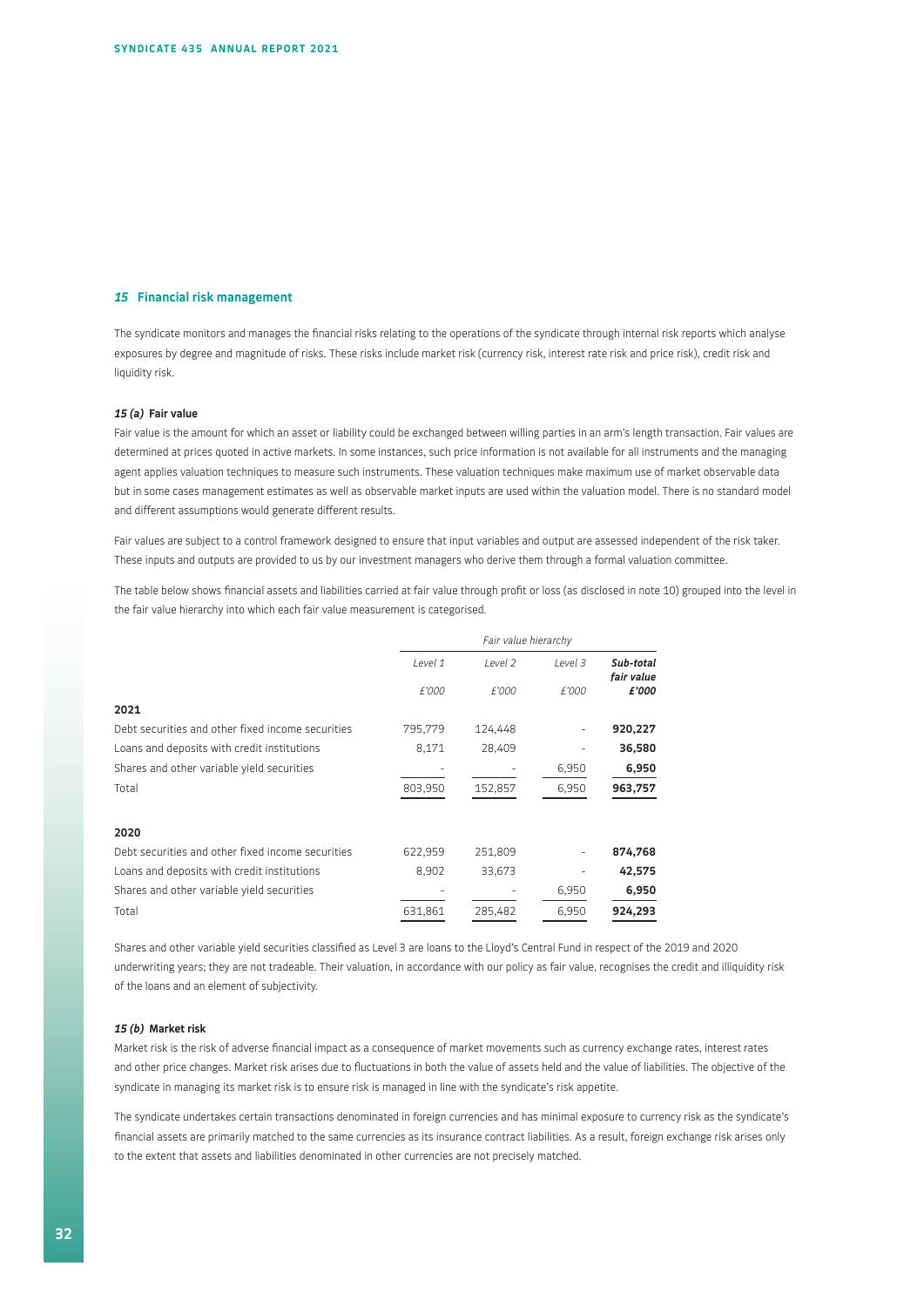Carrying amounts of the syndicate's material foreign currency denominated assets and liabilities:

#### *1.* **Foreign currency exposure**

|             | USD<br>2021<br>£'000 | <b>USD</b><br>2020<br>£'000 | CAD<br>2021<br>£'000 | CAD<br>2020<br>£'000 |
|-------------|----------------------|-----------------------------|----------------------|----------------------|
| Assets      | 981,880              | 927,458                     | 97,405               | 71,627               |
| Liabilities | 957,101              | 909,261                     | 62,350               | 48,824               |
| Net Assets  | 24,779               | 18,197                      | 35,055               | 22,803               |

The following table details the syndicate's sensitivity to a increase and decrease in the value of GBP against the relevant foreign currencies. For each sensitivity the impact of change in a single factor is shown, with other assumptions unchanged.

|                                | USD<br>2021<br>£'000 | <b>USD</b><br>2020<br>£'000 | <b>CAD</b><br>2021<br>£'000 | CAD<br>2020<br>£'000 |
|--------------------------------|----------------------|-----------------------------|-----------------------------|----------------------|
| Change in exchange against GBP |                      |                             |                             |                      |
| Weakens by 20%                 | 4.956                | 3,639                       | 7.011                       | 4,561                |
| Weakens by 10%                 | 2.478                | 1.820                       | 3,506                       | 2.280                |
| Strengthens by 10%             | (2, 478)             | (1,820)                     | (3,506)                     | (2,280)              |
| Strengthens by 20%             | (4,956)              | (3.639)                     | (7.011)                     | (4, 561)             |

#### *2.* **Interest rate risk management**

Interest rate risk is the risk that the value of future cash flows of a financial instrument will fluctuate because of changes in market interest rates.

The syndicate is exposed to interest rate risk as it invests in long term debt at both fixed and floating interest rates. The risk is managed by the syndicate by maintaining an appropriate mix of asset duration such that the duration of liabilities is closely matched by our asset portfolio.

The sensitivity analyses below have been determined based on the exposure to interest rates. A 0.5% increase or decrease is used when reporting interest rate risk internally to key management personnel and represents management's assessment of the reasonably possible change in interest rates.

|                                                 | 2021    | 2020    |
|-------------------------------------------------|---------|---------|
|                                                 | £'000   | £'000   |
| Interest rate risk                              |         |         |
| Impact of 50 basis point increase on result     | (2,506) | (5,013) |
| Impact of 50 basis point decrease on result     | 1.937   | 3.018   |
| Impact of 50 basis point increase on net assets | (2,506) | (5,013) |
| Impact of 50 basis point decrease on net assets | 1.937   | 3.018   |

#### **Price risk**

| Impact on result of 5% increase in Stock Market prices     | ۰ |  |
|------------------------------------------------------------|---|--|
| Impact on result of 5% increase in Stock Market prices     | ۰ |  |
| Impact on net assets of 5% increase in Stock Market prices | ۰ |  |
| Impact on net assets of 5% decrease in Stock Market prices | ۰ |  |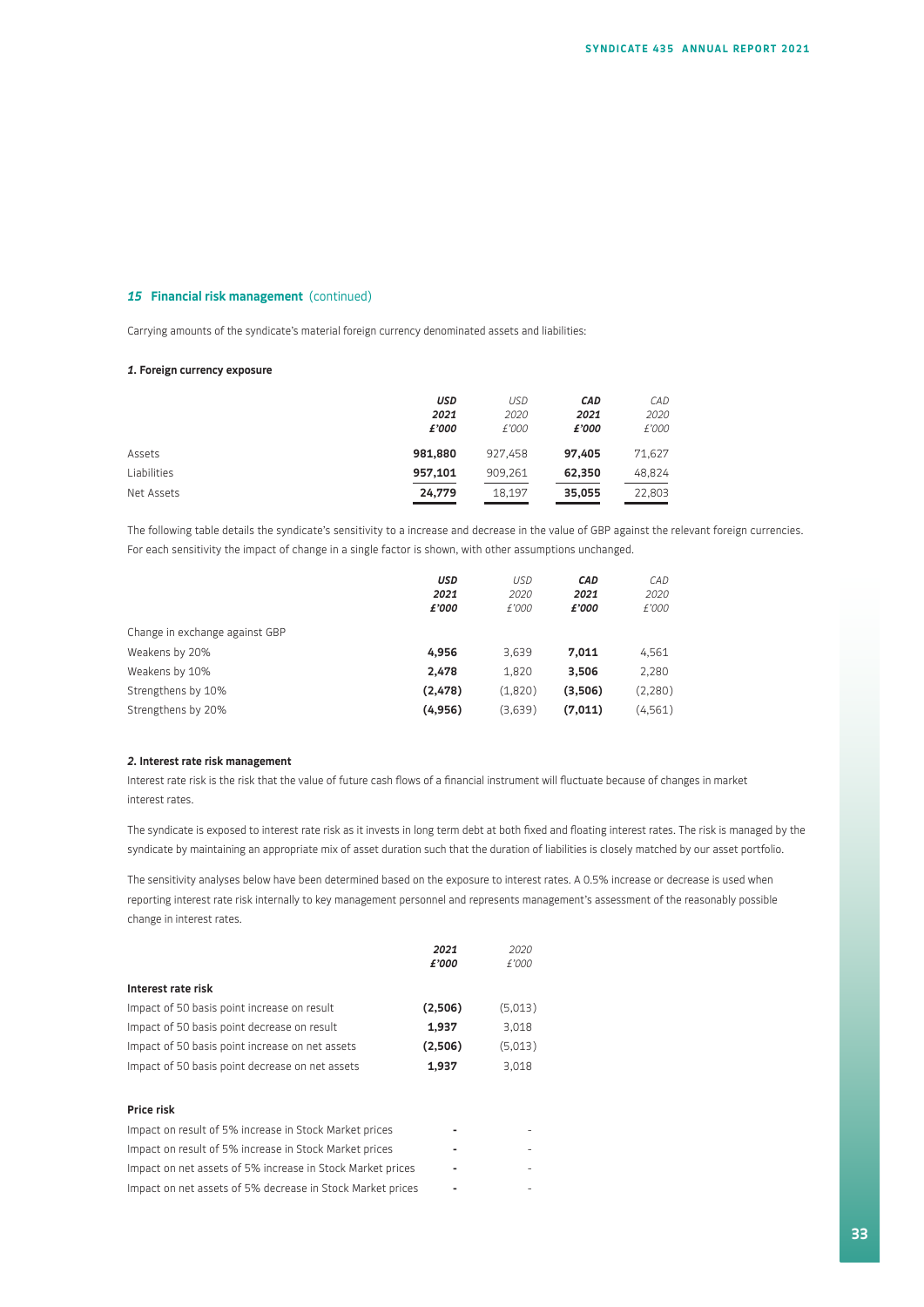#### *3***. Credit risk**

Credit risk refers to the risk that a counterparty will default on its contractual obligations resulting in financial loss to the syndicate. The key areas of exposure to credit risk for the syndicate are in relation to its investment portfolio, reinsurance programme and to a lesser extent amounts due from policyholders and intermediaries.

The objective of the syndicate in managing its credit risk is to ensure risk is managed in line with the syndicate's risk appetite. The syndicate has established policies and procedures in order to manage credit risk and methods to measure it.

Credit rating relating to financial assets that are neither past due nor impaired.

|                                             | <b>AAA</b><br>£'000      | AA<br>£'000 | A<br>£'000 | <b>BBB</b><br>£'000      | $<$ BBB<br>£'000 | Not rated<br>£'000       | <b>Total</b><br>£'000 |
|---------------------------------------------|--------------------------|-------------|------------|--------------------------|------------------|--------------------------|-----------------------|
| 2021                                        |                          |             |            |                          |                  |                          |                       |
| Debt securities                             | 91.360                   | 721.956     | 103.095    | 3,816                    |                  | $\overline{\phantom{a}}$ | 920,227               |
| Loans and deposits with credit institutions |                          |             | 976        |                          |                  |                          | 976                   |
| Overseas deposits as investments            | 26.616                   | 1.670       | 2.722      | 1.807                    | 96               | 2.693                    | 35,604                |
| Shares and other variable yield securities  |                          |             | 6,950      |                          |                  |                          | 6,950                 |
| Deposits with ceding undertakings           |                          |             | 1,824      | $\overline{\phantom{0}}$ |                  | $\qquad \qquad -$        | 1,824                 |
| Reinsurer' share of claims outstanding      | $\overline{\phantom{a}}$ | 136.986     | 95,112     | 20                       |                  | 6.023                    | 238,141               |
| Reinsurance debtors                         |                          | 1.862       | 4.034      | 11                       |                  | 244                      | 6,151                 |
| Cash at bank and in hand                    |                          |             | 33,023     |                          |                  |                          | 33,023                |
| Total credit risk                           | 117,976                  | 862.474     | 247,736    | 5,654                    | 96               | 8,960                    | 1,242,896             |

Credit rating relating to financial assets that are neither past due nor impaired.

|                                             | <b>AAA</b><br>£'000      | AA<br>£'000 | $\overline{A}$<br>£'000 | <b>BBB</b><br>£'000 | $<$ BBB<br>£'000 | Not rated<br>£'000       | Total<br>£'000 |
|---------------------------------------------|--------------------------|-------------|-------------------------|---------------------|------------------|--------------------------|----------------|
| 2020                                        |                          |             |                         |                     |                  |                          |                |
| Debt securities                             | 133,312                  | 582.165     | 154,545                 | 4.746               |                  | $\overline{\phantom{a}}$ | 874,768        |
| Loans and deposits with credit institutions |                          |             | 1.746                   |                     |                  |                          | 1,746          |
| Overseas deposits as investments            | 21.543                   | 4.217       | 8.982                   | 3.200               | 441              | 2.446                    | 40,829         |
| Shares and other variable yield securities  |                          |             | 6,950                   |                     |                  | ٠                        | 6,950          |
| Deposits with ceding undertakings           |                          |             |                         |                     |                  |                          |                |
| Reinsurer' share of claims outstanding      | $\overline{\phantom{a}}$ | 169.591     | 79.749                  | 61                  |                  | 3.753                    | 253,154        |
| Reinsurance debtors                         | $\overline{\phantom{0}}$ | 5.540       | 3.641                   |                     |                  | -                        | 9.181          |
| Cash at bank and in hand                    |                          |             | 16,379                  |                     |                  | $\qquad \qquad -$        | 16,379         |
| Total credit risk                           | 154,855                  | 761.513     | 271,992                 | 8.007               | 441              | 6.199                    | 1,203,007      |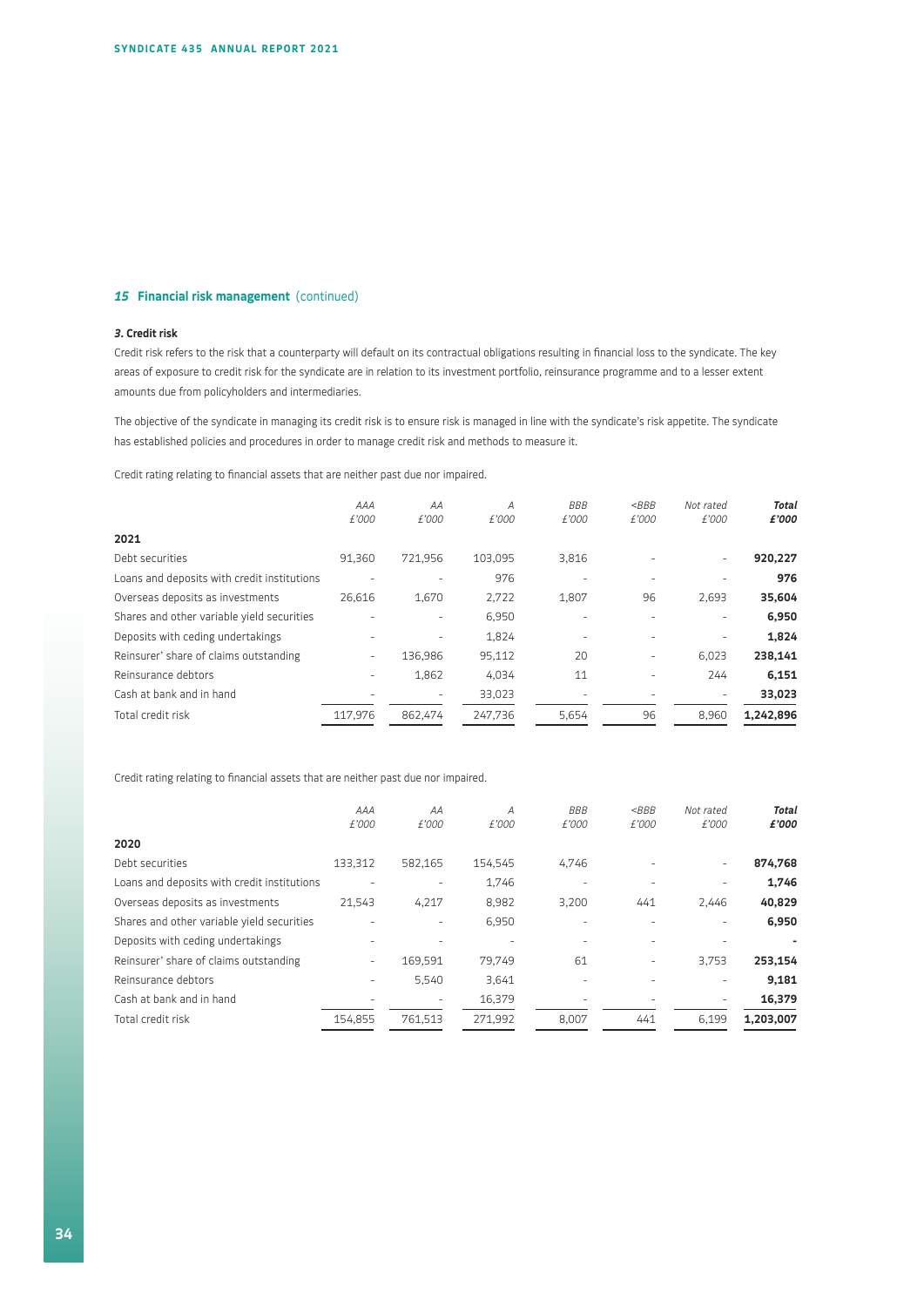The following table shows the carrying value of assets that are neither past due nor impaired, the ageing of assets that are past due but not impaired and assets that have been impaired. The factors considered in determining that the value of the assets have been impaired were: analysis of impairment, ageing of balances, past loss experience, current economic conditions and other relevant circumstances.

| Neither<br>past due<br>nor<br>unpaired<br>£'000 | Past due<br>less than<br>30 Days<br>£'000 | Past due 31<br>to 60 Days<br>£'000 | Past due 61<br>to 90 Days<br>£'000 | Past due<br>more than<br>90 Days<br>£'000 | Past due<br>and<br>impaired<br>£'000 | Carrying<br>amount<br>£'000 |
|-------------------------------------------------|-------------------------------------------|------------------------------------|------------------------------------|-------------------------------------------|--------------------------------------|-----------------------------|
|                                                 |                                           |                                    |                                    |                                           |                                      |                             |
| 920,227                                         |                                           |                                    |                                    |                                           | $\overline{\phantom{a}}$             | 920,227                     |
| 976                                             |                                           |                                    |                                    |                                           |                                      | 976                         |
| 35,604                                          |                                           |                                    | $\overline{\phantom{a}}$           | $\overline{a}$                            | $\overline{\phantom{m}}$             | 35,604                      |
| 6,950                                           |                                           |                                    |                                    |                                           |                                      | 6,950                       |
| 1,824                                           |                                           |                                    |                                    |                                           |                                      | 1,824                       |
| 238,141                                         |                                           |                                    |                                    | $\overline{a}$                            | $\overline{\phantom{a}}$             | 238,141                     |
| 6,151                                           |                                           |                                    |                                    |                                           |                                      | 6,151                       |
| 33,023                                          |                                           |                                    |                                    |                                           | $\overline{\phantom{a}}$             | 33,023                      |
| 65,245                                          |                                           |                                    |                                    |                                           |                                      | 65,245                      |
| 97,186                                          | 12,293                                    | 4,667                              | 892                                | 649                                       | $\overline{\phantom{a}}$             | 115,687                     |
| 1,405,327                                       | 12,293                                    | 4,667                              | 892                                | 649                                       |                                      | 1,423,828                   |
|                                                 |                                           |                                    |                                    |                                           |                                      |                             |

|                                             | VUU <br>past due<br>nor<br>unpaired<br>£'000 | Past due<br>less than<br>30 Days<br>£'000 | Past due 31<br>to 60 Days<br>£'000 | Past due 61<br>to 90 Days<br>£'000 | Past due<br>more than<br>90 Days<br>£'000 | Past due<br>and<br>impaired<br>£'000 | Carrying<br>amount<br>£'000 |
|---------------------------------------------|----------------------------------------------|-------------------------------------------|------------------------------------|------------------------------------|-------------------------------------------|--------------------------------------|-----------------------------|
| 2020                                        |                                              |                                           |                                    |                                    |                                           |                                      |                             |
| Debt securities                             | 874,768                                      |                                           |                                    |                                    |                                           | $\overline{\phantom{a}}$             | 874,768                     |
| Deposits and loans with credit institutions | 1,746                                        |                                           |                                    |                                    |                                           |                                      | 1,746                       |
| Overseas deposits as investments            | 40,829                                       |                                           |                                    |                                    |                                           |                                      | 40,829                      |
| Shares and other variable yield securities  | 6,950                                        |                                           |                                    |                                    | ٠                                         |                                      | 6,950                       |
| Deposits with ceding undertakings           |                                              |                                           |                                    |                                    |                                           |                                      |                             |
| Reinsurer' share of claims outstanding      | 253,154                                      |                                           | $\overline{\phantom{0}}$           | $\overline{\phantom{0}}$           | $\qquad \qquad -$                         | $\overline{\phantom{a}}$             | 253,154                     |
| Reinsurance debtors                         | 9,181                                        |                                           |                                    |                                    |                                           |                                      | 9,181                       |
| Cash at bank and in hand                    | 16,379                                       |                                           |                                    |                                    |                                           |                                      | 16,379                      |
| Insurance debtors                           | 46,367                                       |                                           |                                    |                                    |                                           |                                      | 46,367                      |
| Other debtors                               | 72,020                                       | 26,131                                    | 4,427                              | 659                                | 3,988                                     | $\overline{\phantom{a}}$             | 107,225                     |
| Total credit risk                           | 1.321.394                                    | 26.131                                    | 4.427                              | 659                                | 3,988                                     |                                      | 1,356,599                   |

*Neither*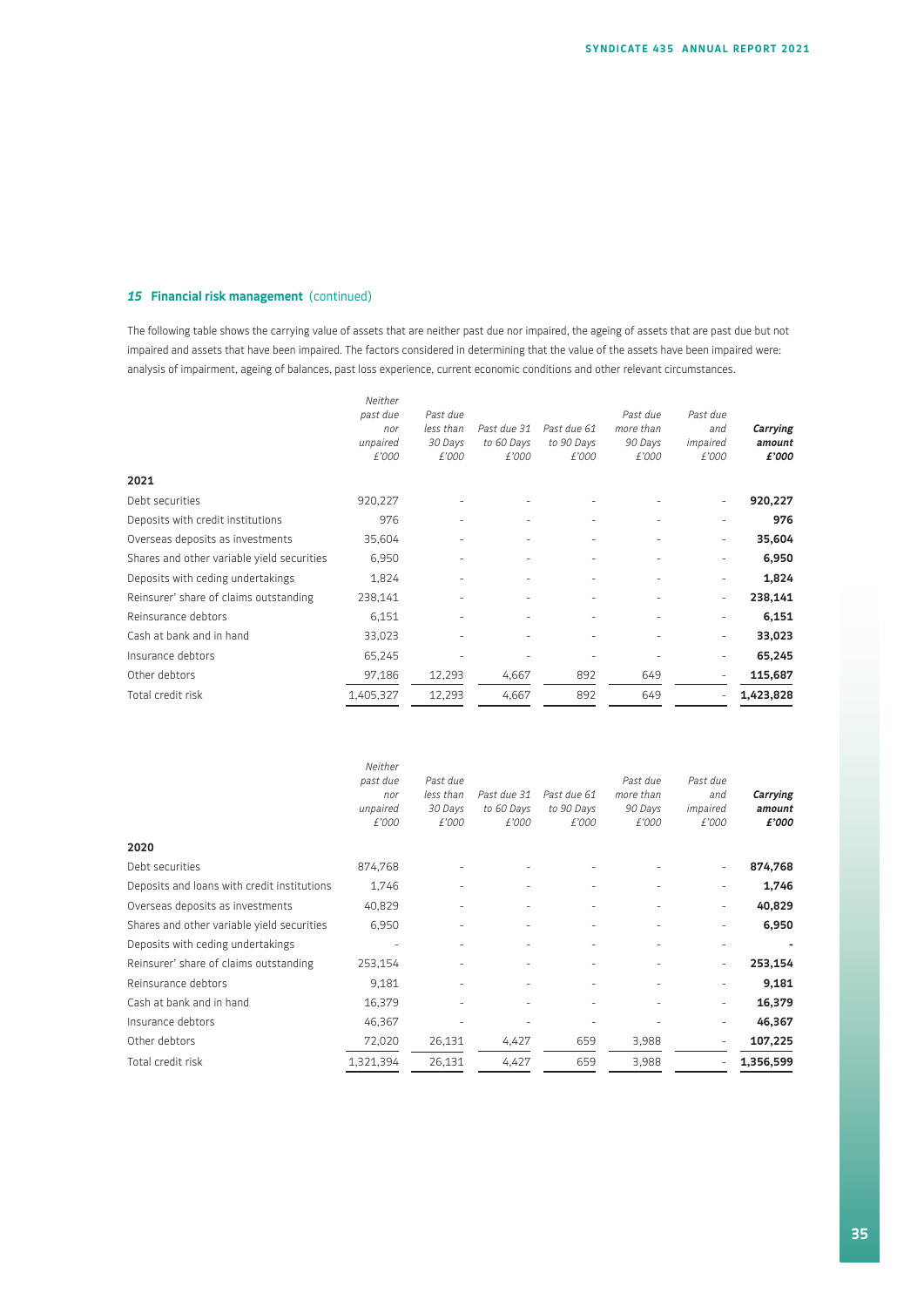#### *4.* **Liquidity risk management**

Liquidity risk is the risk that the syndicate cannot meet its obligations associated with financial liabilities as they fall due. The syndicate has adopted an appropriate liquidity risk management framework for the management of the syndicate's liquidity requirements. The syndicate is exposed to liquidity risk arising from clients on its insurance and investment contracts.

The following table shows details of the expected maturity profile of the syndicate's creditors.

|                    | No stated<br>maturity<br>£'000 | $0-1$ year<br>£'000 | 1-3 years<br>£'000 | 3-5 years<br>£'000 | >5 years<br>£'000        | Total<br>£'000 |
|--------------------|--------------------------------|---------------------|--------------------|--------------------|--------------------------|----------------|
| 2021               |                                |                     |                    |                    |                          |                |
| Claims outstanding | $\qquad \qquad -$              | 372,366             | 433,370            | 127,543            | 284,158                  | 1,217,437      |
| Creditors          | $\qquad \qquad -$              | 38,717              | 20,351             |                    |                          | 59,068         |
| Other              | $\qquad \qquad -$              | 5,066               |                    |                    |                          | 5,066          |
| Total              |                                | 416,149             | 453,721            | 127,543            | 284,158                  | 1,281,571      |
|                    |                                |                     |                    |                    |                          |                |
| 2020               |                                |                     |                    |                    |                          |                |
| Claims outstanding | $\qquad \qquad -$              | 379,541             | 427,998            | 116,318            | 279,339                  | 1,203,196      |
| Creditors          | -                              | 37,475              | 20,137             |                    | $\overline{\phantom{a}}$ | 57,612         |
| Other              | $\qquad \qquad -$              | 3,247               |                    |                    |                          | 3,247          |
| Total              |                                | 420.263             | 448.135            | 116.318            | 279.339                  | 1.264.055      |

#### *16* **Insurance risk management**

The syndicate accepts insurance risk through its insurance contracts where it assumes the risk of loss from persons or organisations that are directly subject to the underlying loss. The syndicate is exposed to the uncertainty surrounding the timing, frequency and severity of claims under these contracts.

The syndicate manages its risk via its underwriting and reinsurance strategy within an overall risk management framework. Pricing is based on assumptions which have regard to trends and past experience. Exposures are managed by having documented underwriting limits and criteria. Reinsurance is purchased to mitigate the effect of potential loss to the syndicate from individual large or catastrophic events and also to provide access to specialist risks and to assist in managing capital. Reinsurance policies are written with approved reinsurers on either a proportional or excess of loss treaty basis.

#### **Concentration**

The syndicate writes Property, Liability and Aviation risks primarily over a twelve month duration. The most significant risks arise from natural disasters and other catastrophes (i.e. high severity, low frequency events). A concentration of risk may also arise from a single insurance contract issued to a particular demographic type of policyholder, within a geographical location or to types of commercial business. The relative variability of the outcome is mitigated if there is a large portfolio of similar risks.

The concentration of non-life insurance by type of contract is summarised below by reference to liabilities .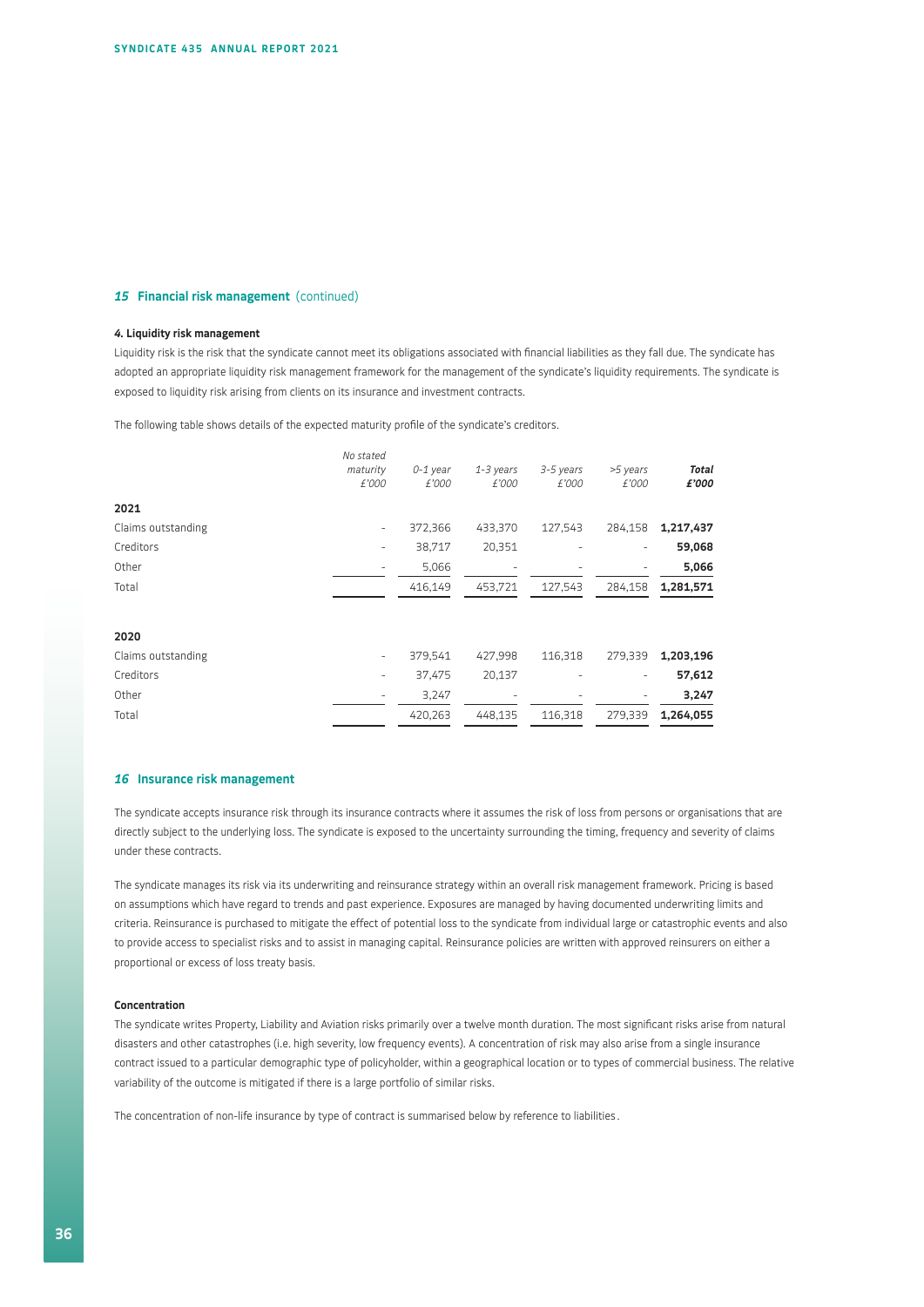## *16* **Insurance risk management** (continued)

|                                   | Gross      | Gross      | Reinsurance | Reinsurance | <b>Net</b> | Net        |
|-----------------------------------|------------|------------|-------------|-------------|------------|------------|
|                                   | technical  | technical  | technical   | technical   | technical  | technical  |
|                                   | provisions | provisions | provisions  | provisions  | provisions | provisions |
|                                   | 2021       | 2020       | 2021        | 2020        | 2021       | 2020       |
|                                   | £'000      | £'000      | £'000       | £'000       | £'000      | £'000      |
| <b>Direct insurance</b>           |            |            |             |             |            |            |
| Accident & health                 | 2,573      | 3,579      | 340         | 287         | 2,233      | 3,292      |
| Motor (third party liability)     | 5,327      | 6,219      | 1,942       | 2,379       | 3,385      | 3,840      |
| Motor (other classes)             | 18,998     | 14,724     | 1,341       | 1,134       | 17,657     | 13,590     |
| Marine, aviation and transport    | 60,804     | 50,826     | 24,893      | 21,206      | 35,911     | 29,620     |
| Fire and other damage to property | 155,831    | 122,186    | 12,380      | 14,112      | 143,451    | 108,074    |
| Third party liability             | 186,295    | 167,388    | 10,272      | 10,915      | 176,023    | 156,473    |
| Other direct                      | 4,089      | 3,360      | 193         | 354         | 3,896      | 3,006      |
| Total direct                      | 433,917    | 368,282    | 51,361      | 50,387      | 382,556    | 317,895    |
| Reinsurance                       | 971,652    | 989,113    | 192,518     | 206,932     | 779,134    | 782,181    |
|                                   | 1,405,569  | 1,357,395  | 243,879     | 257,319     | 1,161,690  | 1,100,076  |

The concentration of non-life insurance by the location of the underlying risk is summarised below by reference to liabilities.

| UK           | 412.241   | 403.491   | 169.272 | 186,685 | 242,969   | 216,806   |
|--------------|-----------|-----------|---------|---------|-----------|-----------|
| EU countries | 109.804   | 97,113    | 11,808  | 10.953  | 97.996    | 86,160    |
| US.          | 650,230   | 651,308   | 45,907  | 48,263  | 604,323   | 603,045   |
| Other        | 233,294   | 205,483   | 16.892  | 11.418  | 216,402   | 194,065   |
| Total        | 1,405,569 | 1,357,395 | 243,879 | 257,319 | 1.161.690 | 1,100,076 |

#### **Assumptions and sensitivities**

Some results of sensitivity testing are set out below, showing the impact on profit before tax and shareholders' equity gross and net of reinsurance. For each sensitivity the impact of a change in a single factor is shown, measured against earned premium in the year, with other assumptions unchanged.

| 2021<br>£'000 | 2020<br>£'000 |
|---------------|---------------|
| (20.840)      | (20, 408)     |
| (19,018)      | (17, 927)     |
| 20.840        | 20,408        |
| 19,018        | 17,927        |
| (20, 840)     | (20, 408)     |
| (19,018)      | (17, 927)     |
| 20.840        | 20,408        |
| 19.018        | 17.927        |
|               |               |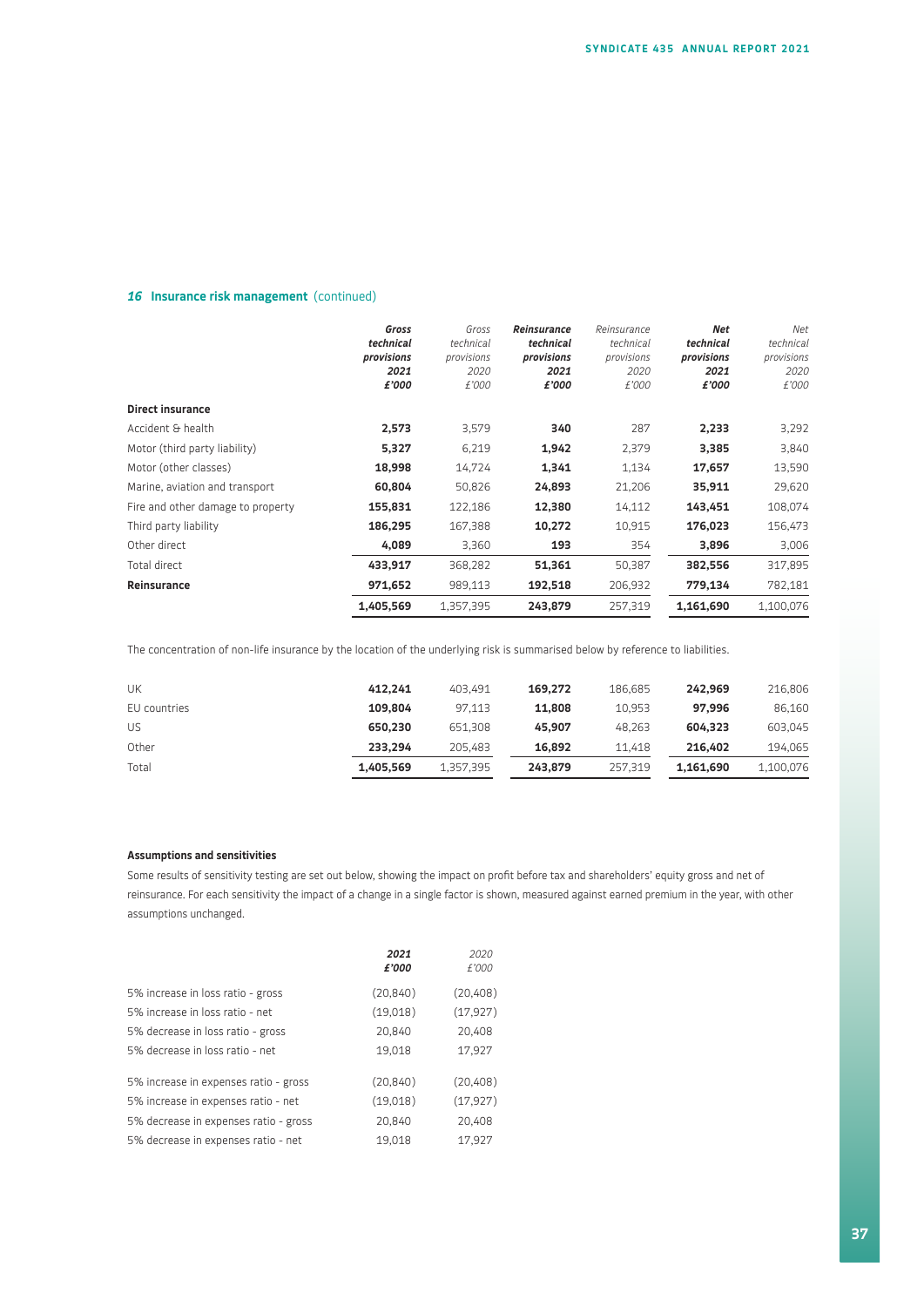# *16* **Insurance risk management** (continued)

#### **Claims development tables**

The following tables show the development of claims over a period of time on both a gross and net of reinsurance basis for each underwriting year and are translated into pounds sterling at the December 2021 year rates.

#### **An analysis of the claims development - gross**

|                              | 2011 and prior<br>£'000  | 2012<br>£'000 | 2013<br>£'000 | 2014<br>£'000 | 2015<br>£'000            | 2016<br>£'000 | 2017<br>£'000            | 2018<br>£'000 | 2019<br>£'000 | 2020<br>£'000 | 2021<br>£'000 | Total<br>£'000    |
|------------------------------|--------------------------|---------------|---------------|---------------|--------------------------|---------------|--------------------------|---------------|---------------|---------------|---------------|-------------------|
| Estimated of claims incurred |                          |               |               |               |                          |               |                          |               |               |               |               |                   |
| At end of underwriting year  | $\overline{\phantom{a}}$ | 175,691       | 104,349       | 90,448        | 81,322                   | 122,731       | 410,759                  | 246,666       | 214,468       | 170,512       | 194,024       | $\blacksquare$    |
| After one year               | $\overline{\phantom{a}}$ | 243,566       | 163,384       | 152,446       | 150,038                  | 239,213       | 517,958                  | 383,090       | 340,614       | 302,360       |               |                   |
| After two years              | ٠                        | 211,912       | 155,298       | 141,554       | 141,958                  | 240,493       | 496,714                  | 367,312       | 315,892       |               |               |                   |
| After three years            | $\overline{\phantom{a}}$ | 199,257       | 138,470       | 137,059       | 133,472                  | 223,635       | 465,832                  | 326,212       |               |               |               |                   |
| After four years             | ٠                        | 190,712       | 130.473       | 131,731       | 129,548                  | 215,521       | 450,501                  |               |               |               | ۰             |                   |
| After five years             | $\overline{\phantom{a}}$ | 183,159       | 131,652       | 130,351       | 126,966                  | 209,091       | $\overline{\phantom{a}}$ |               |               |               |               |                   |
| After six years              | ٠                        | 182,304       | 121,844       | 133,016       | 123,645                  | ٠             |                          |               |               |               |               |                   |
| After seven years            | ٠                        | 180,142       | 121,202       | 132,003       | $\overline{\phantom{a}}$ |               |                          |               |               |               |               |                   |
| After eight years            | $\overline{\phantom{a}}$ | 176,420       | 118,312       | ٠             |                          |               |                          |               |               |               |               |                   |
| After nine years             | $\overline{\phantom{a}}$ | 175,005       |               |               |                          |               |                          |               |               |               |               |                   |
| Cumulative payments          | $\overline{\phantom{a}}$ | 158,767       | 103,913       | 109,608       | 94,983                   | 136,853       | 338,937                  | 203,386       | 153,665       | 90,070        | 27,766        |                   |
| Gross claims reserves        | 288,340                  | 16,238        | 14,399        | 22,395        | 28,662                   | 72,238        | 111,564                  | 122,826       | 162,227       | 212,290       |               | 166,258 1,217,437 |

#### **An analysis of the claims development - net**

|                              | 2011 and prior<br>£'000  | 2012<br>£'000 | 2013<br>£'000 | 2014<br>£'000 | 2015<br>£'000 | 2016<br>£'000 | 2017<br>£'000 | 2018<br>£'000 | 2019<br>£'000 | 2020<br>£'000 | 2021<br>£'000 | Total<br>£'000 |
|------------------------------|--------------------------|---------------|---------------|---------------|---------------|---------------|---------------|---------------|---------------|---------------|---------------|----------------|
| Estimated of claims incurred |                          |               |               |               |               |               |               |               |               |               |               |                |
| At end of underwriting year  | $\overline{\phantom{a}}$ | 122,075       | 96,984        | 89,222        | 79,037        | 115,121       | 244,875       | 176,430       | 197,381       | 164,828       | 189,823       |                |
| After one year               | ٠                        | 185,436       | 143,882       | 143,990       | 144,798       | 228,308       | 348,453       | 286,006       | 304,540       | 268,086       |               |                |
| After two years              | $\overline{\phantom{a}}$ | 156,290       | 137,877       | 134,953       | 133,822       | 229,195       | 338,907       | 283,526       | 287,616       |               |               |                |
| After three years            | $\overline{\phantom{a}}$ | 142,941       | 121,523       | 128,791       | 123,595       | 213,246       | 329,188       | 263,718       |               |               |               |                |
| After four years             | $\overline{\phantom{a}}$ | 134,665       | 115,908       | 123,026       | 121,350       | 205,261       | 321,622       |               |               |               |               |                |
| After five years             | $\sim$                   | 127,056       | 116,501       | 120,970       | 118,500       | 198,977       |               |               |               |               |               |                |
| After six years              | $\sim$                   | 127,396       | 113,037       | 120,007       | 117,348       | ٠             |               |               |               |               |               |                |
| After seven years            | ٠                        | 125,877       | 113,430       | 118,654       |               |               |               |               |               |               |               |                |
| After eight years            | $\overline{\phantom{a}}$ | 122,749       | 110,587       |               |               |               |               |               |               |               |               |                |
| After nine years             | $\overline{\phantom{a}}$ | 121,394       |               |               |               |               |               |               |               |               |               |                |
| Cumulative payments          | $\sim$                   | 105,603       | 97,697        | 99,996        | 90,627        | 131,503       | 227,678       | 169,985       | 150,669       | 83,546        | 26,081        |                |
| Net claims reserves          | 164,856                  | 15,791        | 12,890        | 18,658        | 26,721        | 67,474        | 93,944        | 93,733        | 136,947       | 184,540       | 163,742       | 979,296        |